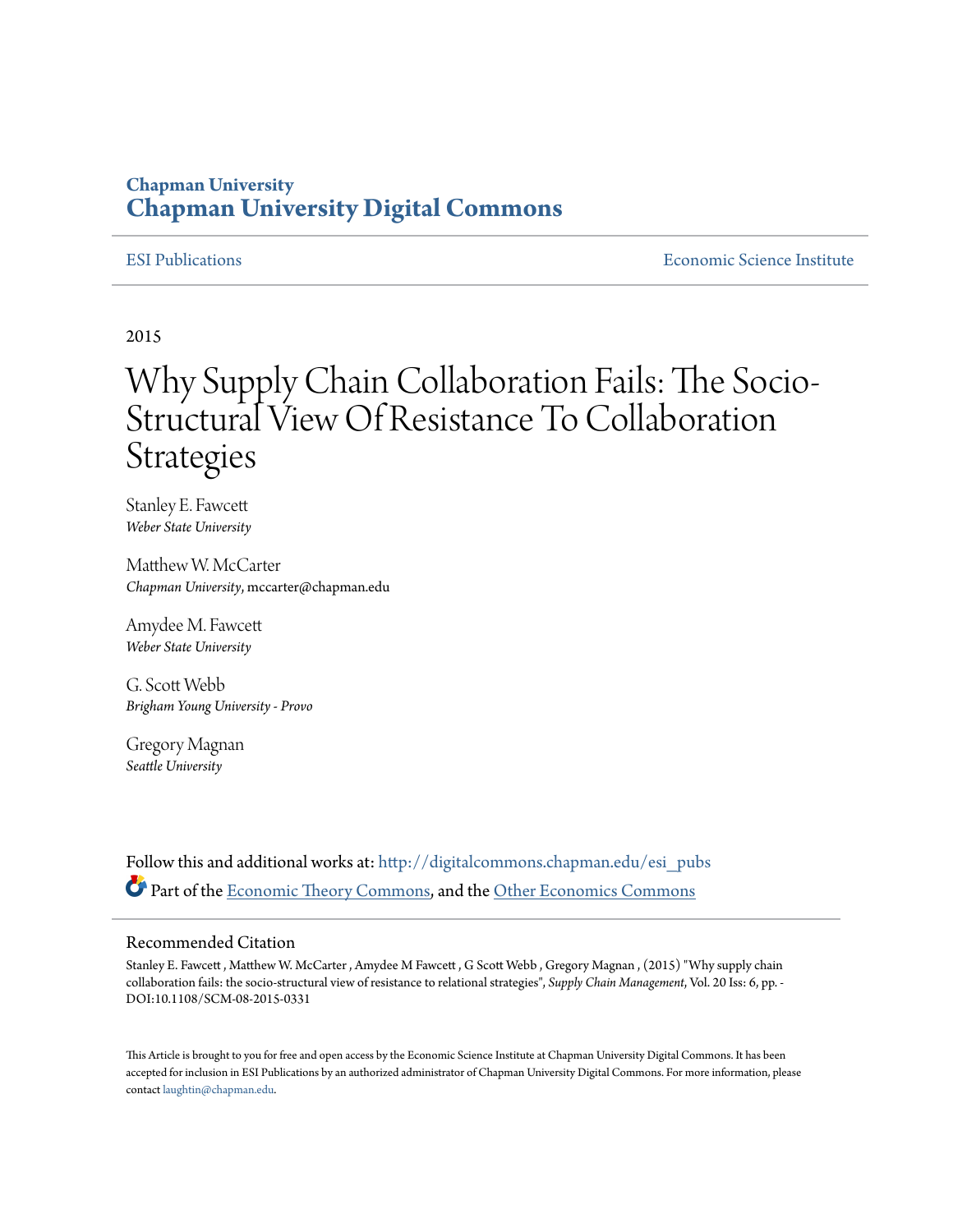# Why Supply Chain Collaboration Fails: The Socio-Structural View Of Resistance To Collaboration Strategies

### **Comments**

This is a pre-copy-editing, author-produced PDF of an article accepted for publication in *Supply Chain Management*, volume 20, issue 6, in 2015 following peer review. The definitive publisher-authenticated version is available online [DOI: 10.1108/SCM-08-2015-0331](http://www.emeraldinsight.com/doi/abs/10.1108/SCM-08-2015-0331).

**Copyright** Emerald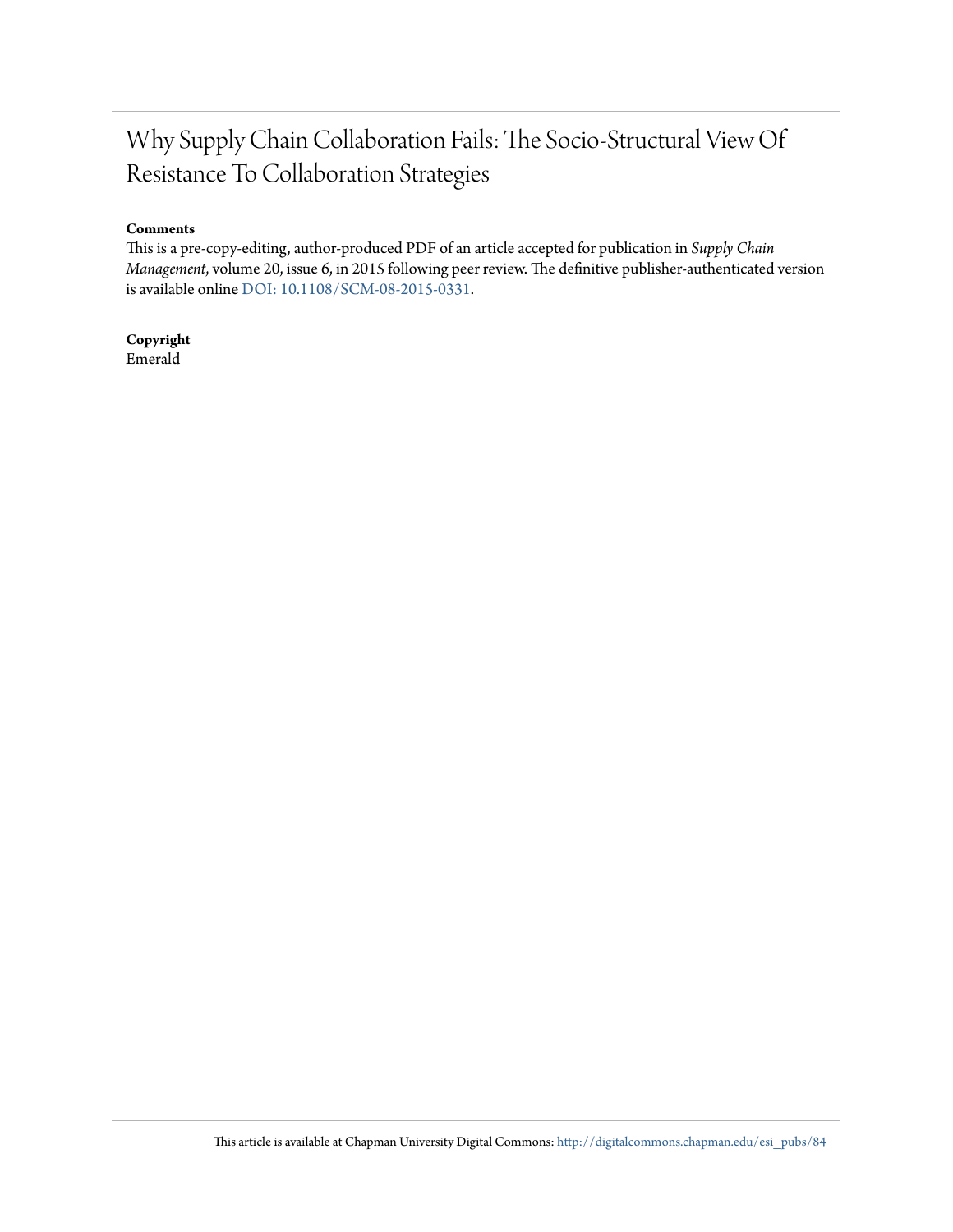# WHY SUPPLY CHAIN COLLABORATION FAILS: THE SOCIO-STRUCTURAL VIEW OF RESISTANCE TO RELATIONAL STRATEGIES

### **1. Introduction**

Supply chain collaboration—"the ability to *work across organizational boundaries* to build and manage *unique value-added processes*" (Fawcett *et al*., 2008a: 93)—has been touted as a source of differential firm performance (e.g., Frohlich and Westbrook, 2001; Flynn *et al.*, 2010; Swink and Schoenherr, 2015). When the benefits of working collaboratively outweigh its costs (Terjesen *et al*., 2012), firms may seek to combine complementary capabilities to create value that they could not achieve independently (Barratt, 2004; Daugherty *et al*., 2006; Allred *et al*., 2011). The view that firms collaborate to obtain supernormal "relational rents" is referred to as the Relational View (Dyer and Singh, 1998). Despite the widely hyped benefits obtained by relational exemplars like Honda and Toyota, few firms have demonstrated a consistent ability to collaborate in a way that leads to distinctive advantage (Daugherty *et al*., 2006; Jacobides, 2006; Nyaga *et al*., 2010).

 Further, the cost of collaboration failures asserts a need to investigate why effective supply chain collaboration is so rare. Hendricks and Singhal, for instance, conducted a series of event studies to quantify the operational and stock price effects of supply chain glitches. Firms that experience and announce disruptions report on average 6.92% lower sales growth, 10.66% higher growth in cost, and 13.88% higher growth in inventories (Hendricks and Singhal, 2005). Hendricks and Singhal (2008: 787) conclude,

The fact that disruptions caused by external sources (supplier and customers) experienced a higher penalty suggests that these problems can be more expensive and time consuming for the firm to fix. This may be due to the firm's limited power to change their external partners' operations to solve the problems. *This further underscores the need to form* 

© Emerald Group Publishing Limited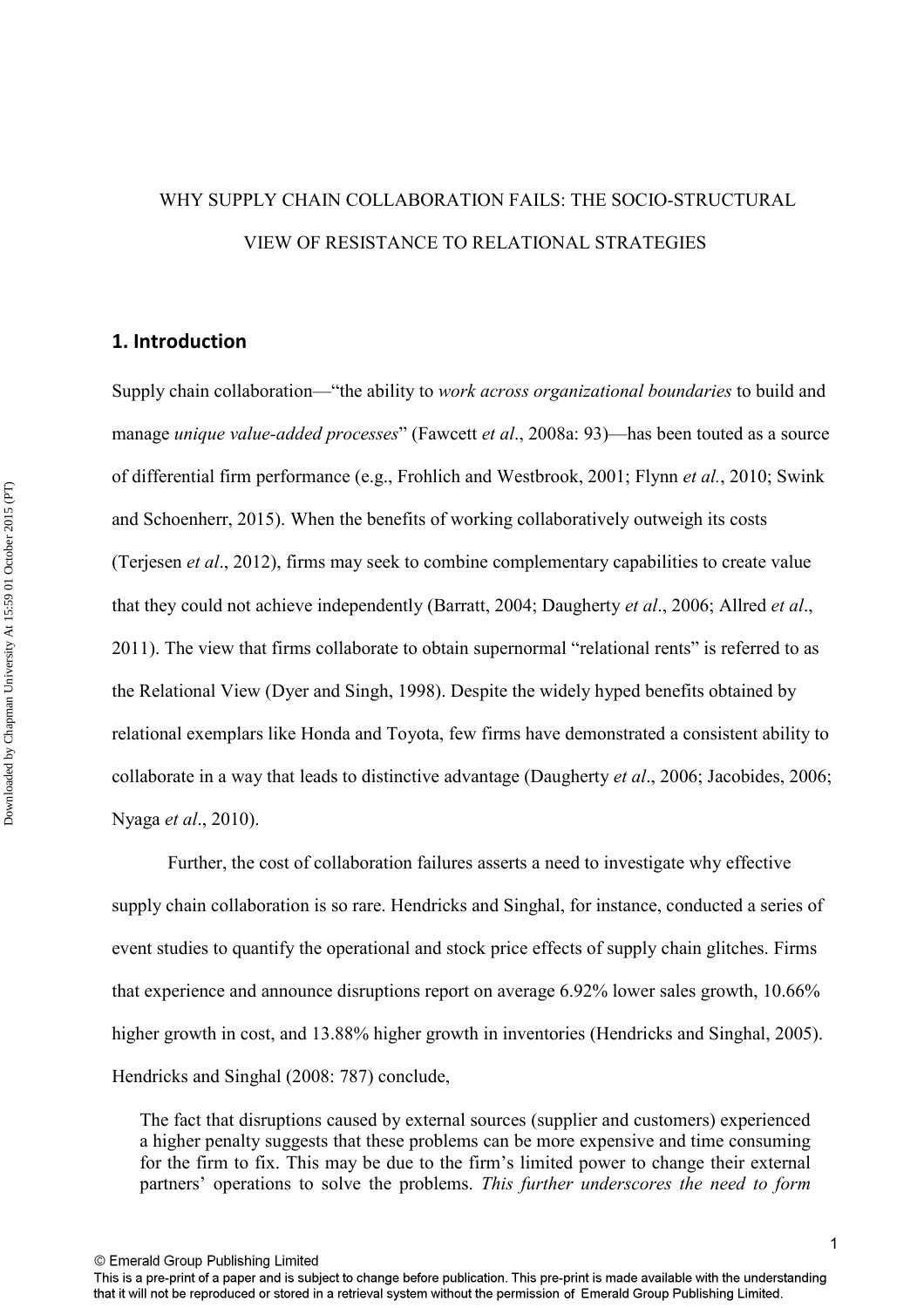*close and collaborative relationships with the various links in the supply chain. A firm must make sure that its supply chain partners see the value of working together*.

 Assessing why firms fail to execute collaboration strategies is therefore timely. Indeed, it has been almost twenty years since Dyer and Singh (1998: 676) said, "Given the poor track record of many alliances, researchers might examine, in detail, the factors that impede the realization of relational rents." Although diverse explanations for collaboration failures have been proposed (e.g., Park and Unsung, 2001; Fawcett *et al*., 2008b), few empirical studies delve into the details and dynamics of relational resistors. By conducting a quasi-longitudinal inductive study of firm's collaborations strategies to identify and classify factors that hinder collaboration, our research redresses this deficiency, responding to Dyer and Singh's unanswered call for deep insight into the factors that impede relational rents. We contribute to the study of relational strategies in two ways. First, we provide a typology of relational resistors. Second, we propose a model that shows how sociological and structural forces interact to destabilize collaboration and impede the growth of relational skills.

### **2. Theoretical Development: Resistance to Supply Chain Collaboration**

Park and Ungsun's (2001) observation that *what actually happens* when firms pursue relational rents often departs from *what managers seek to achieve* reiterates the need to deeply understand the forces that hinder relational strategies. Several streams of literature inform the collaboration challenge. Each stream's relevance derives from insight provided into why firms struggle with the *process* of organizing network resources to create distinctive value (Barreto, 2010). As relational rents accrue from redefined roles and reconfigured resources among firms, literature related to organizational transformation is particularly pertinent.

© Emerald Group Publishing Limited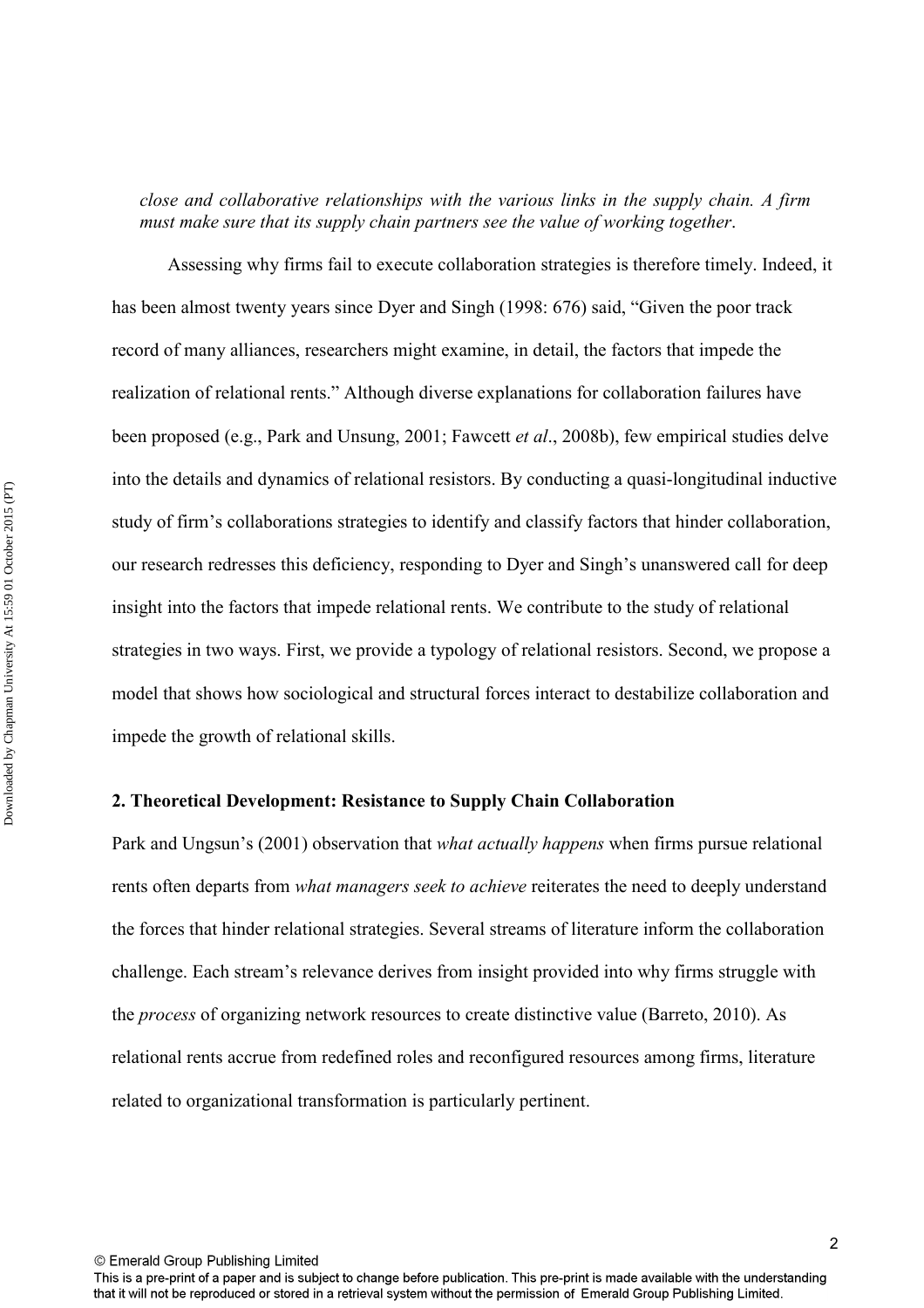Within the organizational transformation literature, social interaction (Staw *et al*., 1981) and organizational structure (Hannan and Freeman, 1984) are sources of relational resistance. Inter-firm rivalry, for instance, arises from mixed incentives, which create tension between doing what is best for the alliance's interests and doing what is best for firm's individual interests (Das and Teng, 2000; Khanna et al, 1998). Also, the structure-induced complexity that emerges from functional and firm-centric orientations introduces misalignment among decision makers and decreases visibility regarding links between decisions and outcomes, exacerbating existent conflicting motives (Gerwin, 2004; Gulati and Singh, 1998; Fawcett *et al*., 2012a).

 To date, various relational resistors have been identified, but the discussion is ad hoc and fragmented. The literature fails to explain why so few relational exemplars—beyond archetypes like Honda and Toyota—have emerged or why effective inter-organizational collaboration is so difficult.

### **2.1 Organizational Transformation**

For most of the twentieth century, strategists employed a transactional approach to buyersupplier relationships (Coase, 1937; Williamson, 1979). The goal was twofold: leverage scale economies and mitigate risks. By the 1980s, the success of Japanese manufacturers led decision makers to reassess relationships among organizations (Schonberger, 1986; Womack *et al*., 1990). Analysts perceived that much of the advantage gained by companies like Honda and Toyota came from tightly coupled buyer/supplier relationships, which enhanced learning, drove down costs, and improved quality (Fawcett and Birou, 1993; Nelson *et al*., 1998; Liker and Choi, 2004). As managers sought to emulate the relational approach, they discovered that the organizational structure and routines required to minimize costs are quite different from those needed to effectively govern collaboration strategies (Barney and Hansen, 1994). Yet, unable to

© Emerald Group Publishing Limited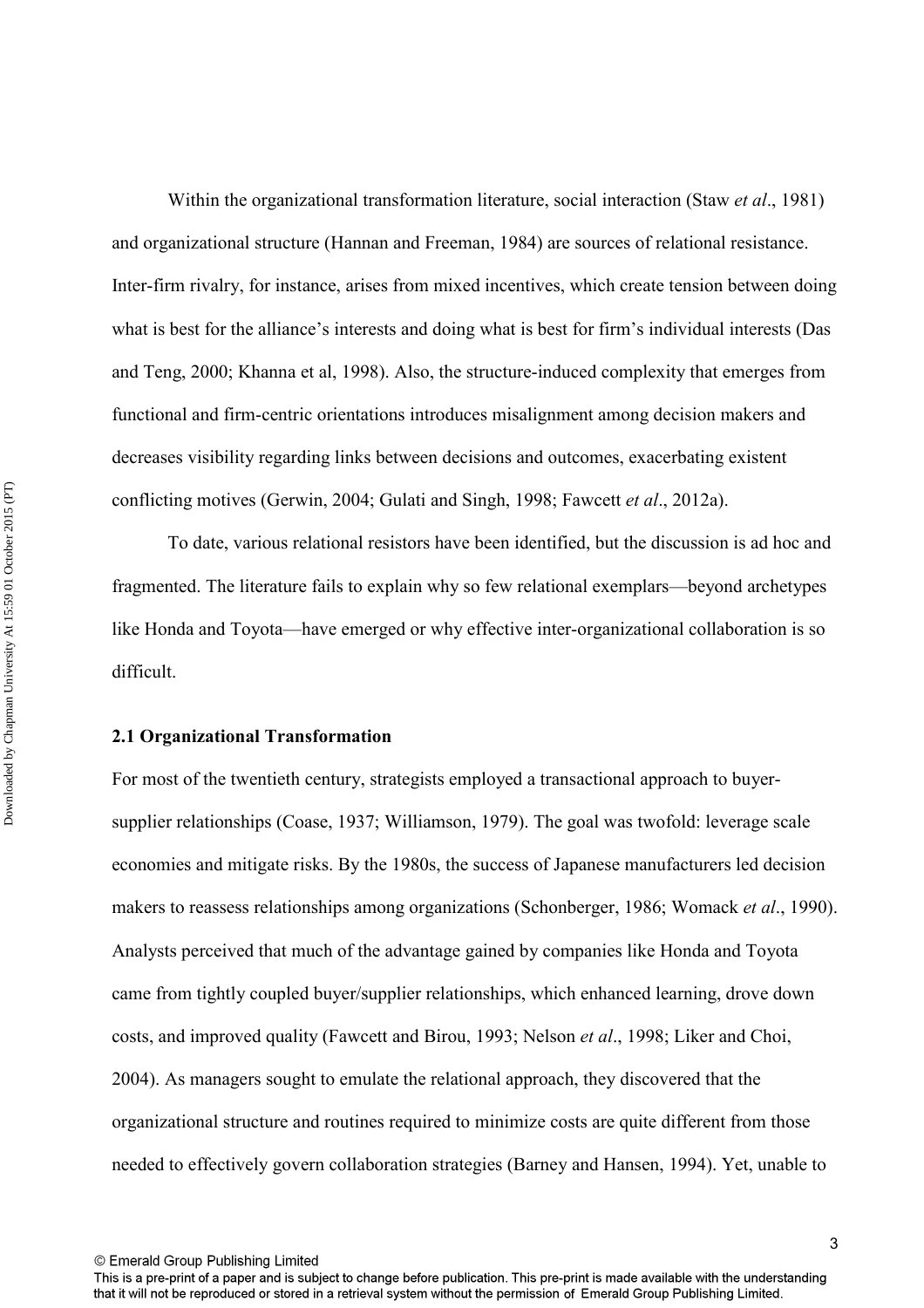collaborate well, many firms reverted back to more traditional relationships (Worthen et al, 2009).

 Force field theory explains why a firm's transition from a transactional approach to a relational view is so difficult (Lewin, 1951). Force field theory submits that organizations persist in a steady state until an external force dictates change. Motivated by this driving force, the firm enters a transition phase during which adaptation is pursued. Resisting forces, however, counterbalance change. Zand and Sorensen (1975) found that if resisting forces are stronger than driving forces, organizations persist in previous behaviors. In our context, transactional relations are the steady state and a desire for relational rents in a threatening market is the force driving collaboration. The nature of the resisting forces and how they interact to hinder the collaboration needed to instill a relational capability is not well understood (Dent and Goldberg, 1999).

### **2.3 Sociological Resistance**

Forces that resist change—e.g., policies, processes, and people—pervade value co-creation relationships (Dent and Goldberg, 1999; Kotter, 1995). Threat-rigidity theory, for instance, emphasizes sociological resistors, maintaining that individuals react to threatening events in a maladaptive manner (Staw *et al*., 1981). When faced with the threat of change, psychological anxiety limits an individual's ability to acquire and process information. A rigid, often feeble response emerges (Moon and Conlon, 2002). As a bottom-up approach, threat-rigidity theory views the individual as the input and organizational effectiveness as an output. Individual decision makers hinder organizational change. Hambrick *et al*. (2001) applied threat-rigidity theory to alliances, noting that partners fail to cooperate because dysfunctions among decision makers lead to conflict, diminishing alliance performance.

© Emerald Group Publishing Limited

4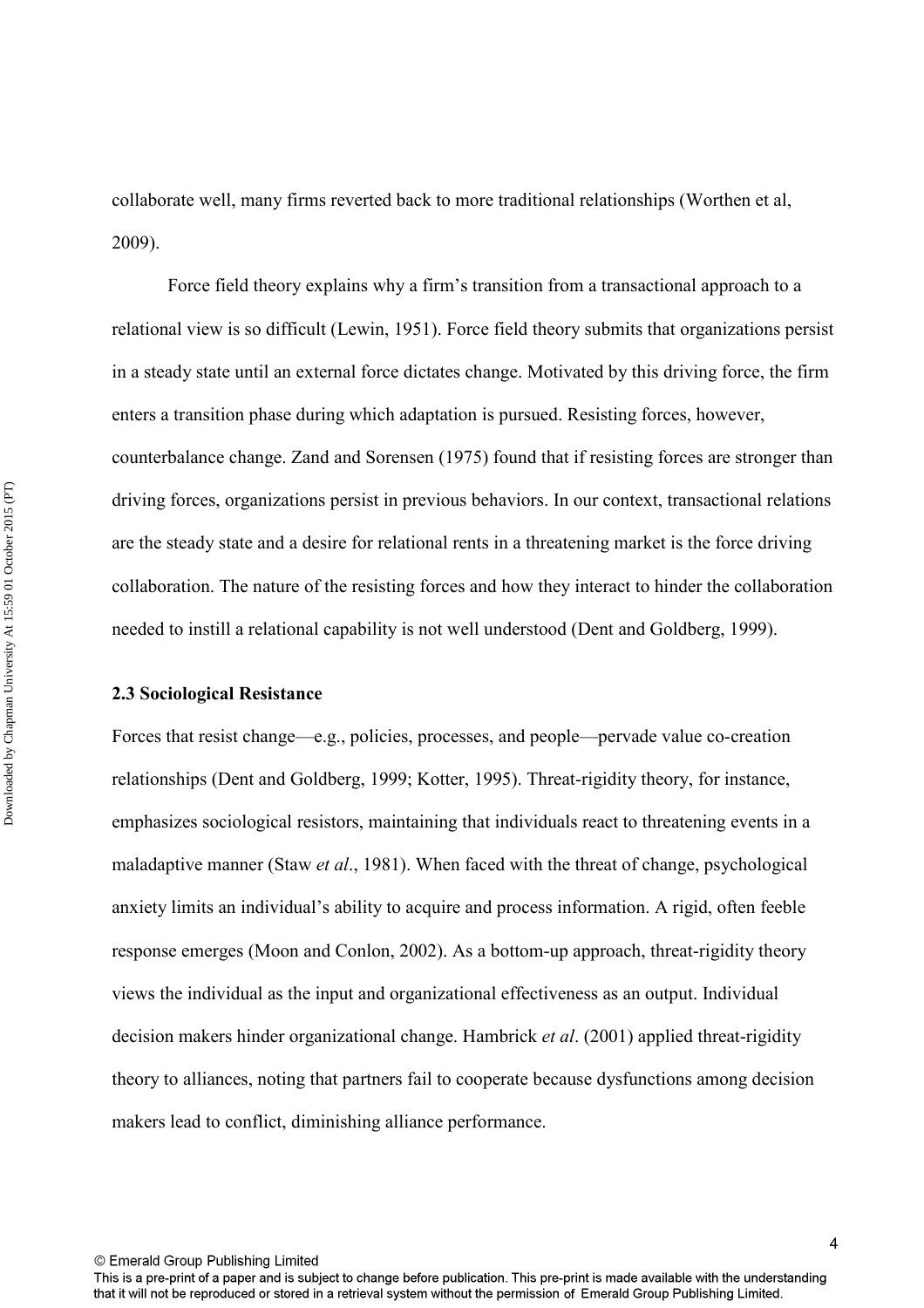Specifically, collaboration exposes decision makers to vulnerability. They are therefore

unwilling to make investments and take risks needed to create a positive, collaborative exchange

environment (e.g., McCarter and Northcraft, 2007; Villena *et al*., 2009; Day *et al*., 2013).

Partner's non-collaborative behavior manifests itself in two ways.

- 1. In exchange relationships, value is created when at least one partner makes an initial investment (Zeng and Chen, 2003). Yet, the hope that other partners will invest, generating gains for all alliance members, tempts each participant to forego investments. But, if no one invests, collaborative benefits do not emerge. Individual, short-run rationality leads to collective, long-term irrationality (Messick and Brewer, 1983).
- 2. Managers often fear that one or more partners will use power to expropriate nascent benefits, creating risk. Uncertainty constrains managers' ability to motivate relationship formation and sustain long-term interactions (Gulati and Kletter, 2005; Lavie, 2006; Chen *et al*., 2007; Fawcett *et al*., 2012b; Perez and Cambar-Fierro, 2015).

Although the literature identifies the threat of non-cooperation as a source of relational

resistance, it does not provide deep insight into the mechanisms through which such behaviors

are manifest or managed.

### **2.4 Structural Resistance**

Structural-inertia theory, by contrast, highlights the change-inhibiting nature of structural elements (Hannan and Freeman, 1984). As a top-down, firm-level approach, structural-inertia theory posits that structural aspects of the organization—e.g., routines, rules, and roles—restrict individuals from adapting to external threats (Barnett and Carroll, 1995). Long-standing structures are especially resistant to change (Barron *et al*., 1994). Greve *et al*.'s (2010) research on alliances in the ocean-liner industry found that previous alliance relationships and ship size acted as resisting forces to increase a partner's prospect of retreating from a shipping alliance.

 Specifically, because organizations are structured to promote task mastery and specialization, existing structured routines are likely to impede collaboration (Coase, 1937; Anderson, 1982; Koufteros *et al*., 2010). Hiring, training, work rules, and metrics all inculcate

© Emerald Group Publishing Limited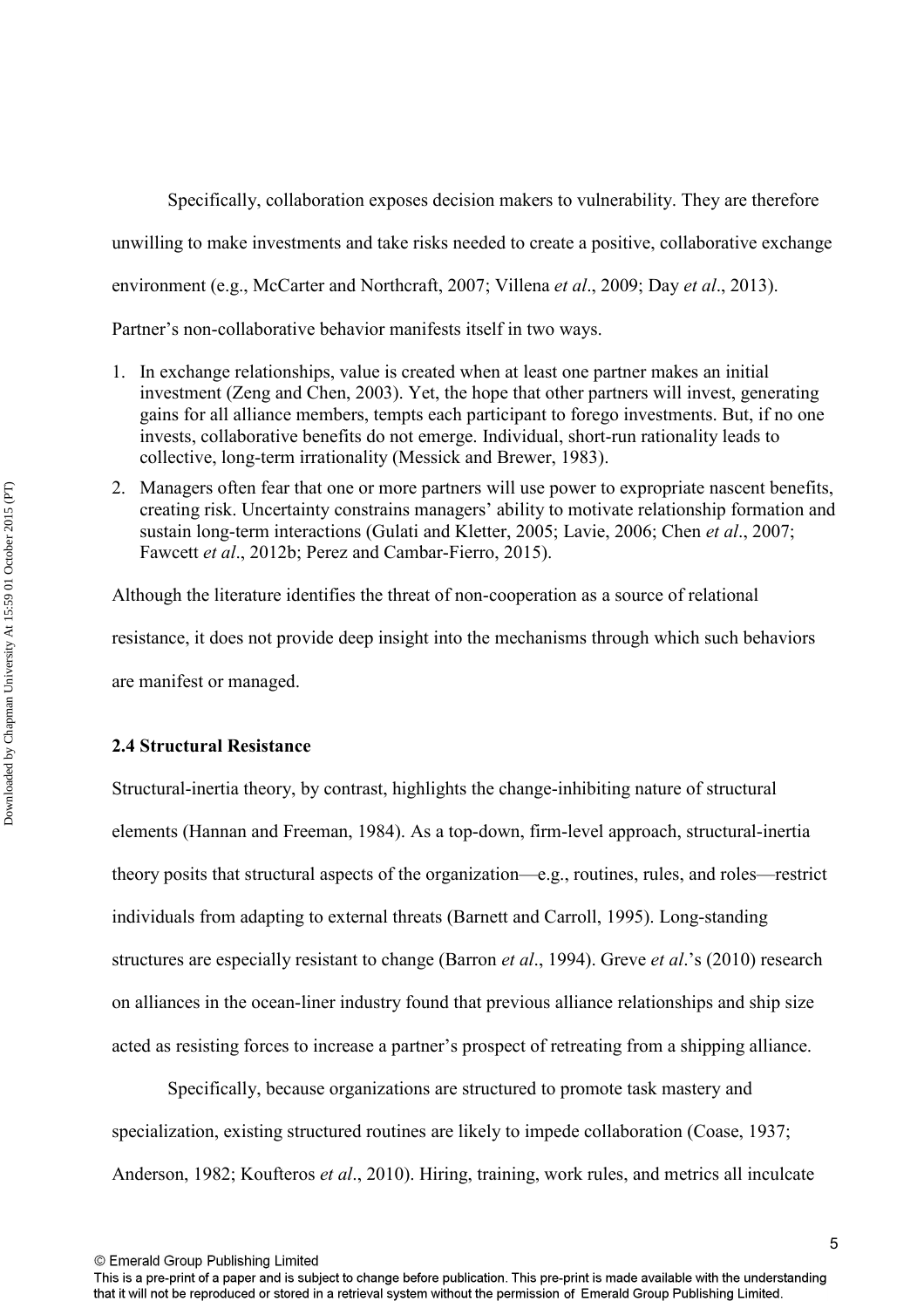"specialists" who pursue their own goals—often to the exclusion of holistic performance. Goal incongruence drives both inter-functional and inter-organizational conflict, leading to frequent disagreement, frustration, and diminished performance (e.g., Ruekert, and Walker, 1987; Duarte and Davies, 2003; Allred *et al*., 2011). Thomas (1992, p. 653) noted that conflict "begins when one party perceives that the other has negatively affected, or is about to negatively affect, something that he or she cares about." As managers operate within distinct reporting structures, non-collaborative behavior is exacerbated (Dyer and Song, 1997; Fawcett *et al*., 2008c). Over time, structure-induced conflict is an impediment to relational advantage (Duarte and Davies, 2003; Fawcett *et al*., 2012b).

 To summarize, organizational transformation sets the stage and social interaction and organizational structure inform the cast of characters that keep organizations from working together to achieve a relational advantage. Extant literature, however, does not fully identify and classify what Dyer and Singh (1998: 676) called, "the factors that impede the realization of relational rents." Nor does existing theory explain how these resistors interact to undermine collaboration strategies. Managers thus continue to struggle to remediate collaborative failures. As diagnosis precedes prescription (Sutton and Staw, 1995), we seek to redress these deficiencies by enriching theory on a socio-structural view of resistance to relational advantage.

### **3. Research Methods**

Although the relational view had been articulated as a vital strategic theory, it was evident as we initiated our study that issues regarding relational advantage were complex and not well understood. Three steps grounded the research:

1. We conducted an extensive key word literature search via *ABI Inform* and *ProQuest* databases. Because the literature had poorly defined and interchangeably used relational concepts, we searched the words "supply chain" in combination with "integration,"

© Emerald Group Publishing Limited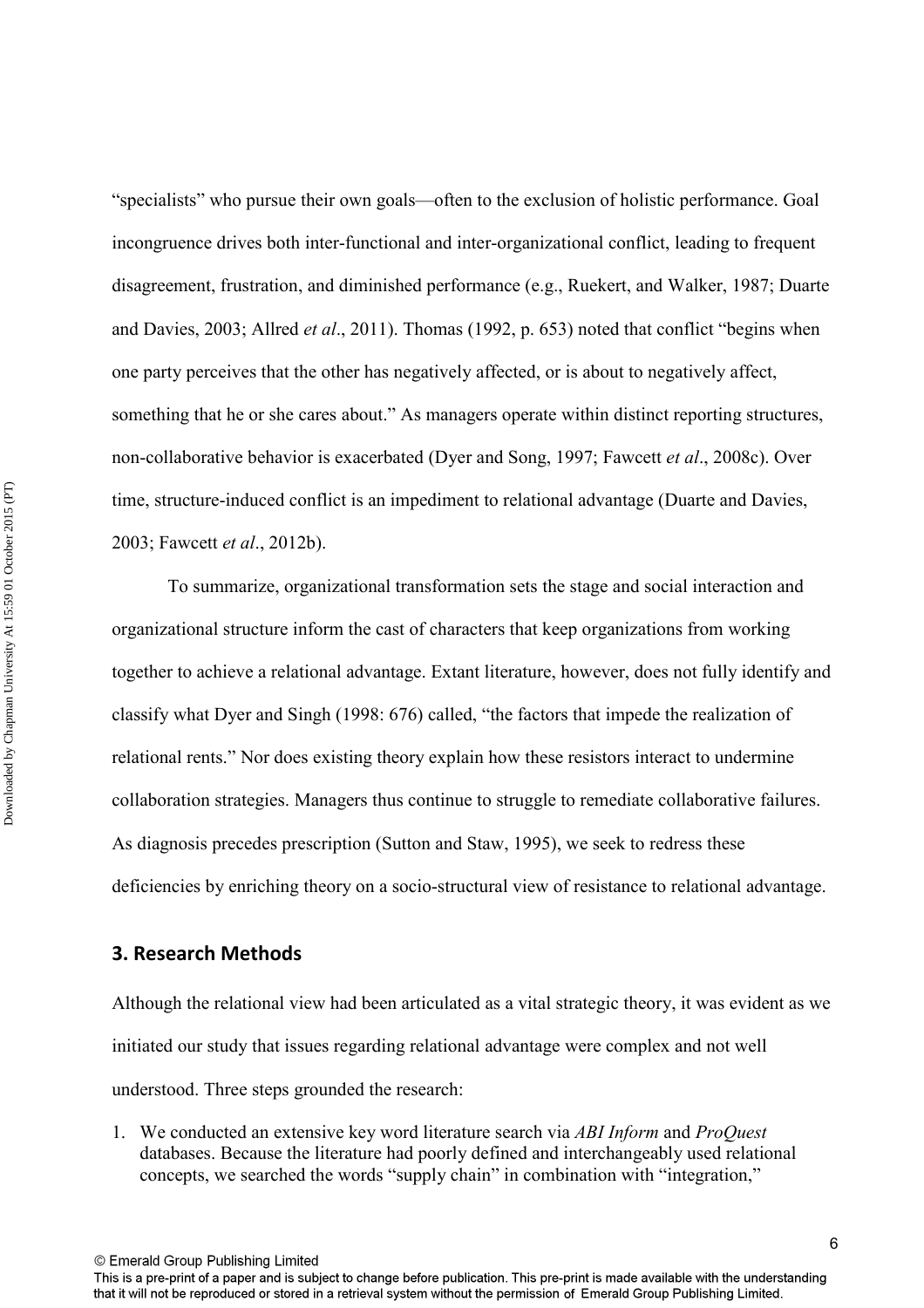"coordination," and "collaboration" to assure a comprehensive review. The 159 articles identified were used to design the interview guide. Even now, scholars acknowledge that conceptualization and theorization related to these relational concepts remain imprecise and underdeveloped (e.g., Fawcett *et al*., 2014; Autry *et al.*, 2014; Knemeyer and Fawcett, 2015).

- 2. We conducted informal managerial interviews to refine the guide and ensure relevance.
- 3. We assembled an advisory board of managers and academics to give feedback on the research process.

 This pre-field work also provided context to interpret our findings. Because our interest was in the struggle managers encounter over time as they seek to build a relational capability, we repeated the study after six years—that is, we employed a quasi-longitudinal method. This time interval was long enough to yield insight into process questions regarding how and why relational resistors emerge and/or persist, impeding relational strategies.

### **3.1 Sample and Context**

We employed a multi-case, interview methodology to explore the dynamics of resistance to relational strategies (Yin, 1981; McCutcheon and Meredith, 1993). Interviews are robust as they enable managers to elaborate on multi-faceted challenges they encounter as they build deep functional skills while simultaneously promoting relational capabilities (Eisenhardt, 1991). Our unit of analysis was companies' supply chain collaboration strategies/capabilities. To yield meaningful results, we selected extreme cases—that is, companies that had publically committed to compete via collaborative supply chain strategies. We specifically selected companies that were either 1) identified in the trade press as relational exemplars or 2) on the programs of professional associations to share the results of their collaboration initiatives. Each company was involved in one or more collaborative initiatives at the time of the interviews. Extreme cases amplify (i.e., better define and expose) the dynamics under investigation to help build theory (Eisenhardt, 1989; Pratt *et al*., 2006). Multiple cases enable replication logic, allowing

This is a pre-print of a paper and is subject to change before publication. This pre-print is made available with the understanding that it will not be reproduced or stored in a retrieval system without the permission of Emerald Group Publishing Limited.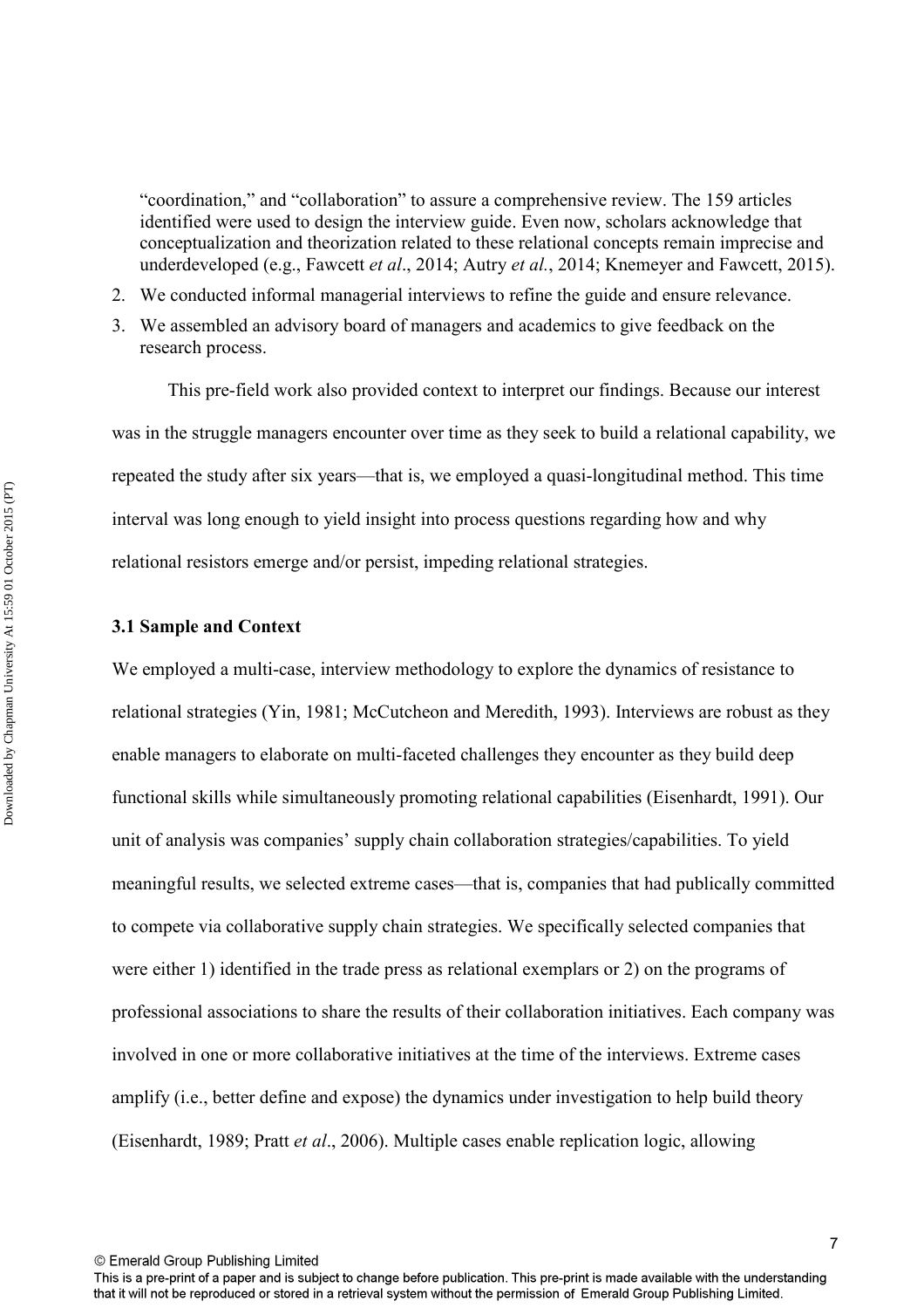researchers to confirm or disconfirm inferences drawn from each case (Yin, 1981; Eisenhardt and Graebner, 2007).

 Given the focus on understanding why collaboration strategies fail to deliver desired results, we conducted interviews across multiple channel positions. Retailers, finished-goods assemblers, direct materials suppliers, and service providers possess the complementary capabilities that collaboration strategies are designed to bring together. The multi-channel approach enabled us to evaluate strategic dimensions derived from the literature, which were perceived to influence collaboration: customer contact, resource access, and idiosyncratic knowhow. The literature viewed these factors as sources of power and thus key influencers of relational dynamics, including rivalry and opportunism. Importantly—and contrary to a priori expectations—no meaningful differences in relational resistors and dynamics were identified across the channel positions.

 The actual interviews were conducted on site across the U.S. and in Europe. Managers at 49 companies were interviewed in Period 1. For Period 2, managers at 57 companies were interviewed. Fifteen companies participated in both rounds of interviews, providing a control in that their status and behavior was compared to the other companies in each time period. No substantial differences were observed between these 15 companies and their contemporaries. Table 1 shows essential demographics for the interviewed companies. By design, the interviewed companies in the two panels possess similar characteristics. The findings from the Period 1 interviews led us to include several smaller firms in Period 2.

### *\*\*\* Insert Table 1 about here* \*\*\*

 Once a company agreed to participate, we provided an overview of the research objectives and a copy of the interview protocol (Spradley, 1979). The protocol was populated

© Emerald Group Publishing Limited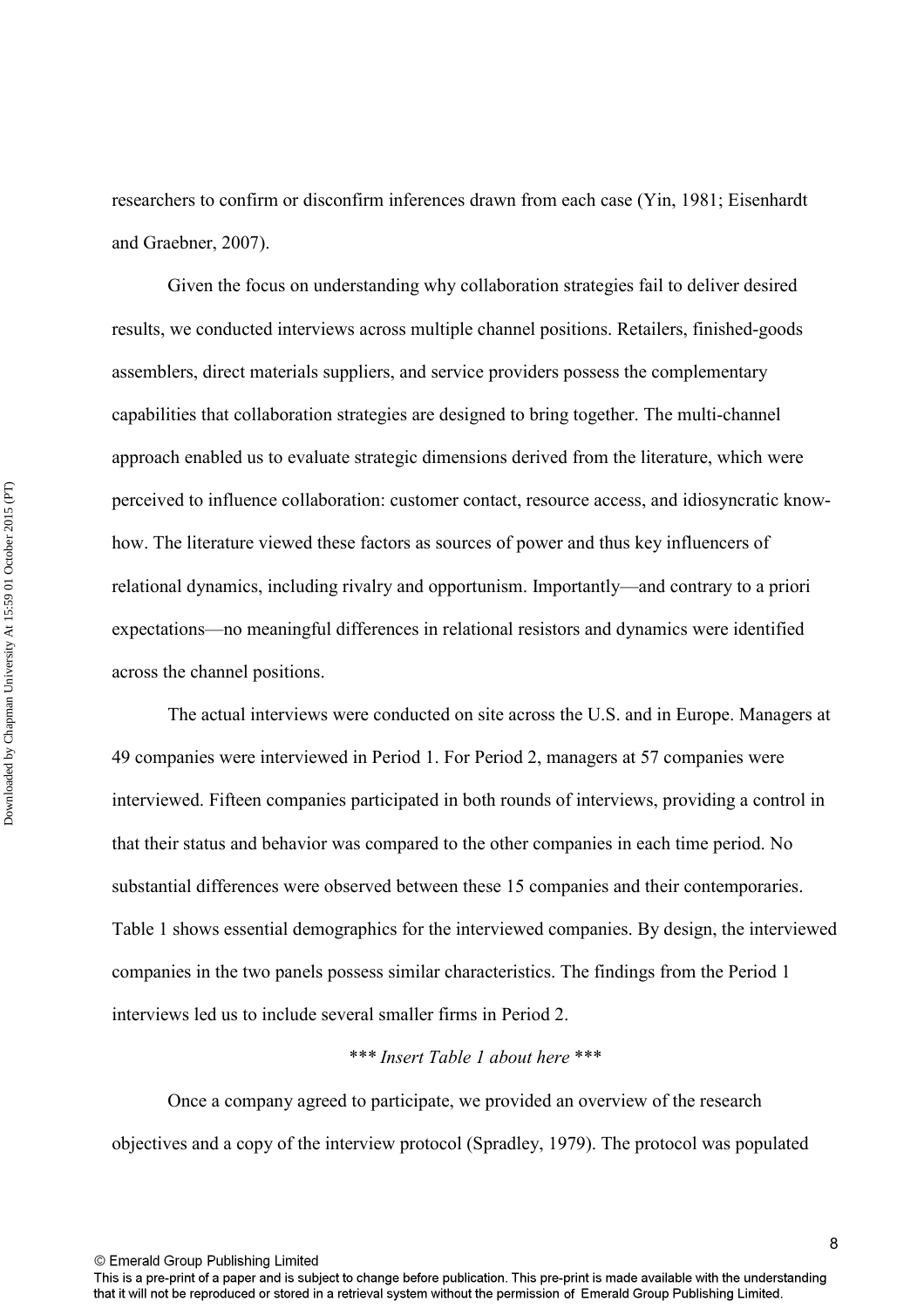with open-ended questions to 1) allow managers to describe events and processes, 2) assure comparability of findings, and 3) provide insight into unique practices that emerged during the interviews. The typical interview lasted 2 to 4 hours and involved senior supply chain managers who had responsibility for collaborative initiatives. Because collaboration crosses functional boundaries, the contact manager often invited IT managers, logisticians, new product managers, purchasers, and project leaders to participate in the interviews. Multiple informants mitigate subject biases and provide nuanced insights into complex phenomena like resistance to collaborative transformation (Miller *et al*., 1997; Schwenk, 1985).

 In addition to extensive interview notes, secondary sources such as business case analyses, news releases, process documentation, program descriptions, and scorecards were gathered. These materials were used to 1) create rich and reliable structured case write-ups (Graebner and Eisenhardt, 2004) and 2) avoid "data asphyxiation" from the large amounts of data (Pettigrew, 1990). An iterative discussion-based process was used to compare notes on process and content and to improve research reliability and validity (Eisenhardt, 1989).

### **3.2 Data Analysis**

 Each case write-up was used for both within-case and cross-case analyses (Eisenhardt, 1989; Ellram, 1996). First, each case was viewed as a "stand-alone entity" to identify and describe the resistors encountered and how they influenced behavior. Although we noticed similarities and differences among the cases, to maintain the independence of the replication logic, we refrained from further analysis until we had completed the interviews. Second, after we completed all of the write-ups, we followed the inductive process and searched across the cases for emerging themes. Our goal was to identify and match patterns to develop a more robust and

© Emerald Group Publishing Limited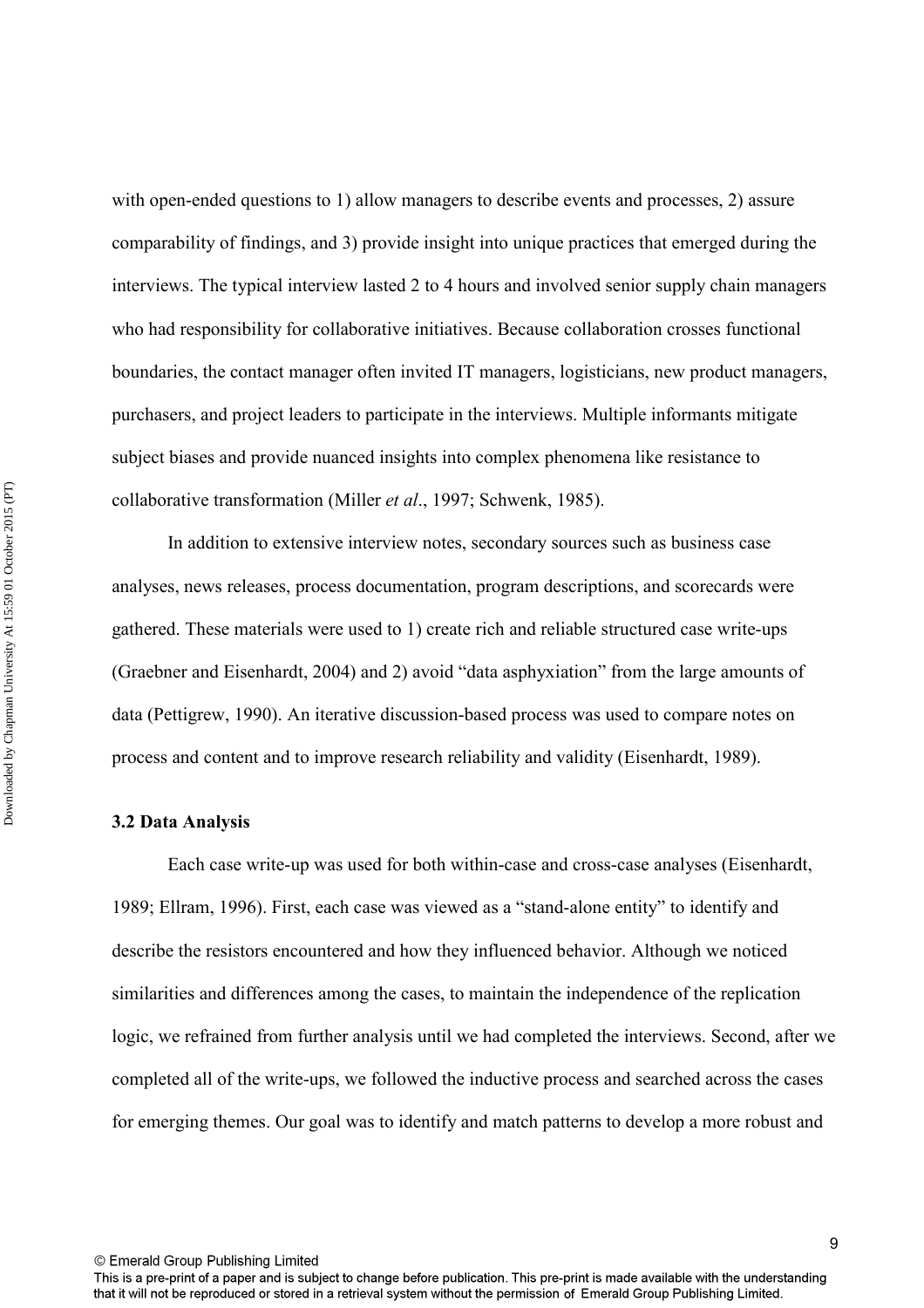complete theoretical picture (Eisenhardt, 1991; Eisenhardt and Graebner, 2007). We pursued a

three-step iterative evaluation process to obtain the best interpretation of the interviews.

- 1. Using the literature as background, we pursued an iterative, open-coding process—i.e., we traveled back and forth among the case write-ups, the literature, and emerging constructs. As we identified common statements, we formed provisional categories and first-order codes, which we tracked using a spreadsheet.
- 2. The three-person analysis team used a process of individual coding, collaborative discussion, and concurring to derive theoretical meaning from the cases. The team consisted of one of the original interviewers as well as two new researchers. The new researchers were brought in to avoid data processing bias (Pagell and Wu, 2009). We repeated this process for every ten cases until all of the cases were coded. As new concepts were discovered, the researchers returned to the previously coded cases to look for evidence of newly identified phenomena.
- 3. Because the provisional categories were tightly defined, their number expanded greatly. To focus our findings on the most frequently observed and problematic resistors, we employed two decision rules as part of the axial coding process. First, we consolidated narrow, but closely related codes into broader, more theoretical categories. Second, we deleted phenomena that were encountered in fewer than 10% of the companies (Pratt, 2008).

The analysis process lasted four months and yielded Figure 1: An overview of the data

structure. As we continued to evaluate the cross-case patterns and apply what we were learning to individual case studies, we identified both sociological and structural resistors. More importantly, we noted a self-reinforcing interaction among the various resistors. This interplay builds a "wall of resistance" to high-level collaboration. The co-mingled, reinforcing nature of the diverse resistors helps explain the challenge companies encounter as they seek to employ collaboration strategies to achieve relational rents (e.g., Cousins and Menguc, 2006; Das *et al*., 2006; Wong *et al*., 2011; Fawcett *et al*., 2012a; Jin *et al*., 2013; Sweeney *et al*., 2015). We continue by classifying specific resistors and proposing a socio-structural theoretical model of resistance to collaboration.

*\*\*\* Figure 1: Overview of Data Structure \*\*\** 

### **4. Findings and Discussion: Understanding the Wall of Resistance**

© Emerald Group Publishing Limited

10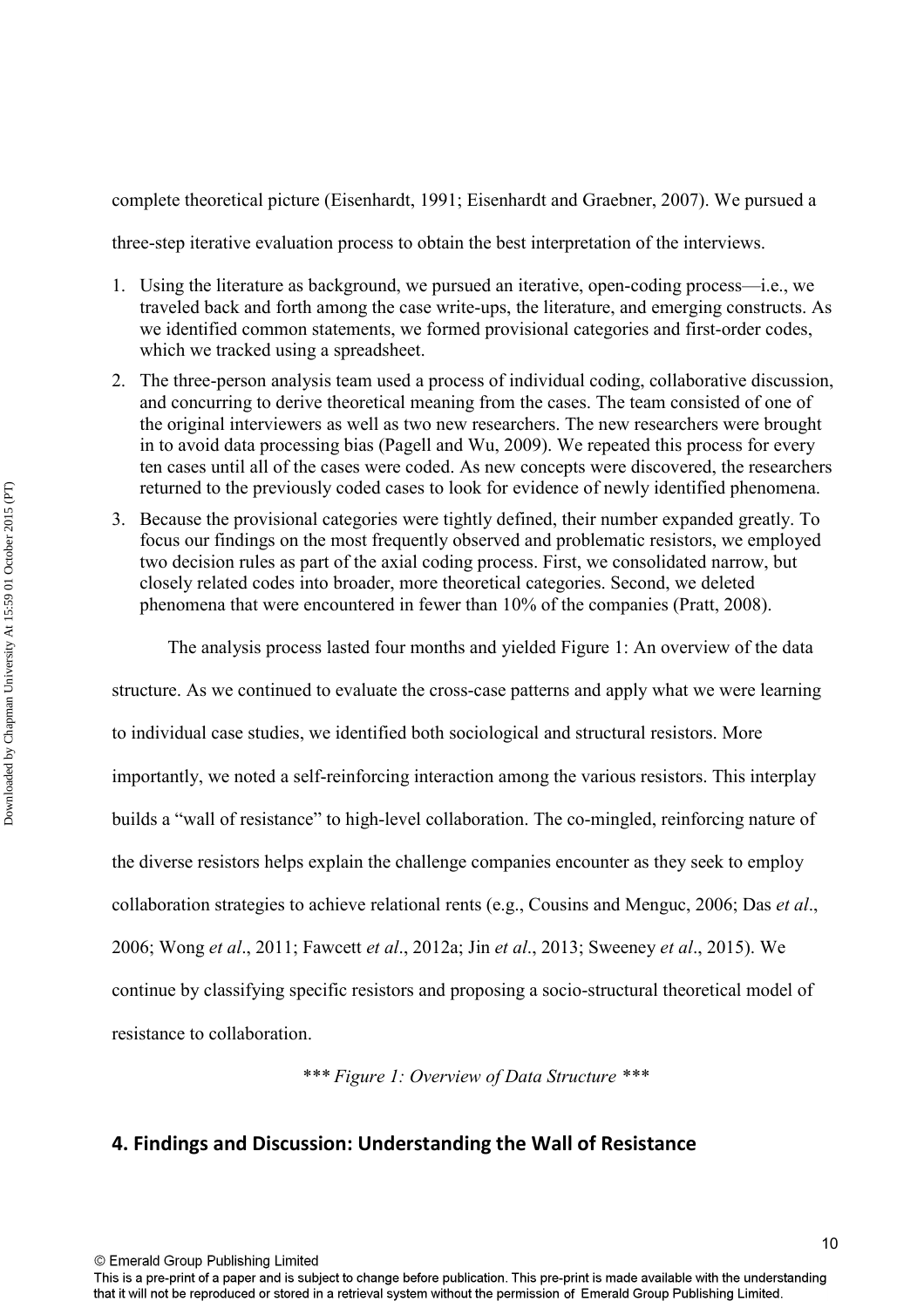A poignant theme across time periods was that managers perceived relational advantage as highly valued but difficult to achieve. Most companies exhibited only modest progress primarily via investments in information technology—toward more collaborative behavior over the previous six years. Managers noted that a variety of resistors stood in the way of distinctive collaboration (see Table 2). Relational advantage among organizations remained "the goal rather than the reality."

### *\*\*\* Insert Table 2 about here \*\*\**

 As we sought to understand the nature of relational resistance, two categorization dimensions emerged from the analysis (see Figure 2):

- Origin—that is, whether the resistor is embedded at the firm or individual level.
- Timing—that is, whether firms have recognized the resistor over time or only more recently.

Insight into why origin informs classification derives from the organizational transformation literature. Specifically, top-down theories view resistance to change as coming from structure whereas bottom-up theories maintain that change is stunted at the human level. This top-down versus bottom-up pattern matched what we were discovering in the interviews. We found that both *structural resistors* (e.g., cross-functional conflict and misaligned goals) and *sociological resistors* (e.g., low trust, and unwillingness to share information) actively infused every case study, hindering the development of relational advantage.

### *\*\*\* Figure 2: Taxonomy of Relational Resistors \*\*\**

 As we compared findings between the two time periods, we found managers in Period 2 were still frustrated with the many of the same resistors—e.g., structural conflict, misaligned metrics, low trust, and poor information sharing—that their Period 1 counterparts had identified. More importantly, they described years of unsuccessful efforts to mitigate these resistors. We labeled these embedded, persistent resistors as *entrenched resistors*. Similarly, we found that

This is a pre-print of a paper and is subject to change before publication. This pre-print is made available with the understanding that it will not be reproduced or stored in a retrieval system without the permission of Emerald Group Publishing Limited.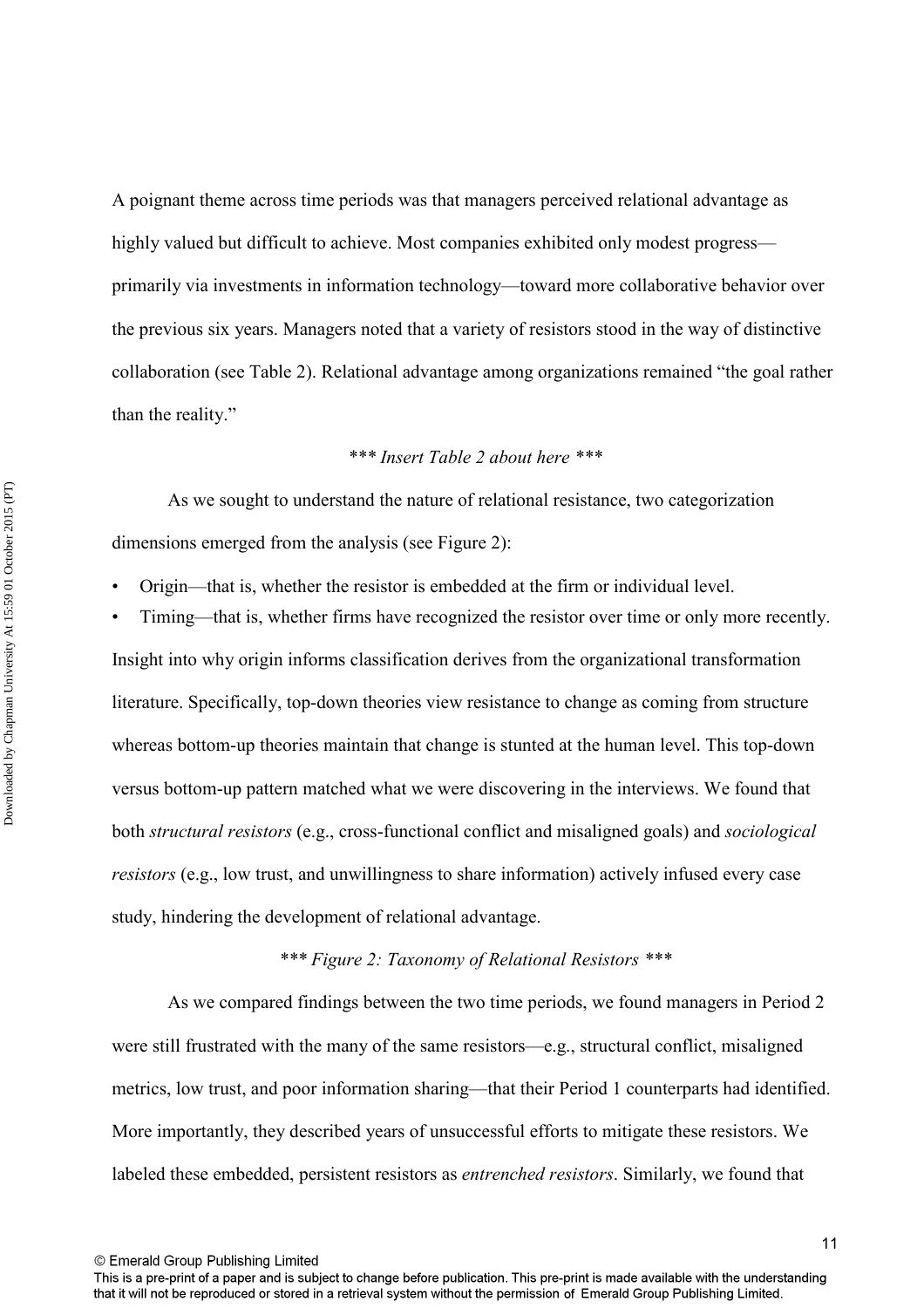some resistors that were infrequently mentioned in Period 1—e.g., leadership, alliance knowhow, and finding employees with collaborative skills—had moved into managers' view (mention rates had increased to 30% or more). We called these resistors *emerging resistors*. Combining these two classification dimensions yielded four distinct types of relational resistors—*Structural Resistors*, *Sociological Resistors*, *Organizational Routines*, and *Individual Skills*—that reinforce each other to freeze companies in non-collaborative strategies.

### **4.1 The Nature and Influence of Structural Resistors**

For rational reasons, structural resistors are embedded within organizational design. For example, companies exist as organizational forms distinct from market mechanisms to achieve economies of scale and minimize transaction costs (Coase, 1937; Williamson, 1979). Firms are designed functionally to build the deep skills needed to create economic value (Anderson, 1982). However, interviewed managers repeatedly described how tension within and between firms created by this quest for efficiency impedes the emergence of collaborative mechanisms and mindsets. One manager expressed the consensus feeling, saying, "Too many managers are functionally obsessed."

**4.1.1 Territoriality.** Managers described "siloed" organizations that lead managers to "see things through their own little windows" and to "devalue colleagues' contributions." One elaborated, "Each one . . . focuses on its own little 'garden' and forgets that there are other gardens that make up the whole." Another fretted, "We have good people who do not accept that others do great work." Managers are thus "concerned that others may be touching their piece of the supply chain puzzle." They are "worried about losing control of their own business unit's performance" and "feel no need to collaborate." Territoriality is systemic and enduring: "Once you create turf, it is tough to take it away. That guy isn't going to give his power up!"

This is a pre-print of a paper and is subject to change before publication. This pre-print is made available with the understanding that it will not be reproduced or stored in a retrieval system without the permission of Emerald Group Publishing Limited.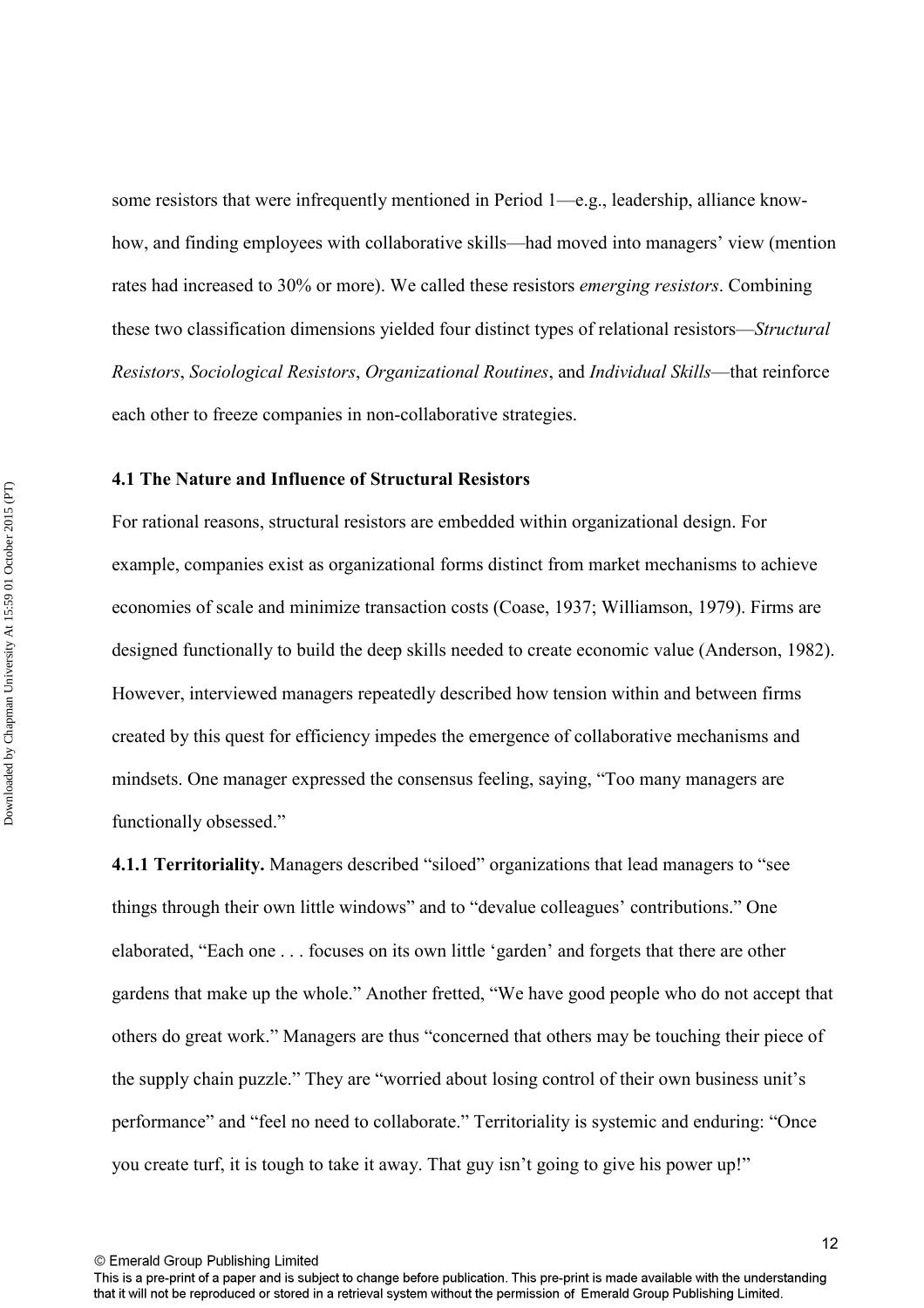Territoriality's anti-collaborative behavior is the most prevalent and problematic resistor. Exchange partners are often unduly preoccupied with protecting local, immediate goals and initiatives at the expense of value co-creation. One manager described the reluctance of territorial colleagues to participate in meaningful collaboration, noting, "People are more concerned about who will get the glory or the blame rather than evaluate whether or not a decision will benefit the entire company." Structure that promotes territoriality cripples collaboration.

**4.1.2 Strategic Misalignment.** Territoriality's reach is expansive, instilling non-aligned metrics. A manager stated, "Metrics stand in the way of improved internal and supply chain collaboration. Each group has its own metrics, so each group does its own thing." Another noted, "Conflicting objectives are supported by performance measures. Counterproductive behavior is incented." Local measures enable managers to justify non-collaborative behavior, reasoning that if they were supposed to work more collaboratively, surely the metrics would communicate and reinforce that goal. Performing to metric convinces managers they are doing exactly what they should be doing.

 Managers were adamant regarding the negative influence of cost-driven metrics on relationship quality. One maintained that "excessive emphasis on short-term costs on the supply side" imposes a huge disincentive to upstream collaboration with suppliers. One manager noted, "We are too finance oriented. The result is a short-run mentality. Keeping our eyes on long-term goals is difficult." Another manager queried, "Everything is price driven, but at what overall cost?" Others informed the tradeoff, saying,

- "We still source for costs *instead of sourcing for capabilities*"
- "There is too much emphasis on costs, costs, costs. *Measurements do not promote collaboration or creativity*."
- "It all comes down to price. *There was a time when relationships meant something, not anymore*."

© Emerald Group Publishing Limited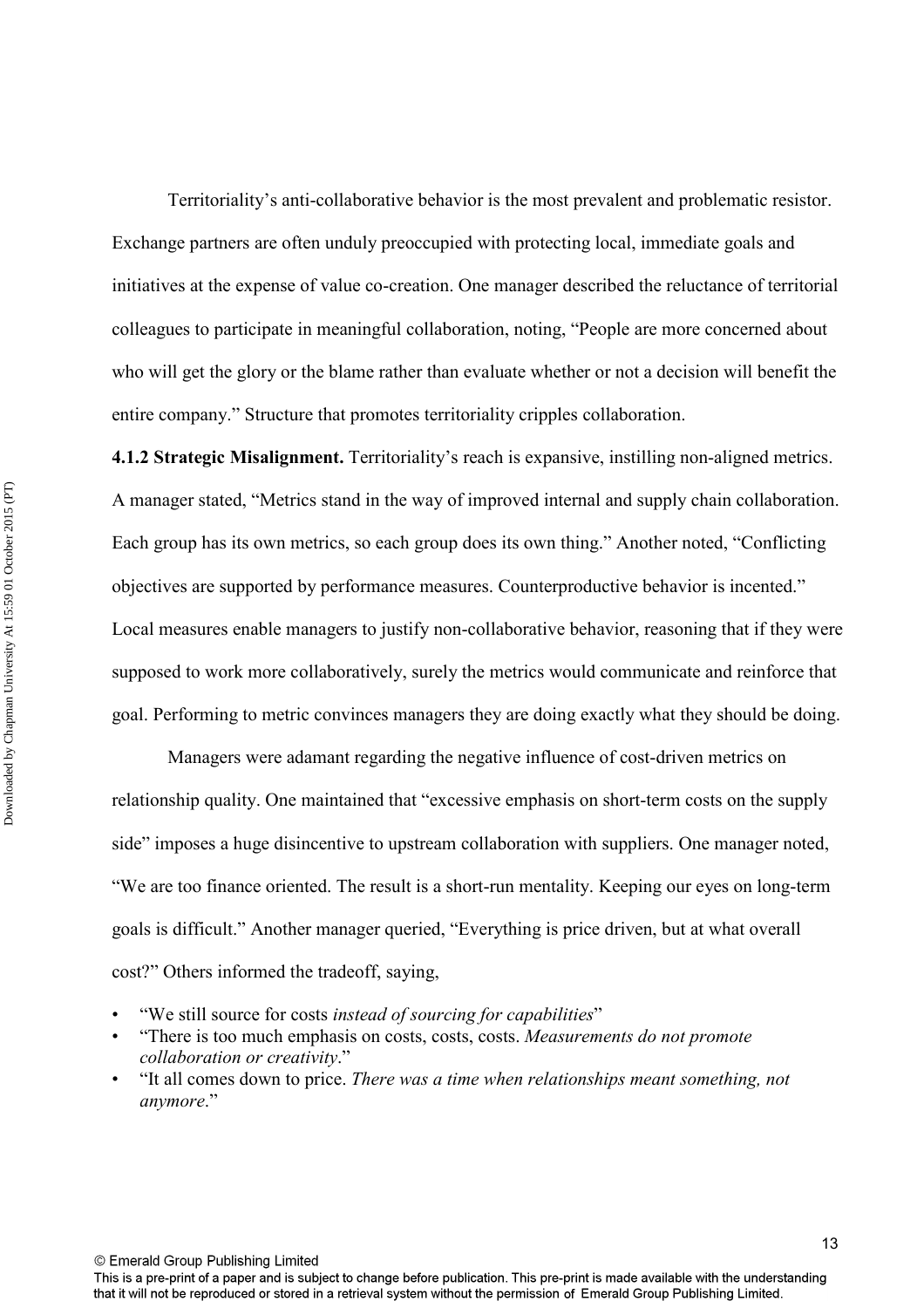Poorly aligned goals and metrics emphasize short-term results, undermining relationship quality. Just as territoriality feeds misalignment, misalignment buttresses territoriality. Managers describe a conundrum where efforts to remove either resistor—in isolation—seldom succeed.

**4.1.3 Poor Systems Connectivity**. Technology investments are often defensive. That is, managers say they are "needed to stay in the game." In Period 1, we found two companies that had developed Internet interfaces to share information on historical sales, real-time inventory status, and rolling production forecasts with suppliers. By Period 2, such capabilities had become common. Managers explained that since competitors were implementing the latest technologies, including ERP and RFID, investments were needed to avoid fighting today's competitive battles with yesterday's technology. Consistent, substantial investment means that connectivity is one structural resistor where mitigation efforts over time have delivered tangible benefits.

 Yet, connectivity gains were described as meager when compared to those promised in the companies' business case analyses. The connectivity challenge is rooted in the complexity that emerges from territoriality and strategic misalignment. For instance, alliance partners are often unable to connect. Typical comments include, "IT systems at certain links in the chain are weak. . . . We run into suppliers or customers that have not invested in needed technology," and "Some [partners] are missing the key technologies to enable information sharing." One manager succinctly summarized: "Systems are the biggest barrier. Not everyone has the capability to seamlessly communicate." When partners are unable to support relational goals because they lack connectivity, enthusiasm for the collaborative strategy dissipates.

 Overall, traditional structures and their managerial artifacts engender territoriality, focus attention on local optimums, and increase complexity, magnifying resistance to collaboration. The interplay among structural resistors is what entrenches them and demotivates managers from

© Emerald Group Publishing Limited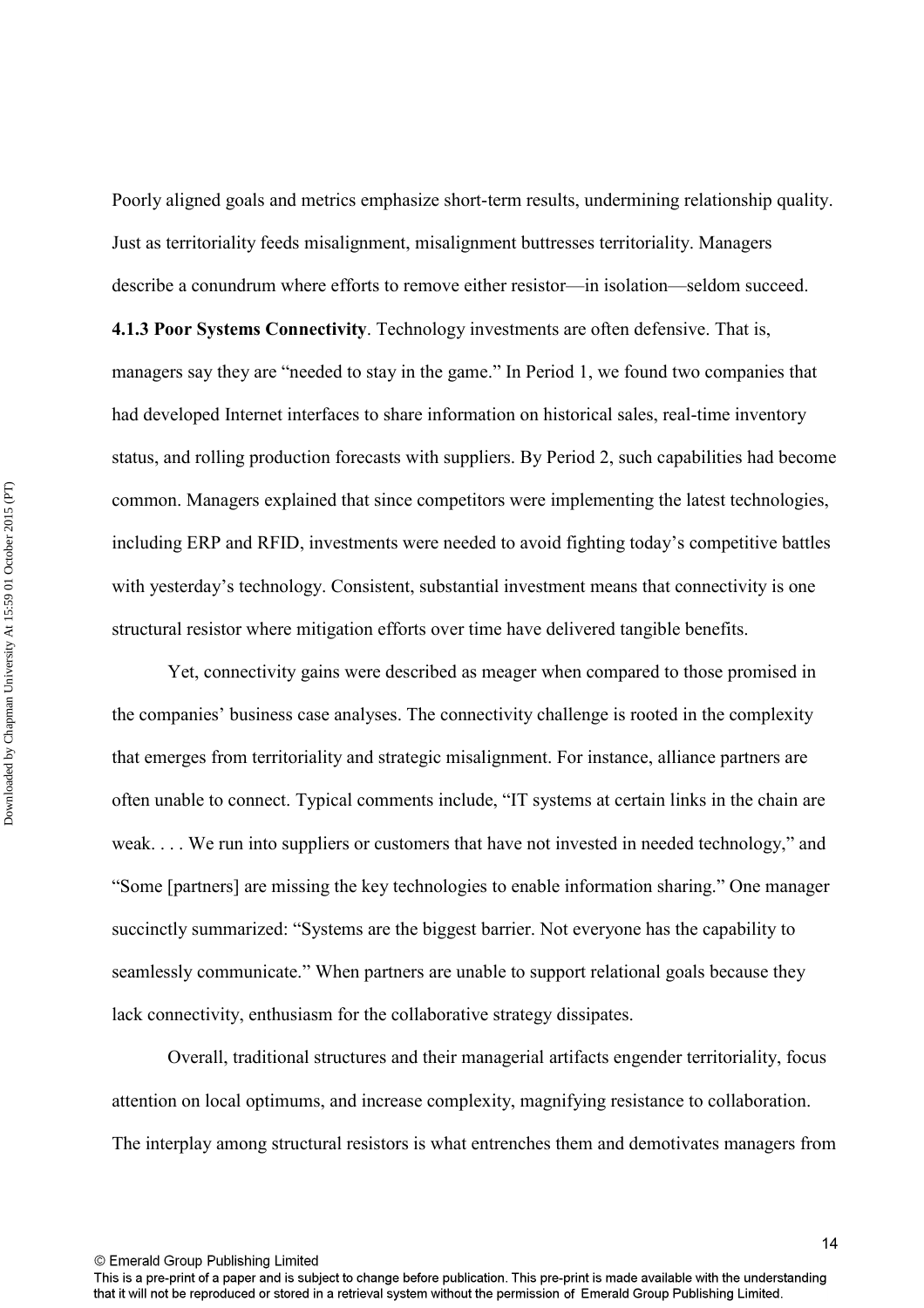expending resources, making sacrifices, or taking risks to design and execute collaboration strategies across organizational boundaries.

### **4.2 The Nature and Influence of Sociological Resistors**

Although collaboration strategies provide prospects for distinctive competencies (Prahalad and Hamel, 1990; Stalk *et al*., 1992), they make managers dependent on others to pool resources and to make collaborative decisions. Interdependency increases risk. Managers told us that this risk elicits strong resistance as managers react to the vulnerability and stress that attend collaboration. This finding confirms research that argues people are more "concerned about the risk of change than about the risk of failing to change" and consequently choose to "preserve current systems and beliefs" (Baron *et al*., 2006: 126). Through the interviews, we identified three sociological resistors that interact to thwart collaboration strategies.

**4.2.1 Low Trust**. Although they observed that trust underlies collaboration, most managers noted that meager trust exists—even in key relationships. Managers expressed reservations not just about the existence of trust but also regarding the behaviors that build it. For example, managers emphasized how asymmetrical power leads to a "what-have-you-done-for-me-lately" mindset that impedes trust and teamwork. The following stories illustrate this reality.

- 1. During a supplier visit, the supply manager described a recent negotiation with a long-time customer. The customer had invited several suppliers to its corporate headquarters to discuss a major bid. Each supplier was assigned to a room where the negotiations were carried out in an iterative, serial fashion. The buying organization's purchasing team proceeded to go from room to room talking about its need to reach its "target cost." During each session, hints were given regarding lower prices obtained from rival suppliers. The buyer was engaged in a faceto-face reverse auction, pitting suppliers against each other in real time.
- 2. During visits to each side of a dyad involved in the research, we observed that there are often two distinct sides to a story. Buyer managers expressed pride in their willingness to share risks and rewards to build strong supply relationships. The supplier's response to our question about risk and reward sharing was simple: "Yes, they know very well how to share risks and rewards. They keep all of the rewards and pass all of the risks on to us."

© Emerald Group Publishing Limited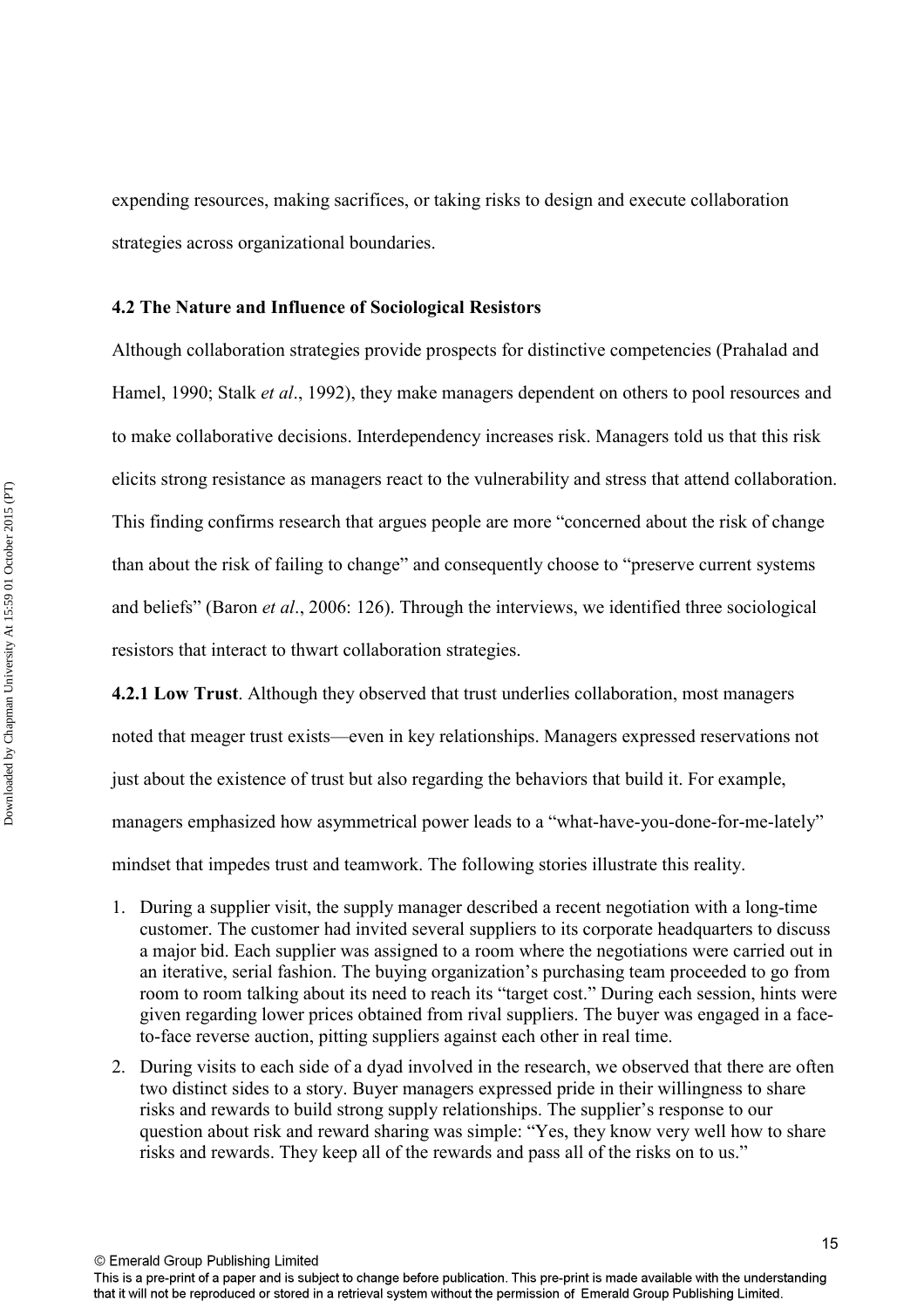Managers related that experience has taught them that the answer to the question, "Can we really trust someone outside our firm to do what is best for our company?" is "No!" One manager said simply, "It is tough to find companies that will follow through on commitments." Most managers related that asymmetrical power not only motivates opportunistic behavior but also magnifies feelings of vulnerability. Managers frequently noted, "It is too easy to abuse power," or "It all comes down to power—at the end of the day, power rules." A manager from a large consumer products company commented that his firm's buyers openly admit to smaller, weaker suppliers that, "It sucks to be you." Managers at several suppliers noted, "When a buyer says, 'We need to squeeze costs out of the process,' they really mean they plan to squeeze the margin out of us." One manager summarized that a super-ordinate emphasis on short-term financial goals undermines trust and collaboration: "If the goal is only to save money, you can't build trust." Managers thus confirmed that few companies know how to appropriately build trust—a reality that hinders open communication and proactive change (Day *et al*., 2013; Fawcett *et al.*, 2012a; Villena *et al*., 2011).

**4.2.2 Information Hoarding**. Managers noted that an unwillingness to share information hinders effective collaboration. Surprisingly, managers often observed that information hoarding is as prevalent across functions within their organization as with external partners. One manager made the point emphatically, saying, "It is easier to get information from suppliers than from other groups within our firm." This reality reiterates the power of territoriality, foreshadowing the interconnectedness of structural and sociological resistors.

 Similarly, as connectivity has improved, managers have come to realize that being connected is not the same as being collaborative. Specifically, most leading companies rely on enhanced Internet-based connectivity to share tactical, order-related information on a real-time,

© Emerald Group Publishing Limited

16

This is a pre-print of a paper and is subject to change before publication. This pre-print is made available with the understanding that it will not be reproduced or stored in a retrieval system without the permission of Emerald Group Publishing Limited.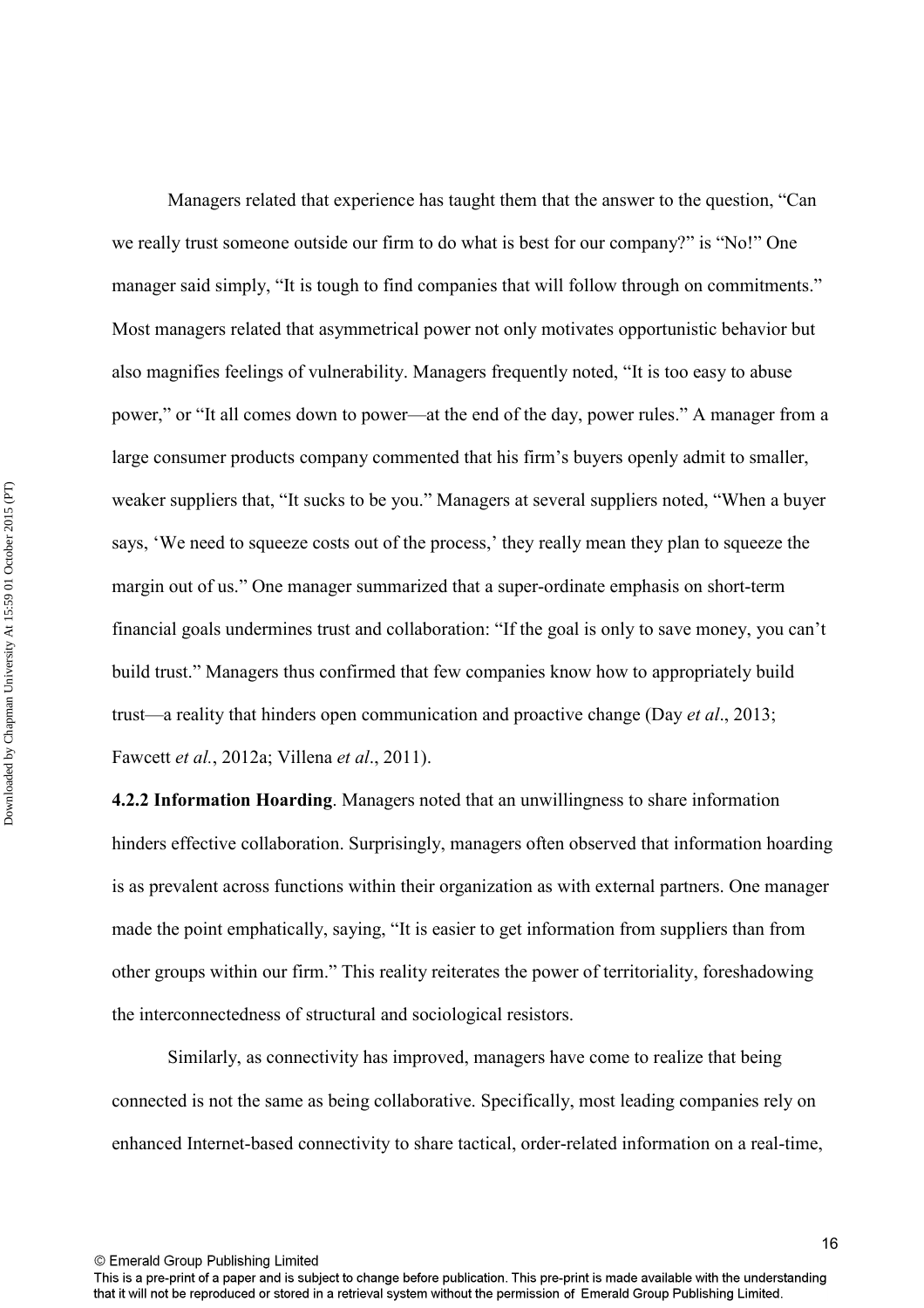rolling-horizon basis. Few, however, are willing to share strategic information regarding market entry, product development, and technology roadmaps. Inadequate trust motivates companies to retain this "proprietary" information. Yet, managers argued that they need this strategic information to justify the investments required to support key customers' strategic initiatives. Understanding future needs early is critical to developing capabilities as well as investing in capacity over time rather than as a last-minute response.

**4.2.3 Opposition to Change**. To achieve relational advantage, managers must adopt new approaches and build new skills. For instance, managers know how to employ power to achieve short-term goals, but as noted above, they lack the skills to build trust and improve relationship quality. Such skill deficits led managers to emphasize that people—in their firms and across supply relationships—view collaboration apprehensively, arguing against change. Managers complained colleagues hold firmly to old, non-collaborative ways of doing business, claiming,

- "It's worked! Why should we change now?"
- "That's the way we've always done it."
- "Your argument makes sense, but we're different!"

 The language and tone of managers throughout the interviews underscore that managers do more than avoid collaborative change—they oppose it. As one manager noted, "Management is not at all open to change or new ideas." Another spoke of the consequence, saying, "Companies are afraid to change. They resist leaving their own little comfort zones at all costs. This is one of the top three reasons companies fail." One was more creative, noting, "Some people need to get their butts kicked by the competition before they will make the needed changes." Ultimately, as one manager related, "Top management really does not understand the need for change and collaboration." Ironically, even as managers admitted that their firms are not

This is a pre-print of a paper and is subject to change before publication. This pre-print is made available with the understanding that it will not be reproduced or stored in a retrieval system without the permission of Emerald Group Publishing Limited.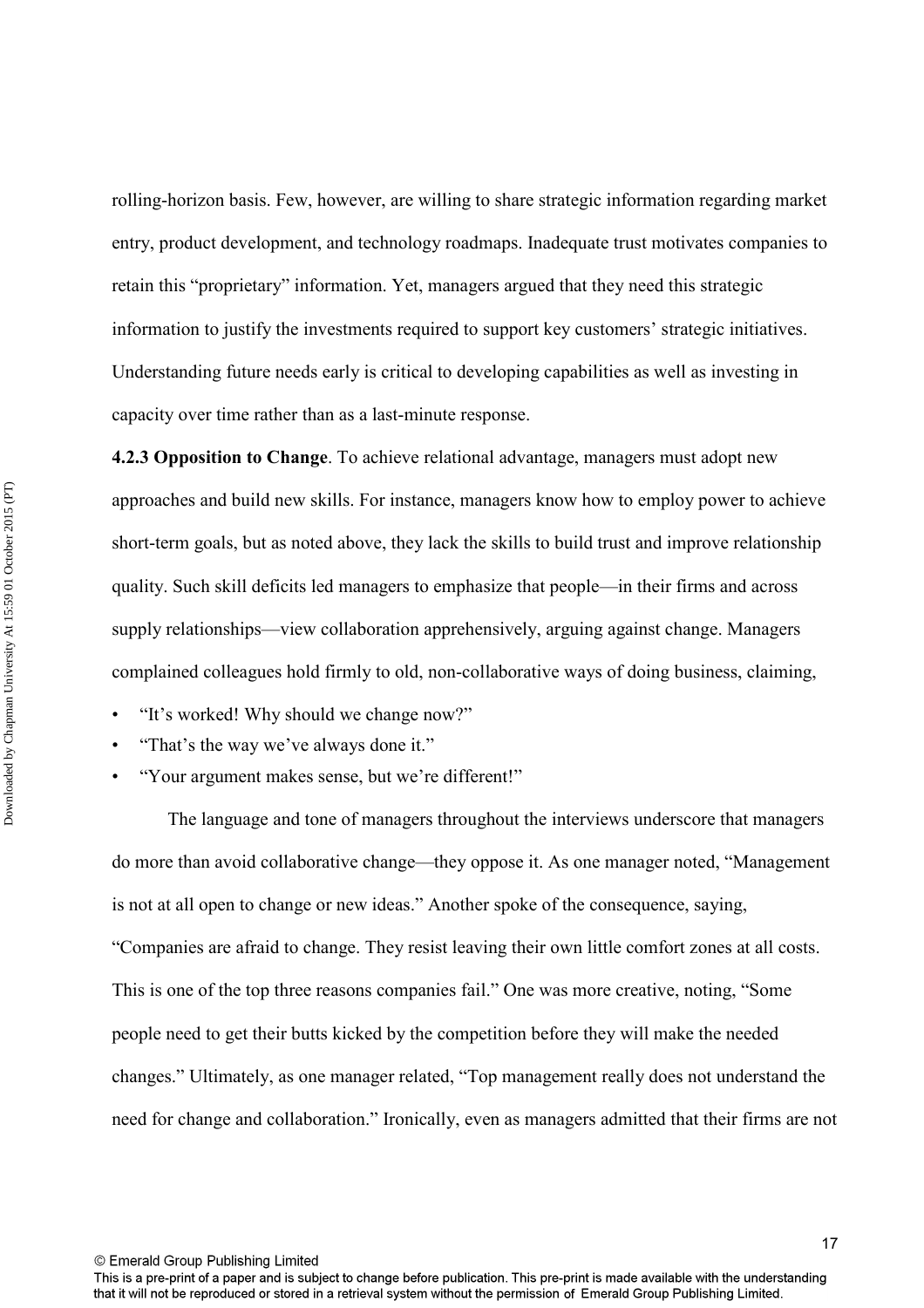adept at managing collaborative change, they noted that the marketplace is changing at an unprecedented pace, threatening their firms' long-term survivability.

 In summary, we found low trust, information hoarding, and opposition to change seldom—if ever—exist in isolation. The willingness to share sensitive strategic information depends on relationship trust. Similarly, without trust, people are unwilling to change behavior. Sociological resistors thus disguise and compound one another. Managers may diligently push open information sharing, but fail to invest in greater trust. When communication failures persist, people blame technology. More IT investment often ensues, but it too fails since the root cause i.e., low trust and information hoarding—is not addressed. This illustrates how the collaboration challenge is exacerbated as structural and sociological resistors interact. Indeed, territoriality and myopic measures magnify opposition to change, undermine trust, and limit information sharing. The unique, inimitable value encouraged by the relational view cannot emerge as these entrenched sociological and structural resistors comingle to stifle collaboration.

### **4.3 Inadequate Organizational Routines as Resistors**

Dyer and Singh (1998: 668) identified organizational routines as a source of relational rent: "Although complementarity of strategic resources creates the potential for relational rents, the rents can only be realized if the firms have systems and cultures that are compatible enough to facilitate coordinated action." The interviews revealed that firms have not developed three routines that are essential to identify and integrate resources across organizational boundaries.

**4.3.1 Relationship Intensity**. The Period 1 interviews revealed that few firms had learned to articulate and manage to the principle that "not all relationships are created equal." Managers explained that their firms had been "caught up in the collaboration hype." They had invested scarce resources in relationships that offered no unique value co-creation potential. The resulting

This is a pre-print of a paper and is subject to change before publication. This pre-print is made available with the understanding that it will not be reproduced or stored in a retrieval system without the permission of Emerald Group Publishing Limited.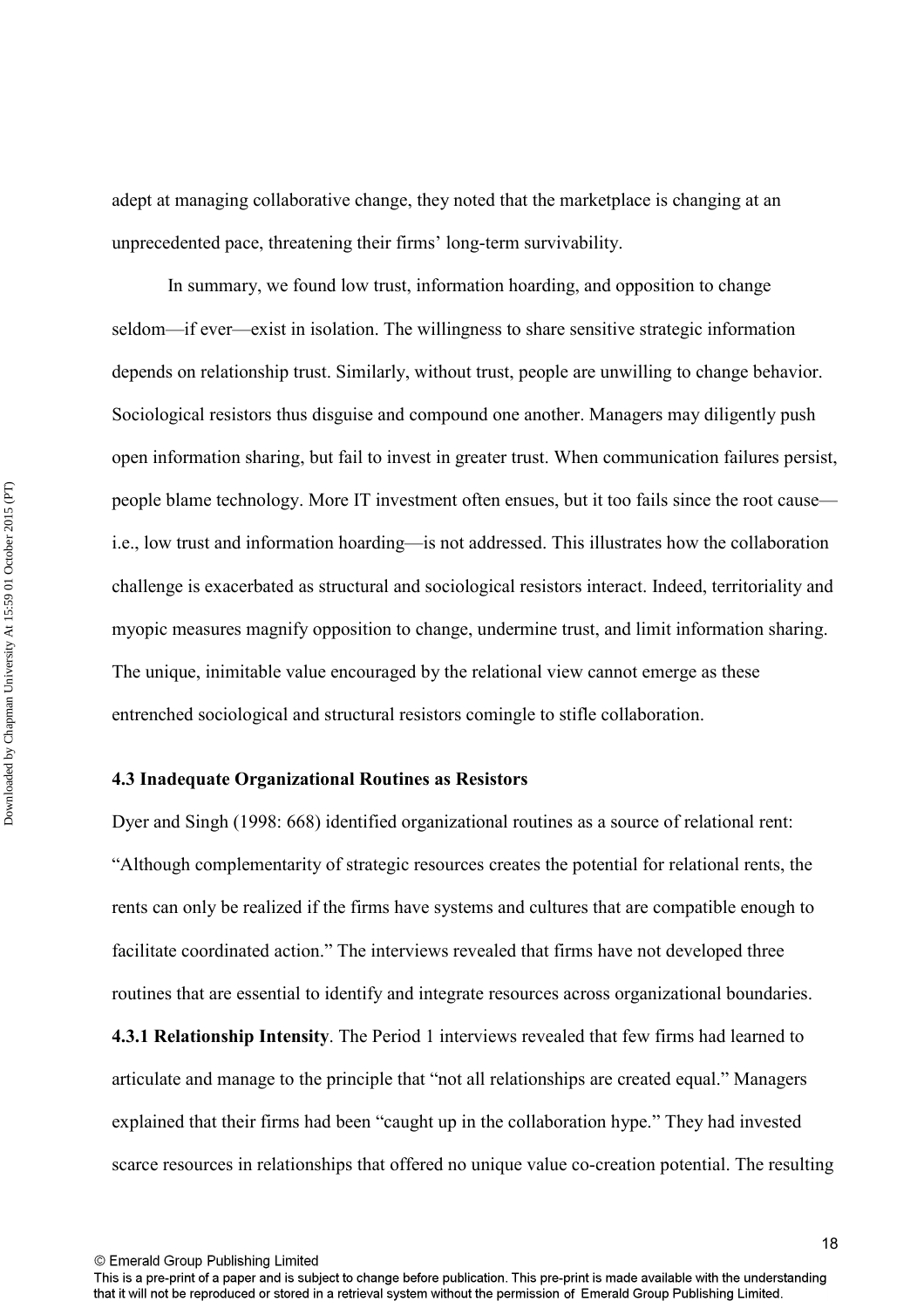poor return on investment tarnished the reputation of collaboration strategies. By Period 2,

managers discussed the challenge of rebooting collaboration strategies only to discover that their

firm's lacked the routines to manage relationship intensity. Managers explained that their firms

had not developed the skills to identify the right partners and then to build the right relationships

with them. Several specific relationship-development skills were identified.

- 1. *Ability to view suppliers as a source of advantage*. A company's attitude toward suppliers influences collaboration strategy. One manager explained the problem, a symptom, and its effect, saying, "Top management sees suppliers as sort of second-class. We aggressively use charge tags for mistakes. This really drives our suppliers nuts."
- 2. *Ability to assess value co-creation potential*. Managers emphasized that firms must be able to assess value creation potential. One manager shared a common experience, "Most of our vendors lack the sophistication and capabilities to collaborate effectively. Many lack the ability to fulfill a promise. Many also lack the capitalization to invest in improvement initiatives." Another related the consequence of failing to build collaboration assessment routines: "we waste time trying to collaborate where little value can be created."
- 3. *Ability to assess partner collaboration capability*. Even when a firm identifies strong value co-creation opportunities, partners may not be willing or able to collaborate. One manager observed, "We have no collaborative relationships with customers. They tell us, 'I don't see a need to collaborate, so why should we talk?'" Another manager concurred, saying, "It is a cultural failure at many customers—they are not willing to collaborate." He then offered some advice, "You have to show them why and how. Compelling facts are a must."
- 4. *Ability to dedicate time to collaboration strategies*. A common theme was that managers are too consumed with tactical decision-making and putting out day-to-day fires to invest in strategic relationships. One manager summarized the challenge, saying, "We are too busy to collaborate and share ideas."
- 5. *Ability to share benefits mutually*. Managers pointed out that if an "imbalance in benefits exists, a relationship is not sustainable."

One manager summarized the state of relationship building, saying, "We don't know how

to work together!" Managers pointed out that many "strategic" alliances emerged from a desire

to manage volume and costs rather than from the recognition that a closer relationship could

drive strategic growth. Ultimately, many firms have yet to inculcate a culture of collaboration,

poisoning the soil from which value co-creation grows.

This is a pre-print of a paper and is subject to change before publication. This pre-print is made available with the understanding that it will not be reproduced or stored in a retrieval system without the permission of Emerald Group Publishing Limited.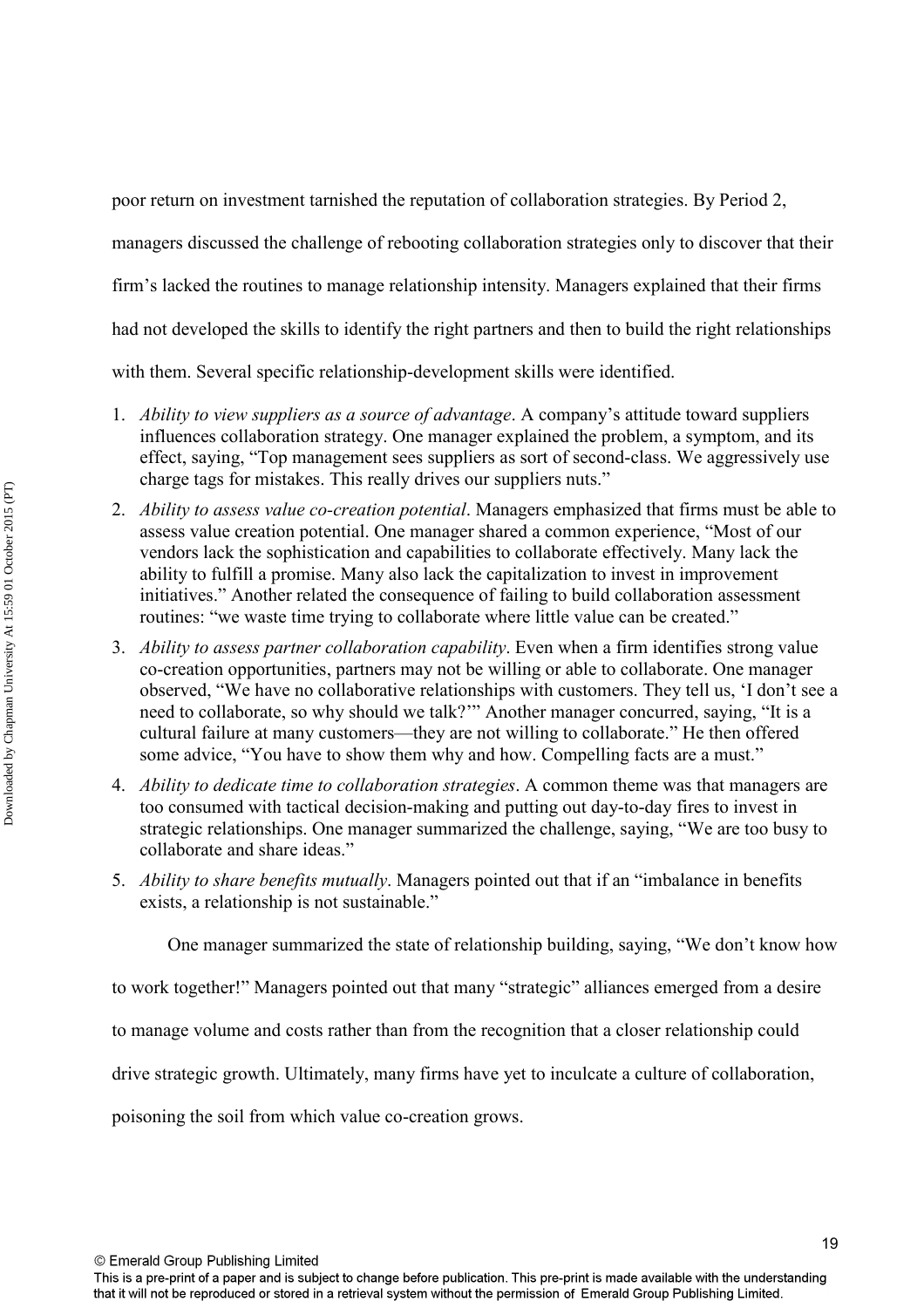**4.3.2 Process Integration**. Managers made it clear that value co-creation requires active process integration. To comingle complementary competencies, each entity and each individual must perform assigned value-added roles well. In Period 1, companies were beginning to experiment with re-imagined roles and responsibilities. By Period 2, managers were frequently asking "What if?" But managers noted that accepting new roles was still problematic, saying:

- "We struggle with the question: Who really owns the responsibility? Marketing? The Development Organization? or the Global Business Unit?"
- "We are constantly arguing with other managers over revenue streams and PandL responsibilities."
- "We are struggling with the loss of power and to adapt to changed roles and responsibilities."

 The failure to address these issues causes tension and reluctance to collaborate. At one firm, a purchasing manager complained, "Finance keeps entering the negotiations late—after we have already negotiated the relationship—and insists on changing items such as payment terms or funding for new initiatives." Such behavior injures internal and external relationships. One manager described the dilemma, saying, "It is very difficult to get everyone on board and to come to a consensus on how we should move forward, especially with respect to standardized processes." As one manager concluded, much of the role-redefinition challenge lies in the details of process integration: "It is not just passing the baton from firm to firm, but we must consider how to hold the baton so the receiving firm gets it in a way that supports their strength."

**4.3.3 Complexity Management**. Almost twice as many managers decried network complexity in Period 2 as in Period 1. Many referred to complexity as the  $21<sup>st</sup>$ -century supply chain challenge. They complain that 1) they "have no visibility into the details," 2) they must deal with "forecasts that are garbage" and are "not very good at looking too far down the road and 'crystal balling' the future," and 3) they "lack the resources and discipline to manage complexity." They

This is a pre-print of a paper and is subject to change before publication. This pre-print is made available with the understanding that it will not be reproduced or stored in a retrieval system without the permission of Emerald Group Publishing Limited.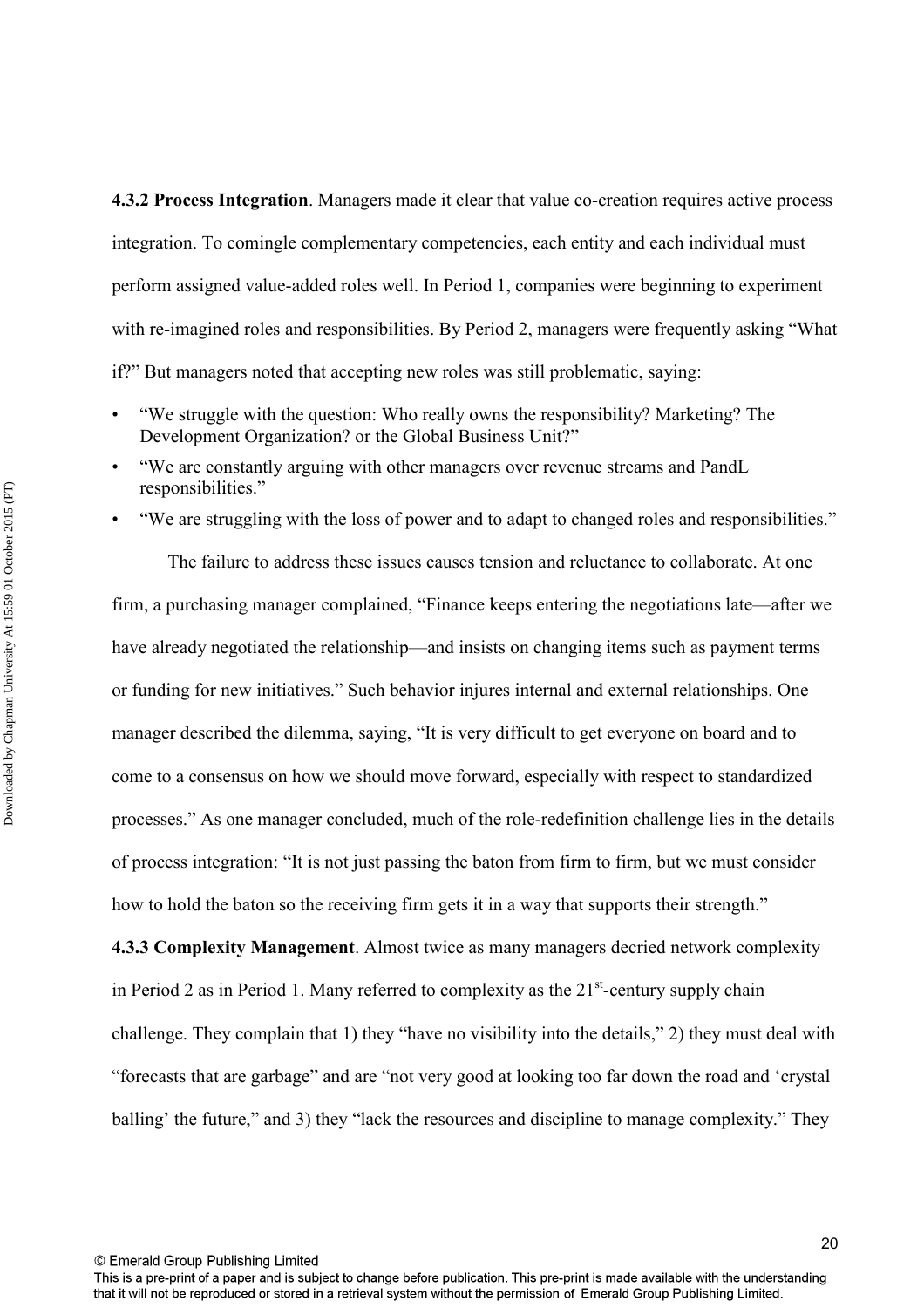noted that ambiguity, confusion, and higher costs result from complexity and described four

issues (two causal; two capability oriented) that make complexity a "nightmare to manage."

- 1. *Global value networks are inherently complex*. Managing a global network to turn worldwide resources into products / services global customers expect means managers must make myriad daily decisions across 1) many dispersed manufacturing and distribution facilities, 2) thousands of stock-keeping units, 3) thousands of materials suppliers and tens of thousands second- or third-tier suppliers, 4) hundreds of customer relationships, and 5) tangled logistics systems. In a global setting, the decision process is complicated by culture, language, regulatory, political, and infrastructure differences.
- 2. *Complexity is often driven across boundaries*. Managers do not own the costs associated with complexity. They thus make decisions that increase it. For instance, marketing's desire for added SKUs creates production disruptions and increases inventory costs. Likewise, a customer's request for faster delivery may necessitate dispersed inventories.
- 3. *Not all complexity is bad, but managers struggle to differentiate between needed and excessive complexity*. Some complexity—like a backup supplier or another stocking point is needed to provide customer value no one else provides. As consequences, good and bad, occur across boundaries and over time, evaluating complexity's effects is difficult.
- 4. *Rationalization efforts are initiated prematurely*. Pressure to reduce costs via simplification leads companies to rationalize before they understand network dynamics and associated tradeoffs. Such efforts lead to unintended costs and/or service disruptions.

Managers note that because complexity is a mix of external stimulus and internal sub-

optimization, establishing effective routines to deal with complexity is difficult. Managers struggle to select the right actors, place them in appropriate roles, and provide the direction so they can perform together—delivering value even when the unexpected happens. Hampered by entrenched sociological and structural resistors, companies are unable to cultivate the systems thinking, holistic analysis, and relational influence needed to proactively manage complexity.

 To summarize, the absence of any of these routines—i.e., relationship intensity, process integration, or complexity—makes mitigating the negative influence of the others difficult. For instance, the complexity of global value networks exacerbates the relationship-intensity and process-integration challenges. Companies need all three routines to reassess supply chain

© Emerald Group Publishing Limited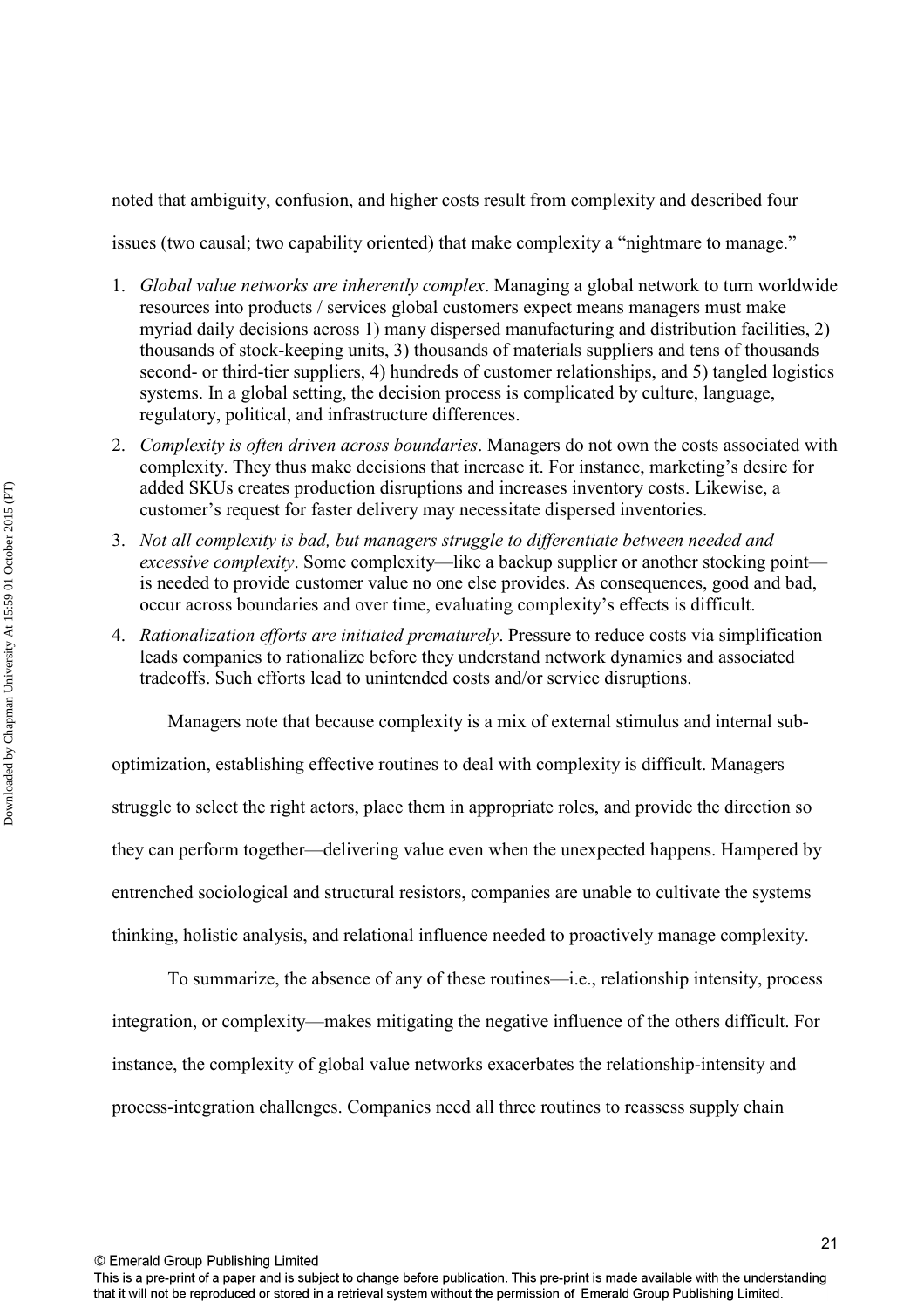partners and reconfigure key relationships and the value-added processes needed to achieve relational advantage.

### **4.4 Inadequate Individual Skills as Resistors**

For organizational routines to foster collaboration strategies, decision makers must possess collaborative mindsets and skill sets. Threat-rigidity theory, however, warns that if managers do not possess the skills needed to create a positive exchange environment, their sense of vulnerability will lead them to resist collaboration (McCarter and Northcraft, 2007). The interviews revealed that this reaction to a skill deficit is a real concern. Managers describe how existing cultures and structures fuel functional rather than process thinking and autocratic decision-making over collaborative effort, seriously impeding relational advantage.

**4.4.1 Leadership Deficit**. Managers identified leadership deficiencies twice as often in Period 2 as in Period 1, making a lack of leadership the  $3<sup>rd</sup>$  most prevalent resistor. Managers explained that only senior executives possess the power to redress entrenched socio-structural resistors and then lamented:

• "The lack of managerial commitment to collaboration is a major barrier."

- "We need commitment at the top management level."
- "Our last CEO was not interested in supply chain collaboration, we could not do anything, we could not succeed."

Absent executives who set the tone, commit resources, and promote appropriate risk-taking, collaboration initiatives fail. Even if some managers grasp collaboration's potential, the conviction is not held widely enough to engender inimitable joint action. One manager noted, "We lack the collaborative mindset, the understanding, and know-how. We are still stuck in the old school." Another pointed out, "Our leadership team is not modeling correct behaviors."

© Emerald Group Publishing Limited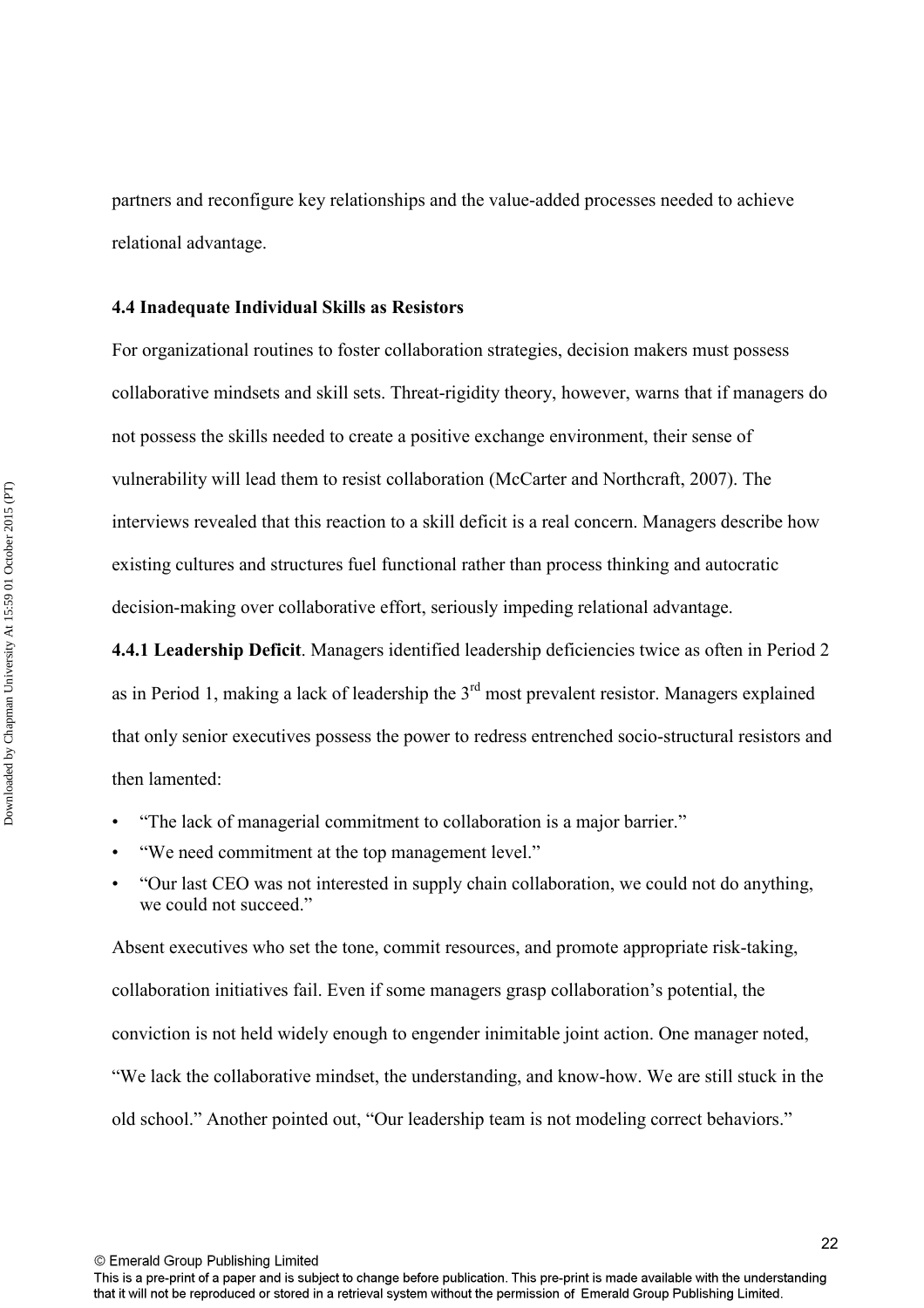A focal point for managers' criticism of leadership was leaders' incessant drive to cut

costs—a behavior that can undermine collaboration. One manager explained,

Everything is price driven, but at what overall cost? How often does a plant get shut down because of late, low-cost shipments? How much extra inventory is held to compensate for late shipments? How much airfreight is used to compensate for late shipments? How much demurrage is paid? Most managers don't know what the overall impact of their "low-price" decision is! We are constantly bombarded by mandates from top management to "CUT COSTS!" It is easier to take short-term costs out while increasing longer-term costs.

Managers noted that collaboration requires upfront dedication of scarce resources, but promises

delayed, often uncertain, returns. In such a setting, an unrelenting drive to lower costs chases

collaboration out of many strategic discussions. One manager emphasized this point, saying,

"Senior management is unwilling to take the risks associated with uncertainty." Managers caught

in a cost-cutting culture have neither the time nor the incentive to identify and promote difficult

collaboration initiatives.

**4.4.2 Collaborative Skill Gap**. The lack of collaboration vision has a trickle-down effect on the

entire workforce. By Period 2, many managers shared a common story. As they gained

experience with collaboration strategies, they realized their management teams lacked critical

skills. Managers communicated this as follows:

- "As the work changes, we will require new talent. We don't have this talent today."
- "Employee development is a real challenge."
- "Perhaps the most difficult issue is to find people with the right skills."
- "People need the mindset, the personality, and the capabilities to really be able to collaborate. We don't always have the right people in the key places to be able to collaborate."

Managers described the ideal collaborator as someone who possesses strong functional skills, sees the big picture, analyzes tradeoffs rigorously, executes with discipline, leads by example, and embraces change. Few managers who touch critical processes possess this skill set.

© Emerald Group Publishing Limited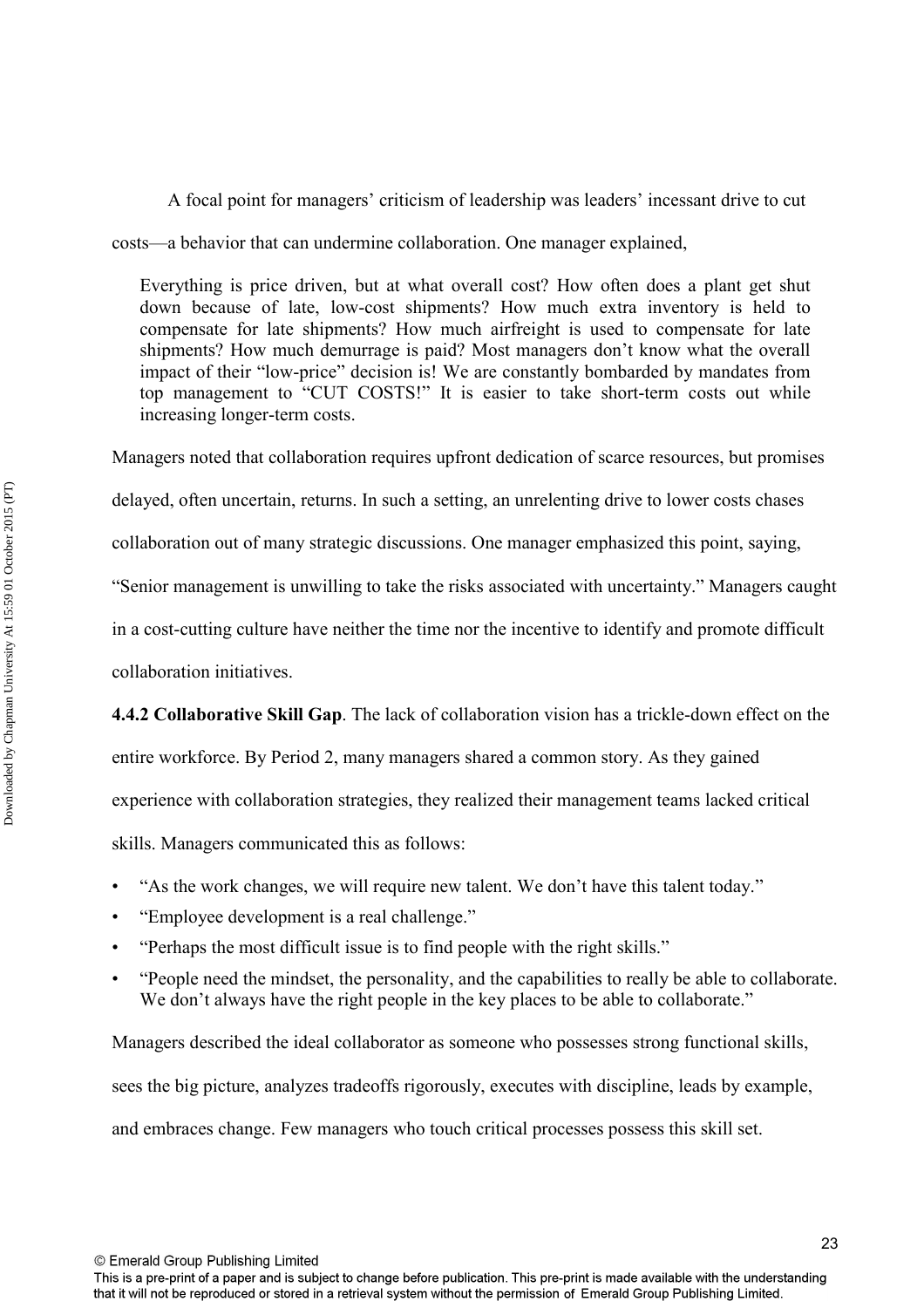One vice president at a global high-tech firm provided a meta-description of the challenge. He spent half an hour relating and emphasizing his firm's supply chain talent crisis. He drew a picture depicting functional managers as spokes on a wheel and said,

We can find great entry-level people, the ones with strong functional skills. But, finding people who can bring everyone together to work as a cohesive team is a real challenge. They're just not out there. . . . This person in the middle (the hub) is missing. . . . Although the spokes are needed for the wheel to roll forward, the wheel falls apart without the hub. Hub managers possess a holistic vision and collaborative skills, but they are rare.

He also explained that most "spoke" managers fail to evolve into "hub" managers on the job. Overall, managers emphasized that value co-creation will remain rare until managers are compelled to examine how their decisions and behavior influence larger value systems.

 Ultimately, the Period 2 interviews reveled that as companies gained more collaborative experience, managers recognized that their firms have failed to build the talent needed to envision and execute collaboration strategies. Unfortunately, the problem is compounded by the interplay between organizational routines and individual skills. Without collaborative routines, as firms hire relationally inclined managers, existing decision-making processes stifle their collaborative tendencies. Managers either conform to the non-collaborative norm—or leave the company. Without collaborative thinkers, it is difficult to build enabling routines. A holistic approach to building organizational routines and individual skills is a prerequisite to achieving relational advantage.

### **5. Relational Resistance and the Dynamics of Collaborative Transformation**

Among the interview firms, the intent to develop a relational capability began as a strategic response to an emergent opportunity or threat, which prompted managers to engage in collaboration strategies. Because collaborative behaviors are not the norm, managers described

© Emerald Group Publishing Limited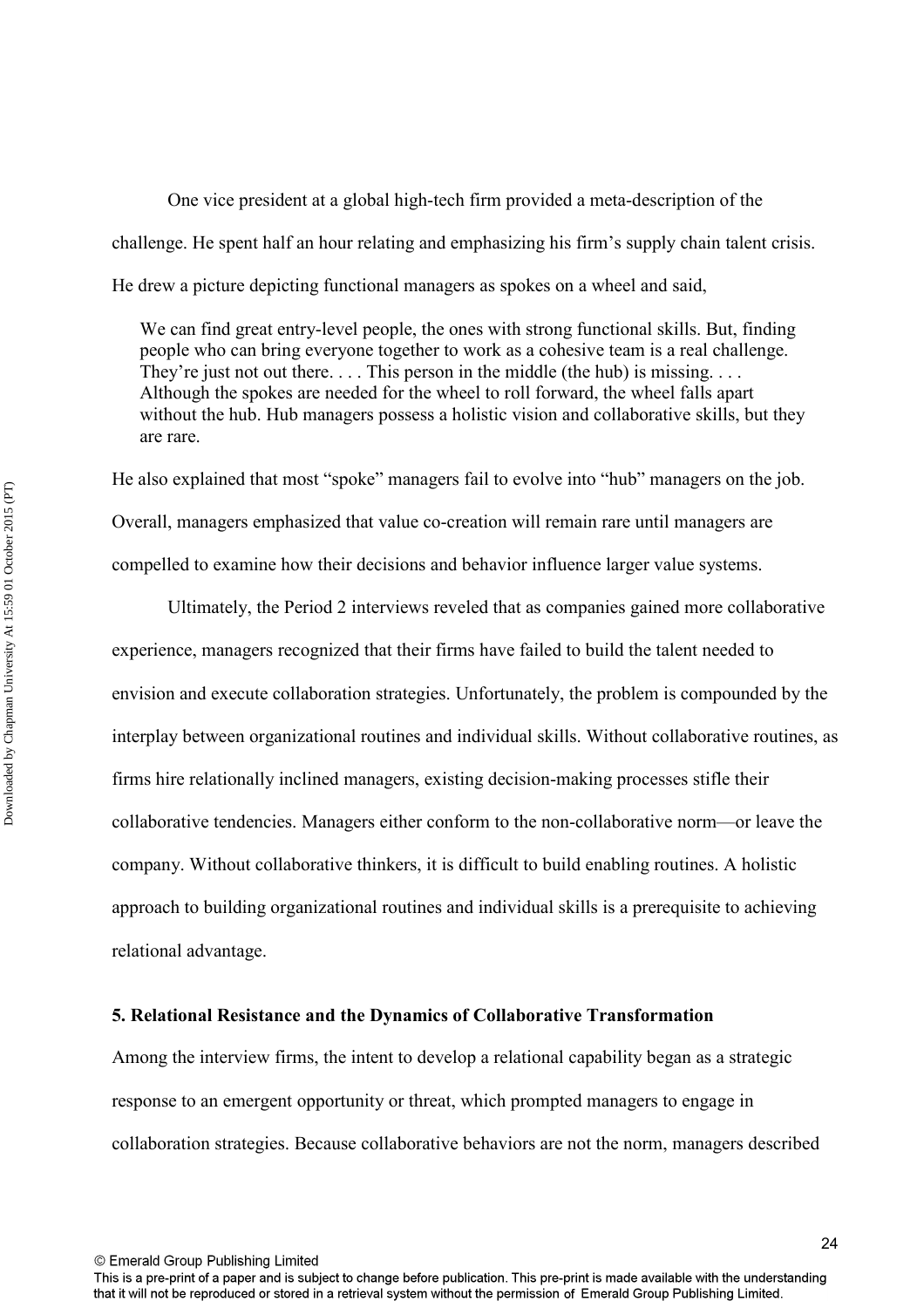the quest for relational rents as a transformation process. In each instance—regardless of the type of initiative observed—managers discussed the pain they felt as they met resistance to collaboration. Managers were perplexed that something that made so much sense on paper was so hard to do in daily practice.

 Our interviews informed the underlying causes for the gap between desired and actual behavior—identifying not just the factors that impede the realization of relational rents but more importantly the intricate interactions that make mitigating their negative influence so difficult. Because systems diagrams depict dynamic transformations well (Senge, 2006), we employ systems diagramming conventions to illustrate the multiple, interactive reinforcing cycles that exist among the four types of relational resistors delineated in our typology (see Figure 3).

*\*\*\* Figure 3: A Socio-Structural View of Resistors to a Collaboration Capability \*\*\** 

 We first explicate the reinforcing cycles that exist among entrenched resistors. Firms are structured to inculcate deep functional skills and to seek economic efficiencies—both vital goals. Yet, the dark side of organizing for deep skills is that silo thinking grows and conflict emerges. Goals and metrics take on a local, short-term orientation, bolstering territoriality. Poor systems connectivity increases the bias toward non-collaborative behavior. Alone, each of these factors inhibits collaboration. When they exist together—as we typically found—they reinforce each other. For instance, local measures do not provide the process transparency needed to break down silo thinking. Managers noted this at several organizational levels, saying,

- "We really do not have a metric that measures across the company."
- "We are still looking for measures that cross company boundaries."
- "There is no silver-bullet metric. We haven't come across any metric that helps us measure end-to-end performance."

© Emerald Group Publishing Limited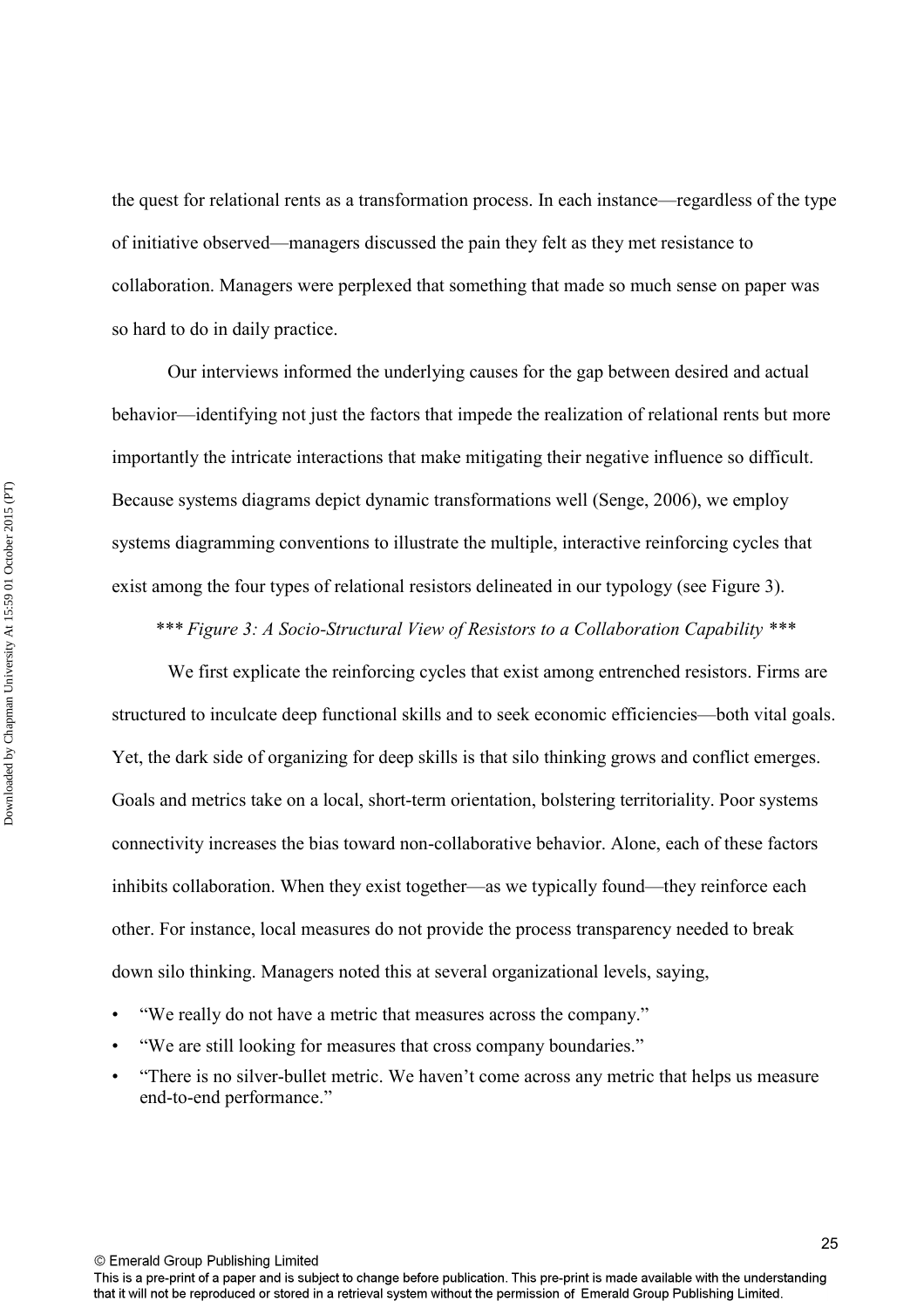Since managers do not understand broader interactions, they lack the insight and incentive to cocreate value. Metaphorically, structural resistors act as overlapping and reinforcing bricks in a wall of resistance that frustrates collaboration.

 In the context of modern organizations, human behavior also resists collaboration. Most decision makers possess an innate desire to avoid vulnerability. Yet, because collaboration requires new skills—e.g., coaching, conflict resolution, team ideation, and trust building—it exacerbates the sense of vulnerability. Many managers intuitively realize that their skills are better suited to a power-based, transaction-oriented setting. They thus oppose change; i.e., the adoption of collaboration strategies. Scarce trust further hinders adoption. Managers do not trust others to forego opportunistic behavior and are prone to withhold emotional and financial investments in collaboration initiatives. The propensity to hoard sensitive information typifies this behavior. Managers fear that if they disclose sensitive information, they might give up a source of power or enable someone to take advantage of them. Independently, each of these sociological factors limits collaboration. Additionally, these resistant forces arise and reside together. Their interaction hinders efforts to isolate and treat the source of resistance, making sociological resistors resilient to mitigation efforts.

 Whereas we described structural resistors as bricks in the wall of resistance, sociological resistors act as the mortar that holds the bricks in place. The reinforcing nature of sociological and structural resistors makes it difficult to bring down the wall of resistance. Specifically, almost every manager across both time periods described efforts to remove a single brick or to chip away at some of the mortar. Such efforts typically begin with investments in information technology or the establishment of cross-functional teams. Occasionally, companies launch major change initiatives. These efforts are resource intensive, requiring investments of capital,

© Emerald Group Publishing Limited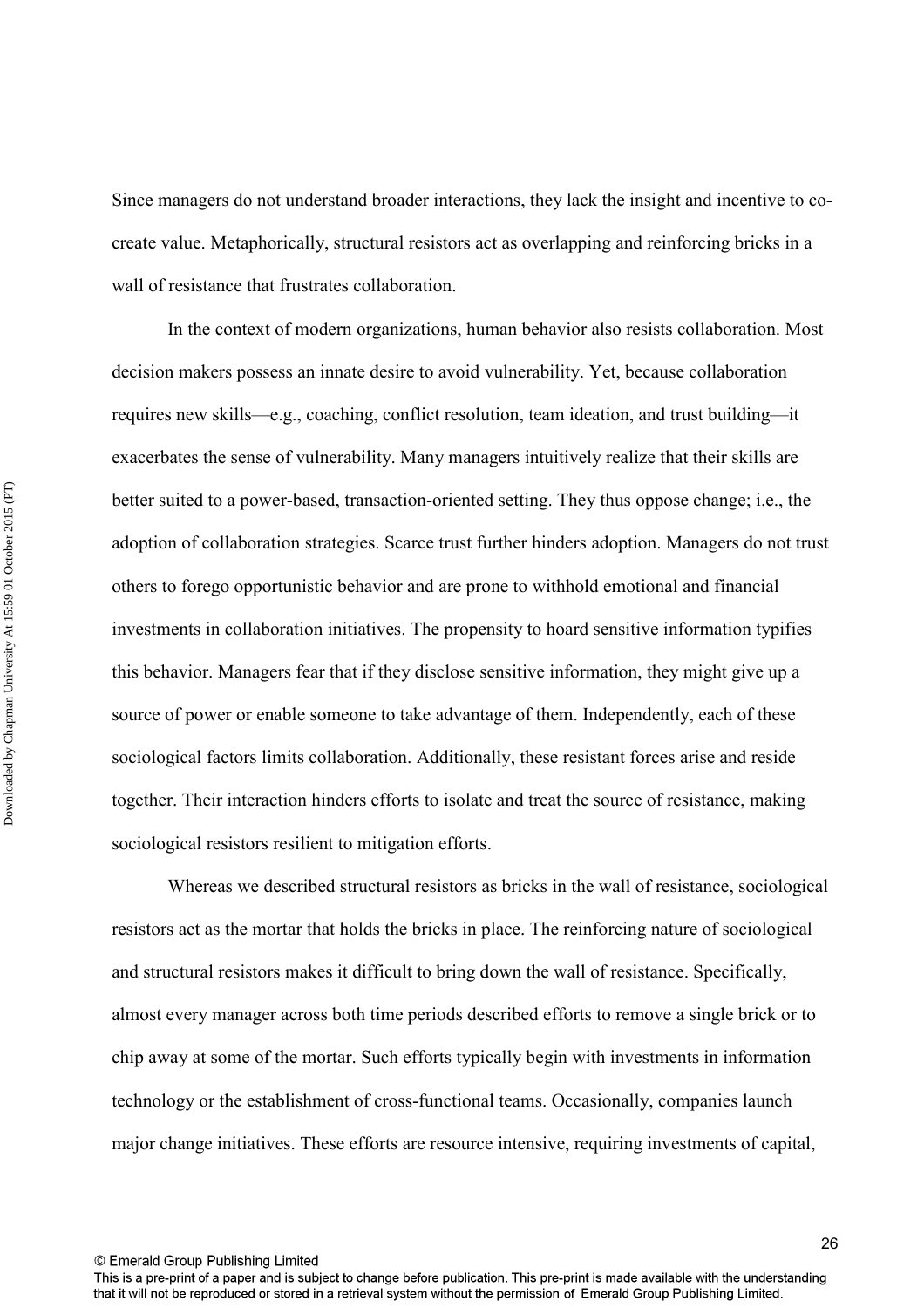time, and emotion. Yet, investments in technology often fail to recognize the sociological factors. Similarly, team-building efforts seldom encompass changes in measures. Likewise, change management programs may discuss territoriality, but they almost never address trust and they rarely alter structural impediments. As a result, efforts to cultivate a more collaborative environment seldom lower the height of the wall meaningfully.

 Worse, as managers step back from their resistance-mitigation efforts to assess what steps might be taken next, it is not uncommon for someone else to come along and replace the bricks that have been chiseled free. Frustration naturally arises and, over time, cynicism toward collaboration strategies emerges. One manager summarized the dilemma, explaining, "We spend too much time putting out fires and not managing strategically to build robust, holistic processes." Another manager described the consequences that follow, "We get awards for putting out fires and unfortunately, that is a recipe for mediocrity."

 We now address the reinforcing cycles among the emerging resistors. The interviews show the collaborative challenge does not end at the wall of resistance. Determined managers may eventually find a way to move an initiative beyond the wall of resistance. When they do, they inevitably find that the deeply embedded socio-structural resistors have suppressed the cultivation of needed organizational routines and managerial skills (the emerging resistors not widely perceived in the Period 1 interviews). Managers noted that only as their firms had persisted in pushing against the wall of resistance, did they begin to see they were missing key routines and skill sets. They described these skill-based resistors as stumbling blocks that raised costs and slowed progress toward effective collaboration.

 We observed the following pattern. Collaborative champions leveraged personal persuasion and relationships to initiate collaboration strategies. After making the business case,

© Emerald Group Publishing Limited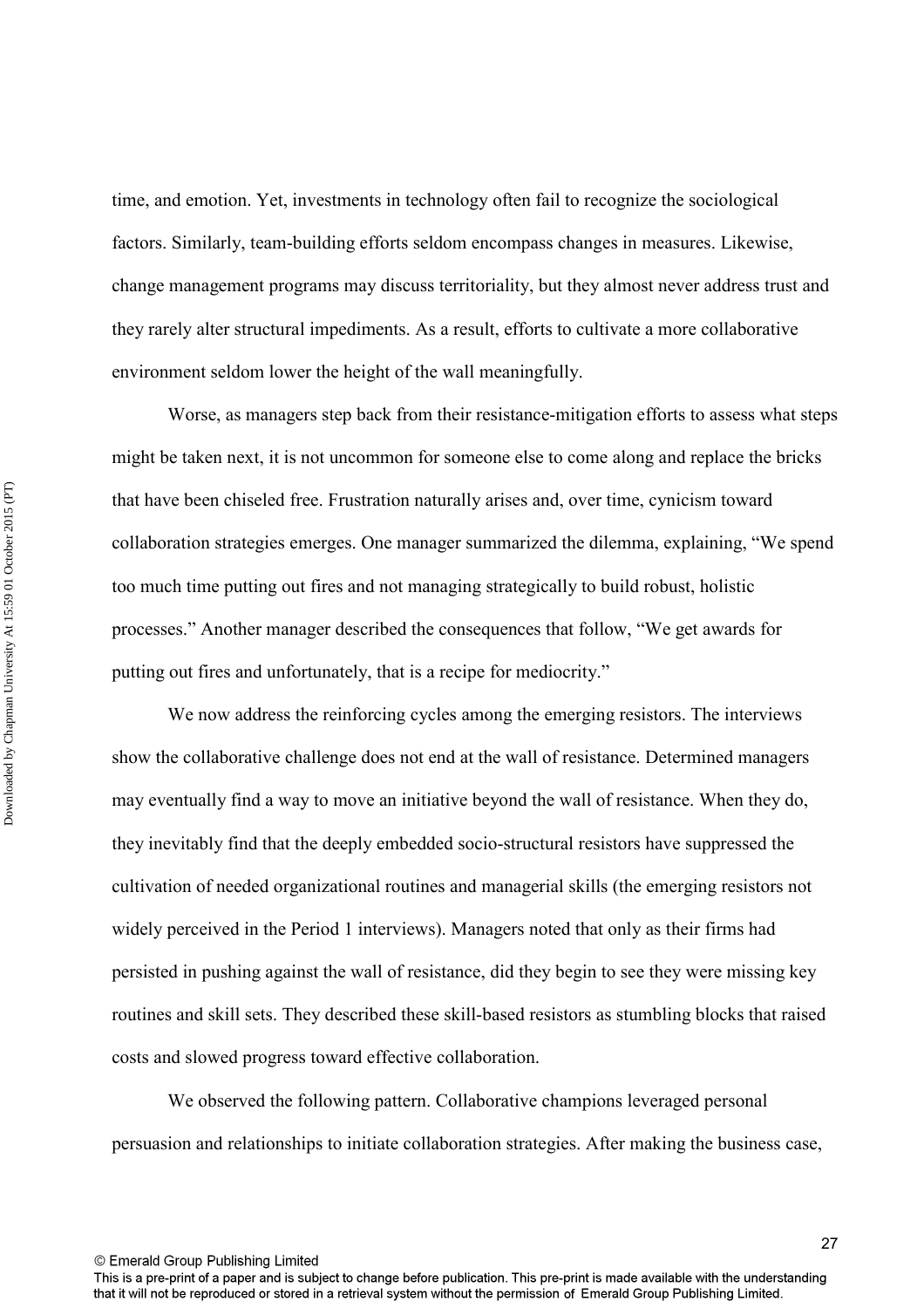they employed pilot programs to document both the benefits of and the roadmap to successful collaboration. When it came time to extend these pockets of collaborative excellence, impetus was lost. Critical routines to manage relationship intensity, integrate processes, and mitigate the complexity's downside were missing across the firm and among alliance partners. These routines are needed to identify complementary competencies and to make effective decisions regarding relationship-specific investments, knowledge sharing, and governance. Absent these organizational routines, supply chain collaboration does not deliver promised benefits. Managers misinterpreted the relational challenge and instead of redressing these routine-based resistors, they tended to invest in information systems to drive collaboration.

 Socio-structural resistors not only limit the establishment of relational routines but also negatively influence an organization's culture and its ability to nurture a collaborative workforce. One manager warned, "Some managers are tired of making suggestions only to be ignored. They express frustration—almost a loss of hope that they will be able to really make a difference." Another manger lamented, "Truly committed people don't shut up; they just leave." As the pool of collaborative talent is depleted, managers who remain lack either the desire or the ability to pursue a relational advantage. Managers portrayed collaboration strategies as emotionally draining. It is not uncommon for colleagues to describe champions of collaboration strategies as "tired" or "worn out." Without supportive organizational routines to teach collaborative skills and instill appropriate behaviors, a small team of committed individuals must bear the weight of collaboration strategies. Thus, few people are willing to engage in removing the wall of resistance—further entrenching non-collaborative structures and behaviors.

### **6. Conclusions and Implications**

© Emerald Group Publishing Limited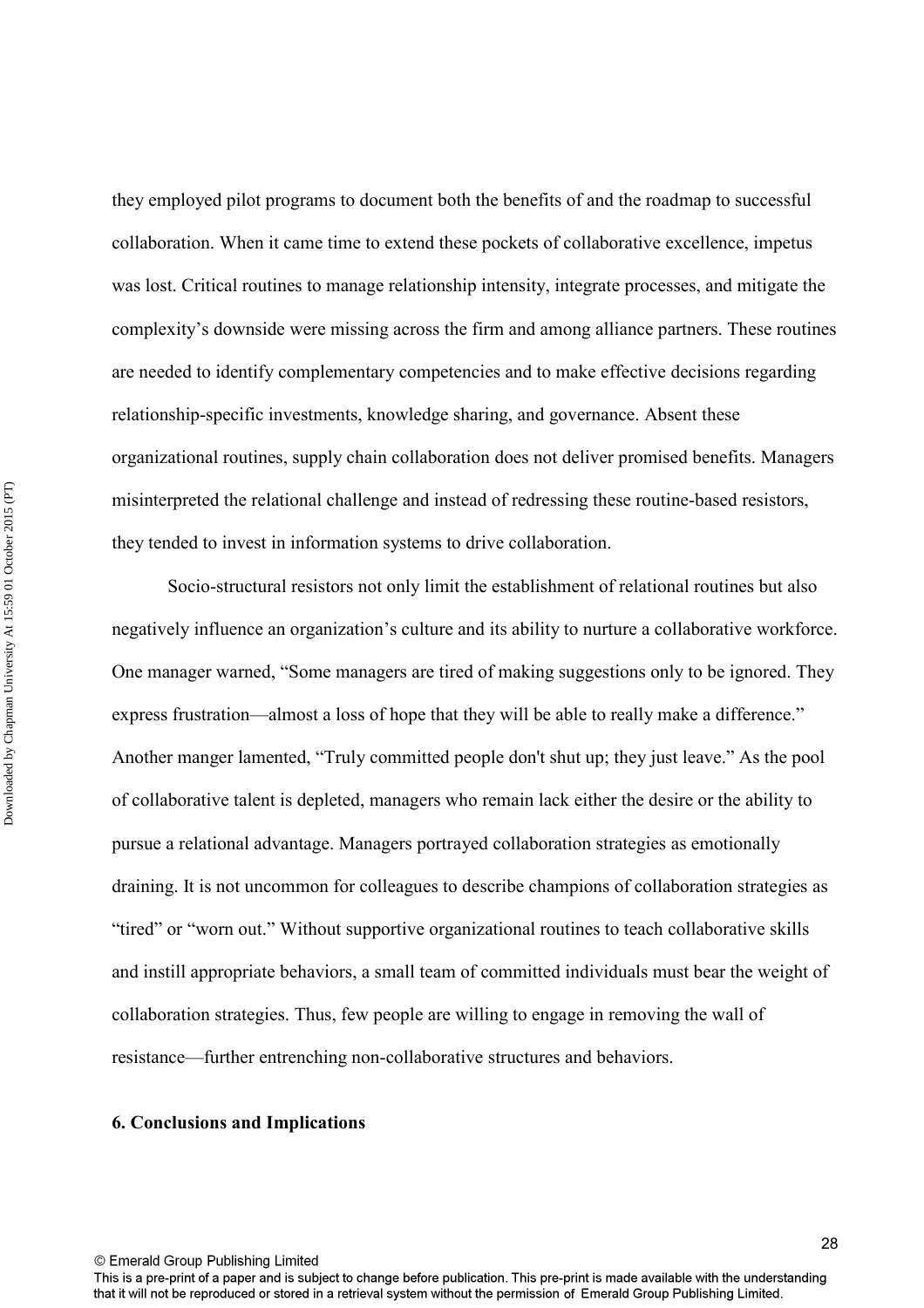Efforts to transform corporate strategy through the pursuit of new capabilities always engenders resistance. When the new capability requires substantive changes to organizational structures as well as investments in unfamiliar skills, the magnitude and breadth of resistance is strong. Jim Collins (2002) used the metaphor of a flywheel to illustrate a process of build up and breakthrough. Success comes only after managers persistently push on the flywheel to build momentum for transformation. With sufficient time, effort, and forward motion, the momentum of the flywheel begins to help rather than hinder progress.

 Our findings reveal that relational resistors impede the buildup of momentum. That is, when managers are forced to scale the wall of resistance, they lose momentum for collaboration. Managers may keep pushing, but skill-based stumbling blocks once again undercut momentum. Finding their path impeded by an entrenched socio-structural wall of resistance and beset with stumbling blocks of inadequate organizational routines and individual skills, few firms achieve the momentum to escape non-collaborative structures and behaviors. As collaborative initiatives stall, they yield disappointing returns, which feeds cynicism. At some of our interview companies, failed efforts to remove the wall of resistance have actually made the wall more entrenched and immovable.

### **6.1 Theoretical Contributions**

We contribute to the supply chain collaboration literature by not just creating a taxonomy of the impediments to collaboration but more precisely by showing how they work together to actively resist higher levels of collaboration and value co-creation. Understanding the interplay among the sociological and structural resistors is critical to explaining why collaboration strategies fail.

 The socio-structural view delineates how organization design and human nature interact to not just impede collaboration but also hinder the development of organizational routines and

© Emerald Group Publishing Limited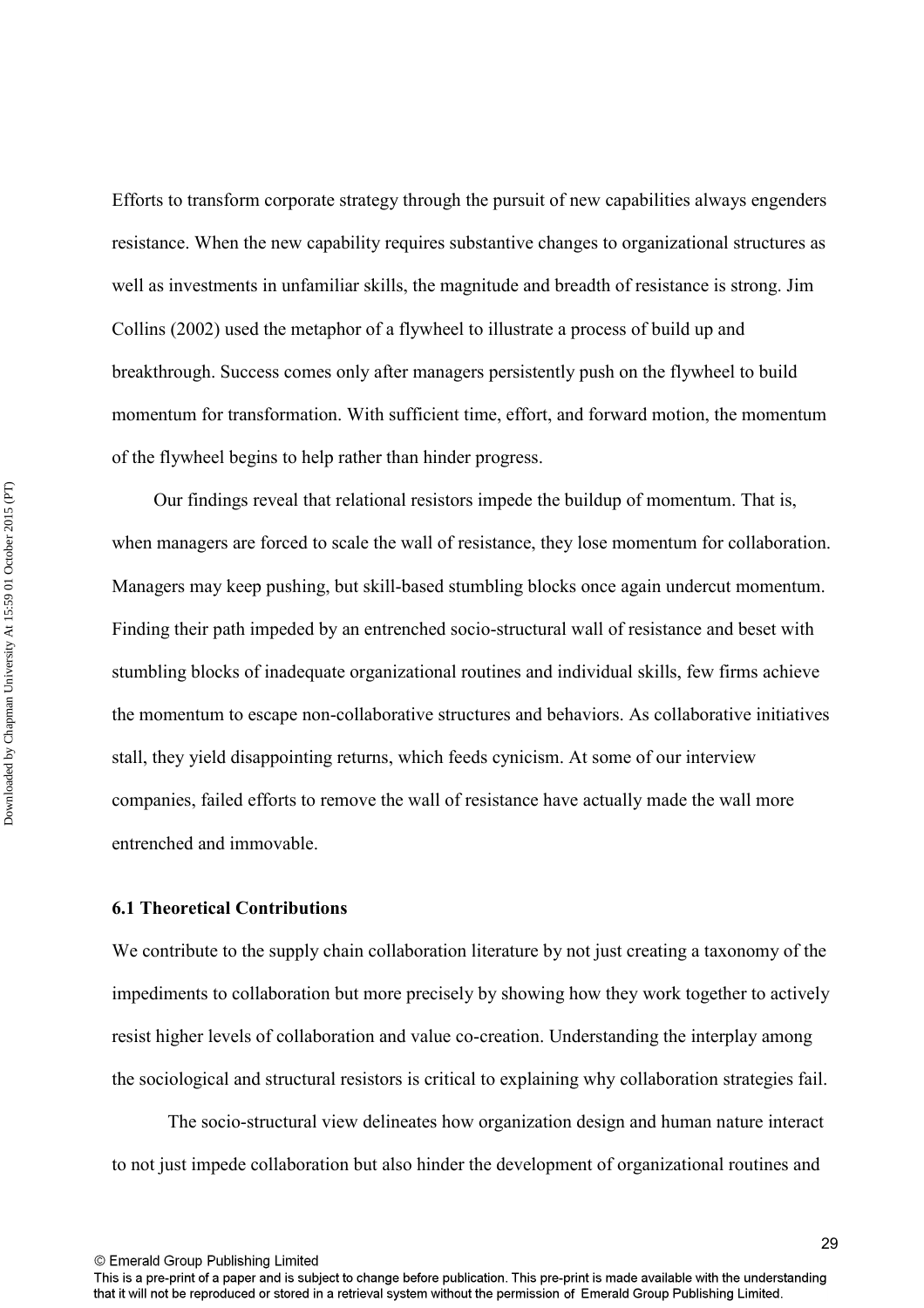individual skills needed to transform pockets of collaborative success into a relational capability. Specifically, the socio-structural view explains that the way we design firms—that is, to achieve economic efficiencies and maximize short-run market valuation—creates structural resistors that impede collaboration strategies. Embedded in the organizational framework, structural resistors are hard to mitigate. The sociological make up of modern organizations further buttresses structural resistance. In other words, these two entrenched resistor types reinforce one another like bricks and mortar to form a formidable barrier to relational advantage. They also inhibit the emergence of essential organizational routines and individual skills, pushing relational advantage further out of reach.

 More important than identifying and classifying resistor types, the socio-structural view shows how the distinct resistors are nested and interconnected. That is, socio-structural and skillbased resistors never exist in isolation. Rather, they work together to obscure diagnosis, frustrate managerial remediation, and stall efforts to build momentum and migrate toward relational business models.

### **6.2 Managerial Contributions**

By delving into the interplay and re-enforcing nature of relational resistors, the research explains why consistent relational rents are so difficult to realize. Individual resistors could be removed. Indeed, this focus on removing individual resistors is the approach pursued by most firms. However, the four types of resistors work together to freeze organizations in non-collaborative behavior. Understanding the intricate interactions among the relational resistors provides the insight needed for effective mitigation. Since no single, predominant resistor (e.g., inadequate technology) is responsible for the lack of progress toward collaborative strategy, no simple

© Emerald Group Publishing Limited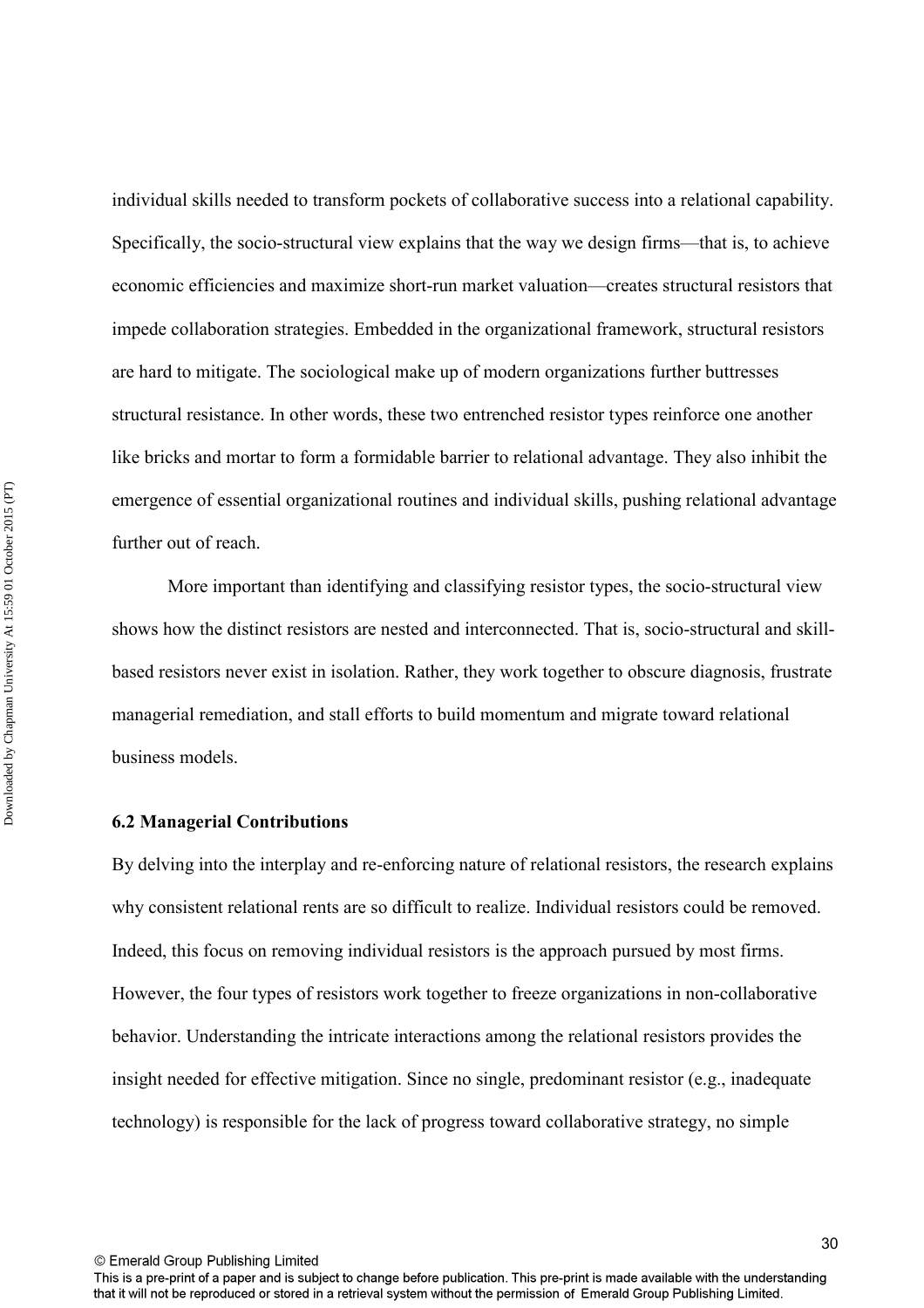response to resistor mitigation exists. Isolated initiatives (e.g., investing in technology and hiring consultants) are ill suited to the challenge posed by socio-structural resistors.

 Although each of our interview companies has experienced relational failures, managers at the most collaborative companies are starting to comprehend that the mitigation challenge is one of accrual. One manager emphasized this point, saying, "You have to understand what you are up against. You need to understand all the different things that can kill you!" As such, a small, but increasing number of managers is beginning to realize that ad hoc mitigation strategies neither change organizational structure nor alleviate sociological stress points. Fragmented efforts are destined to disappoint, diluting resources and discouraging managers.

 Investing in an effective relational architecture capable of mitigating socio-structural resistors requires a holistic and disciplined approach. Patience and persistence also precede the establishment of a relational capability. The good news: Because managers have experienced firsthand the difficulty inherent in changing the composition of their organizations and the skills of their employees, they are confident that strong relational capability will be a rare source of valuable, inimitable advantage.

### **6.3 Limitations and Future Research Directions**

Like all research, this research is subject to certain limitations. As inductive research, our findings may not be fully generalizable to companies across diverse industries, geographies, and channel settings. Future deductive research is needed to define better how the wall of resistance affects specific collaborative initiatives and relational performance. Further, by exploring the nature of and interaction among various resistors, we have not fully examined the composition and detail of each individual resistor.

© Emerald Group Publishing Limited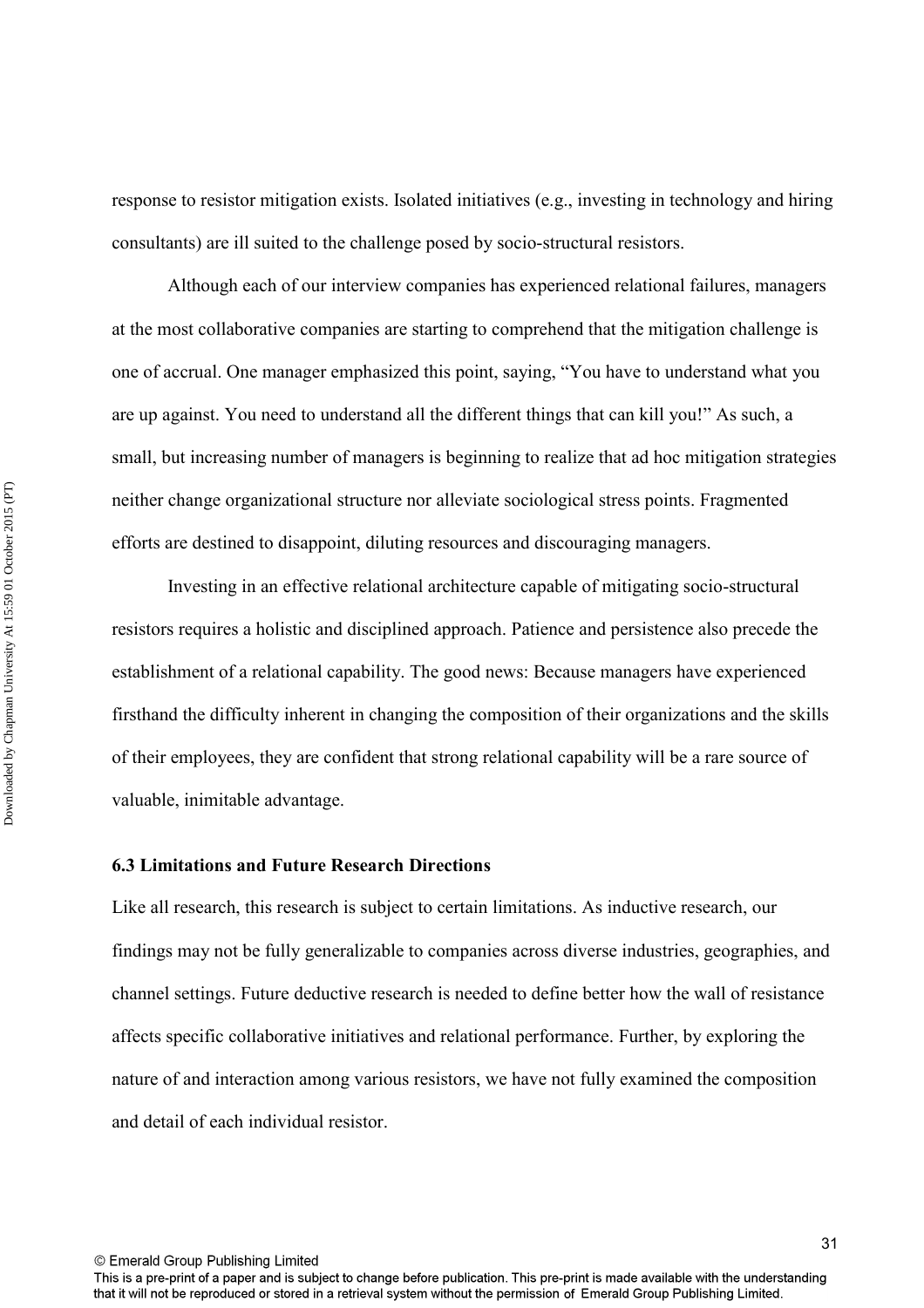Future research is needed to investigate in greater detail the individual resistors and potential architectural remedies. However, by identifying and discussing four resistor types, we have provided a starting point for future researchers to evaluate the efficacy of diverse relational enablers. One goal of future research should be to develop a comprehensive, integrative theory of collaboration that links resistors and enablers to guide development of a proven path to distinctive collaboration. Research that yields such insight would help assure that more companies migrate from the vicious cycle of entrenched resistance to the virtuous cycle of relational advantage.

### **References**

- Allred, C. R., Fawcett, S. E. and Wallin, C. (2011), "The evolving role of a collaboration orientation in mitigating functional and inter-organizational conflict", *[Decision Sciences Journal](http://www.emeraldinsight.com/action/showLinks?crossref=10.1111%2Fj.1540-5915.2010.00304.x&isi=000287702600006),* Vol. 42 No. 1, pp. 129-161.
- Anderson, P. F. (1982), "Marketing, strategic planning and the theory of the firm", *[Journal of](http://www.emeraldinsight.com/action/showLinks?crossref=10.2307%2F3203337&isi=A1982NQ75800001) [Marketing](http://www.emeraldinsight.com/action/showLinks?crossref=10.2307%2F3203337&isi=A1982NQ75800001),* Vol. 46 No. 2, pp. 15-26.
- Autry, C. W., Rose, W. J. and Bell, J. E. (2014), "Reconsidering the supply chain integration– performance relationship: In search of theoretical consistency and clarity", *[Journal of Business](http://www.emeraldinsight.com/action/showLinks?crossref=10.1111%2Fjbl.12059)  [Logistics,](http://www.emeraldinsight.com/action/showLinks?crossref=10.1111%2Fjbl.12059)* Vol. 35 No. 3, pp. 275-276.
- Barnett, W. P. and Carroll, G. R. (1995), "Modeling internal organizational change", *[Annual Review of](http://www.emeraldinsight.com/action/showLinks?crossref=10.1146%2Fannurev.so.21.080195.001245&isi=A1995RP07700011)  [Sociology,](http://www.emeraldinsight.com/action/showLinks?crossref=10.1146%2Fannurev.so.21.080195.001245&isi=A1995RP07700011)* Vol. 21, pp. 217-236.
- Barney, J. B. and Hansen, M. H. (1994), "Trustworthiness as a source of competitive advantage", *[Strategic Management Journal,](http://www.emeraldinsight.com/action/showLinks?crossref=10.1002%2Fsmj.4250150912&isi=A1994QT81300012)* Vol. 15 No. 1, pp. 175-190.
- Baron, J., Bazerman, M. and Shonk, K. (2006), "Enlarging the societal pie through wise legislation: A psychological perspective", *[Perspectives on Psychological Science](http://www.emeraldinsight.com/action/showLinks?crossref=10.1111%2Fj.1745-6916.2006.00009.x),* Vol. 1 No. 2, pp. 123-132.
- Barron, D. N., West, E. and Hannan, M. T. (1994), "A time to grow and a time to die: Growth and mortality of credit unions in new york city 1914-1990", *[American Journal of Sociology](http://www.emeraldinsight.com/action/showLinks?crossref=10.1086%2F230541&isi=A1994PL88300003),* Vol. 100 No. 2, pp. 381-421.

© Emerald Group Publishing Limited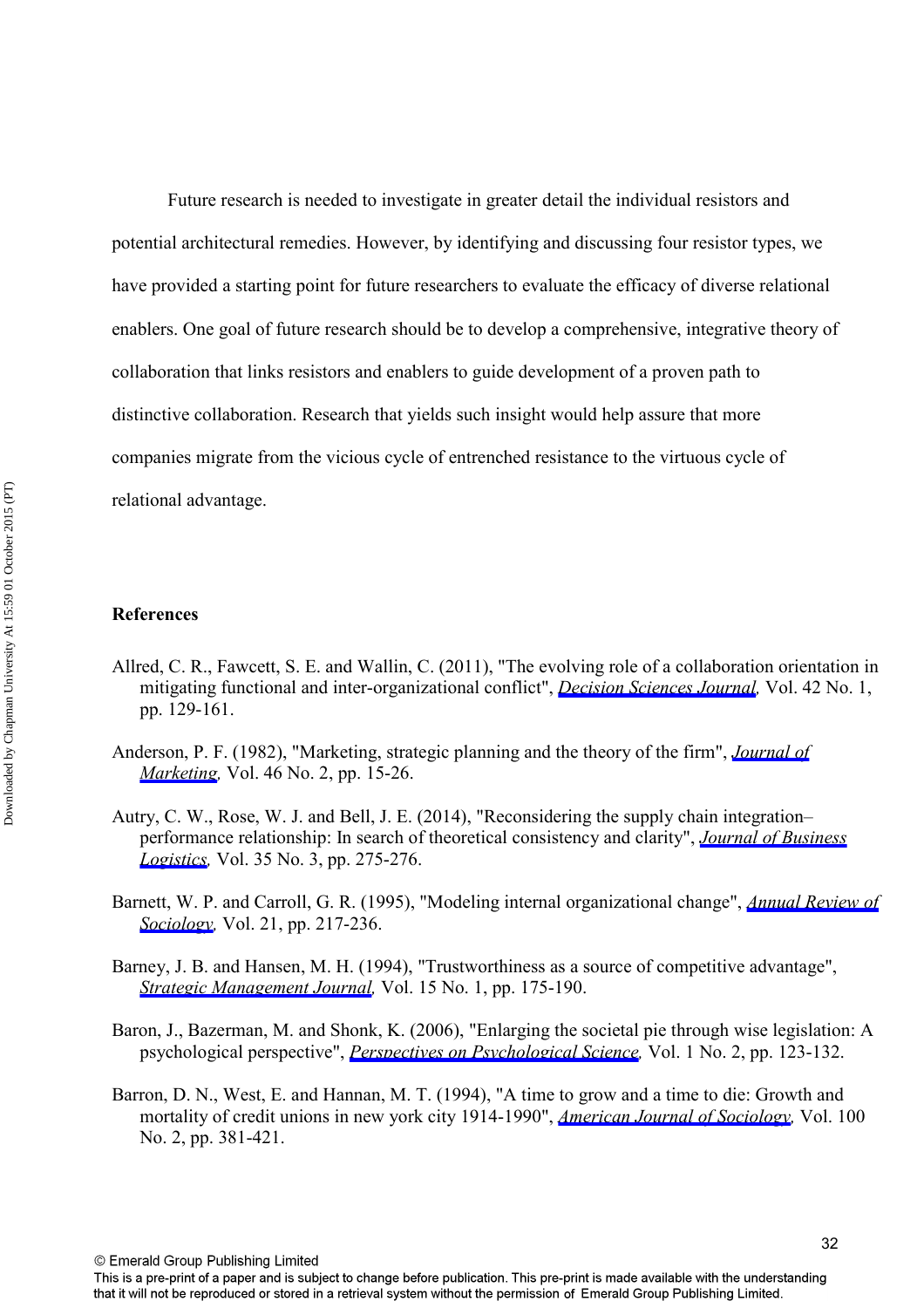- Barratt, M. (2004), "Understanding the Meaning of Collaboration in the Supply Chain", *[Supply Chain](http://www.emeraldinsight.com/action/showLinks?system=10.1108%2F13598540410517566&isi=000220114000005)  [Management: An International Journal](http://www.emeraldinsight.com/action/showLinks?system=10.1108%2F13598540410517566&isi=000220114000005)*, Vol. 9 No. 1, pp. 30-43.
- Barreto, I. (2010), "Dynamic capabilities: A review of past research and an agenda for the future". *[Journal of Management](http://www.emeraldinsight.com/action/showLinks?crossref=10.1177%2F0149206309350776&isi=000273070500010),* Vol. 36 No. 1, pp. 256-280.
- Chen, M., Su, K. and Tsai, W. (2007), "Competitive tension: The awareness-motivation-capability perspective", *[Academy of Management Journal,](http://www.emeraldinsight.com/action/showLinks?crossref=10.5465%2FAMJ.2007.24162081&isi=000244976900008)* Vol. 50 No. 1, pp. 101-118.
- Coase, R. H. (1937), "The nature of the firm", *[Economica,](http://www.emeraldinsight.com/action/showLinks?crossref=10.1111%2Fj.1468-0335.1937.tb00002.x)* Vol. 4 No. 16, pp. 386–405.
- Collins, J. (2002), *Good to Great*, HarperCollins, New York.
- Cousins, P. D. and Menguc, B. (2006), "The implications of socialization and integration in supply chain management", *[Journal of Operations Management,](http://www.emeraldinsight.com/action/showLinks?crossref=10.1016%2Fj.jom.2005.09.001&isi=000240638000012)* Vol. 24, pp. 604–620.
- Das, A., Narasimhan, R. and Talluri, S. (2006), "Supplier integration—finding an optimal configuration", *[Journal of Operations Management](http://www.emeraldinsight.com/action/showLinks?crossref=10.1016%2Fj.jom.2005.09.003&isi=000240638000010),* Vol. 24 No. 5, pp. 563-582.
- Das, T. K. and Teng, B. S. (2000), "Instabilities of strategic alliances: An internal tensions perspective", *[Organization Science,](http://www.emeraldinsight.com/action/showLinks?crossref=10.1287%2Forsc.11.1.77.12570&isi=000087024800005)* Vol. 11 No. 1, pp. 77-101.
- Day, M., Fawcett, S. E., Fawcett, A. M. and Magnan, G. M. (2013), "Trust and relational embeddedness: Exploring a paradox of trust pattern development in key supplier relationships", *[Industrial Marketing Management](http://www.emeraldinsight.com/action/showLinks?crossref=10.1016%2Fj.indmarman.2012.12.004&isi=000317538300003)*, Vol. 42 No. 2, pp. 152-165.
- Daugherty, P. J., Richey, R. G., Roath, A. S., Min, S., Chen, H., Arndt, A. D. and Gechev, S. T. (2006), "Is collaboration paying off for firms?", *[Business Horizons](http://www.emeraldinsight.com/action/showLinks?crossref=10.1016%2Fj.bushor.2005.06.002),* Vol. 49 No., pp. 61-70.
- Dent, E. B. and Goldberg, S. G. (1999), "Challenging resistance to change", *[Journal of Applied](http://www.emeraldinsight.com/action/showLinks?crossref=10.1177%2F0021886399351003)  [Behavioral Science](http://www.emeraldinsight.com/action/showLinks?crossref=10.1177%2F0021886399351003),* Vol. 35 No. 1, pp. 25-41.
- Durate, M. and Davies, G. (2003), "Testing the conflict-performance assumption in business-to-business relationships", *[Industrial Marketing Management](http://www.emeraldinsight.com/action/showLinks?crossref=10.1016%2FS0019-8501%2802%2900223-7&isi=000181450200003),* Vol. 32 No., pp. 91-99.
- Dyer, B. and Song, X. M. (1997), "The impact of strategy on conflict: Across-national comparative study of U.S. And Japanese firms", *[Journal of International Business Studies,](http://www.emeraldinsight.com/action/showLinks?crossref=10.1057%2Fpalgrave.jibs.8490108&isi=A1997YC41400002)* Vol. 28 No. 3, pp. 467-493.
- Dyer, J. H. and Singh, H. (1998), "The relational view: Cooperative strategy and sources of interorganizational competitive advantage", *[Academy of Management Review,](http://www.emeraldinsight.com/action/showLinks?isi=000076489300007)* Vol. 23 No. 4, pp. 660-679.
- Eisenhardt, K. M. (1989), ["Building theories from case study research",](http://www.emeraldinsight.com/action/showLinks?crossref=10.2307%2F258557) *Academy of Management Review,* Vol. 14 No. 4, pp. 532-550.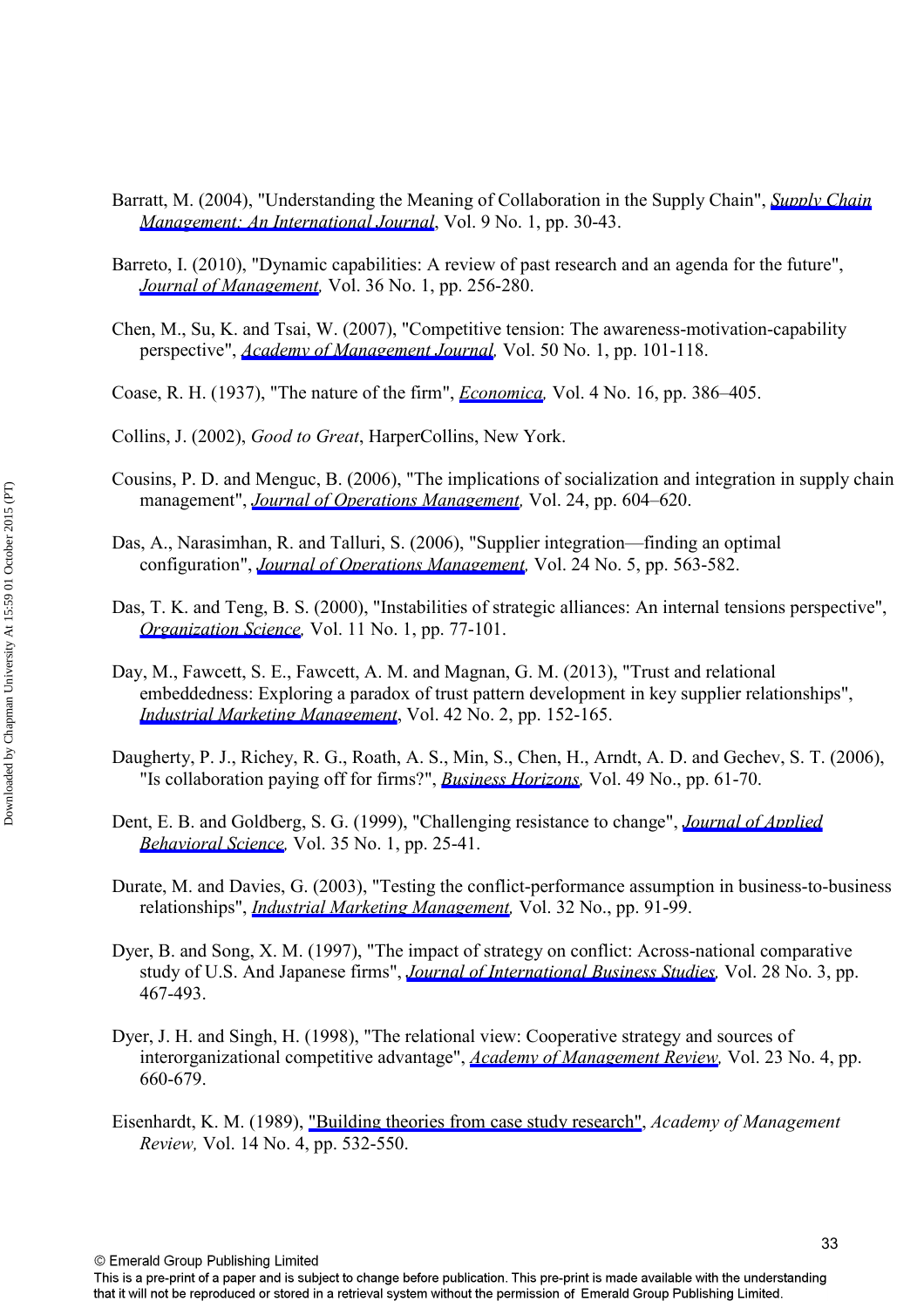- Eisenhardt, K. M. (1991), "Better stories and better constructs: The case for rigor and comparative logic", *[Academy of Management Review,](http://www.emeraldinsight.com/action/showLinks?isi=A1991FW25700007)* Vol. 16 No. 3, pp. 620-627.
- Eisenhardt, K. M. and Graebner, M. E. (2007), "Theory building from cases: Opportunities and challenges", *[Academy of Management Journal](http://www.emeraldinsight.com/action/showLinks?crossref=10.5465%2FAMJ.2007.24160888&isi=000244976900004),* Vol. 50 No. 1, pp. 25-32.
- Ellram, L. M. (1996), "An application of the case study method in logistics research", *Journal of Business Logistics,* Vol. 17 No. 2, pp. 93-138.
- Fawcett, A. M., Hofer, A. R. and Fawcett, S. E. (2014), "Relational strategies and firm performance: Insights from an orienting conceptual framework", *Journal of Business Logistics,* Vol. 35 No. 2, pp. 151-152.
- Fawcett, S. E., Fawcett, A. M., Watson, B. J. and Magnan, G. M. (2012a), "Peeking Inside the Black Box: Toward an understanding of supply Chain collaboration Dynamics", *[Journal of Supply Chain](http://www.emeraldinsight.com/action/showLinks?crossref=10.1111%2Fj.1745-493X.2011.03241.x) [Management](http://www.emeraldinsight.com/action/showLinks?crossref=10.1111%2Fj.1745-493X.2011.03241.x)*, Vol. 48 No. 1, pp. 44-72.
- Fawcett, S. E., Jones, S. and Fawcett, A. M. (2012b), "Supply chain trust: The catalyst to collaborative innovation", *[Business Horizons,](http://www.emeraldinsight.com/action/showLinks?crossref=10.1016%2Fj.bushor.2011.11.004)* Vol. 55 No. 2, pp. 163-178.
- Fawcett, S. E. and Birou, L. M. (1993), "Just-in-time sourcing techniques: Current state of adoption and performance benefits", *Production and Inventory Management Journal,* Vol. 34 No. 1, pp. 18-24.
- Fawcett, S. E., Magnan, G. M. and McCarter, M. W. (2008a), "A three-stage implementation model for supply chain collaboration", *[Journal of Business Logistics](http://www.emeraldinsight.com/action/showLinks?crossref=10.1002%2Fj.2158-1592.2008.tb00070.x),* Vol. 29 No. 1, pp. 93-112.
- Fawcett, S. E., Magnan, G. M. and McCarter, M. W. (2008b), "Benefits, barriers, and bridges to effective supply chain management", *[Supply Chain Management: An International Journal](http://www.emeraldinsight.com/action/showLinks?system=10.1108%2F13598540810850300&isi=000252987800005)*, Vol. 13 No. 1, pp. 35-48.
- Fawcett, S. E., Magnan, G. M. and McCarter, M. W. (2008c), "Supply chain alliances and social dilemmas: Bridging the barriers that impede collaboration", *[International Journal of Procurement](http://www.emeraldinsight.com/action/showLinks?crossref=10.1504%2FIJPM.2008.017528) [Management,](http://www.emeraldinsight.com/action/showLinks?crossref=10.1504%2FIJPM.2008.017528)* Vol. 1 No. 3, pp. 318-341.
- Flynn, B. B., Huo, B. and Zhao, X. (2010), "The impact of supply chain integration on performance: A contingency and configuration approach", *[Journal of Operations Management](http://www.emeraldinsight.com/action/showLinks?crossref=10.1016%2Fj.jom.2009.06.001&isi=000273447800005),* Vol. 28 No. 1, pp. 58-71.
- Frohlich, M. T. and Westbrook, R. (2001), "Arcs of integration: An international study of supply chain strategies", *[Journal of Operations Management,](http://www.emeraldinsight.com/action/showLinks?crossref=10.1016%2FS0272-6963%2800%2900055-3&isi=000166860600004)* Vol. 19 No. 2, pp. 185-200.
- Gerwin, D. (2004), "Coordinating new product development in strategic alliances", *[Academy of](http://www.emeraldinsight.com/action/showLinks?isi=000220575500005)  [Management Review](http://www.emeraldinsight.com/action/showLinks?isi=000220575500005),* Vol. 29 No. 2, pp. 241-257.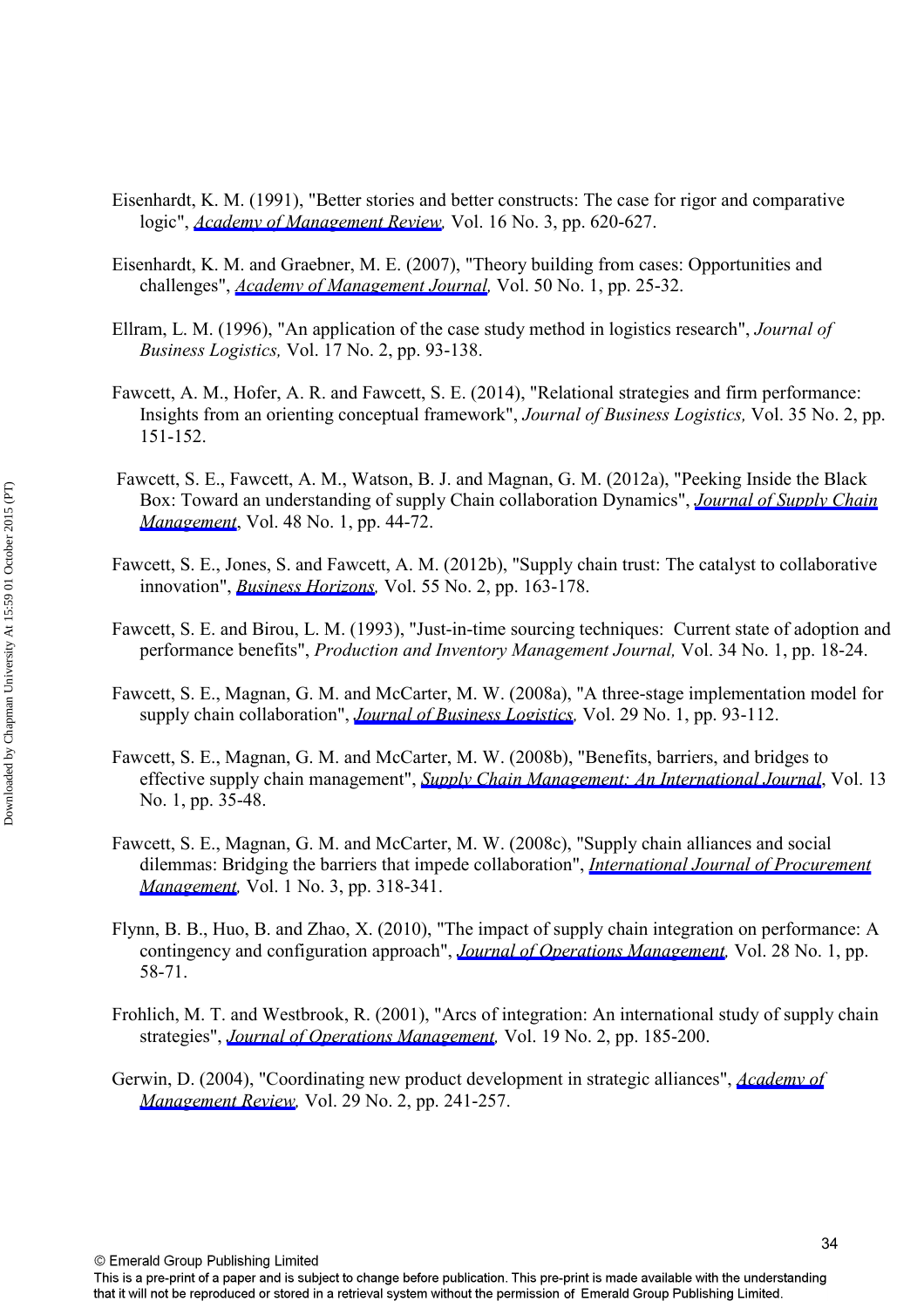- Graebner, M. E. and Eisenhardt, K. M. (2004), "The seller's side of the story: Acquisition as courtship and governance as syndicate in entrepreneurial firms", *[Administrative Science Quarterly,](http://www.emeraldinsight.com/action/showLinks?isi=000227108100002)* Vol. 49 No., pp. 366-403.
- Greve, H. R., Baum, J. A. C., Mitsuhashi, H. and Rowley, T. J. (2010), "Built to last but falling apart: Cohesion, friction, and withdrawal from interfirm alliances", *[Academy of Management Journal](http://www.emeraldinsight.com/action/showLinks?crossref=10.5465%2FAMJ.2010.49388955&isi=000277657300005),* Vol. 53 No. 2, pp. 302-322.
- Gulati, R. and Kletter, D. (2005), "Shrinking core, expanding periphery: The relational architecture of high-performing organizations", *[California Management Review](http://www.emeraldinsight.com/action/showLinks?crossref=10.2307%2F41166307&isi=000229296500004),* Vol. 47 No. 3, pp. 77-104.
- Gulati, R. and Singh, H. (1998), "The architecture of cooperation: Managing coordination costs and appropriation concerns in strategic alliances", *[Administrative Science Quarterly](http://www.emeraldinsight.com/action/showLinks?crossref=10.2307%2F2393616&isi=000078591500002)*, Vol. 43 No. 4, pp. 781-814.
- Hambrick, D. C., Li, J., Xin, K. and Tsui, A. A. (2001), "Compositional gaps and downward spirals in international joint venture management groups", *[Strategic Management Journal](http://www.emeraldinsight.com/action/showLinks?crossref=10.1002%2Fsmj.195&isi=000171685800003),* Vol. 22 No. 11, pp. 1033-1053.
- Hannan, M. and Freeman, J. (1984), "Structural inertia and organizational change", *[American](http://www.emeraldinsight.com/action/showLinks?crossref=10.2307%2F2095567&isi=A1984ANQ8200002) [Sociological Review,](http://www.emeraldinsight.com/action/showLinks?crossref=10.2307%2F2095567&isi=A1984ANQ8200002)* Vol. 49 No., pp. 149-164.
- Hendricks, K. B. and Singhal, V. R. (2005), "Association between supply chain glitches and operating performance", *[Management Science,](http://www.emeraldinsight.com/action/showLinks?crossref=10.1287%2Fmnsc.1040.0353&isi=000229692000002)* Vol. 51 No. 5, pp. 695-711.
- Hendricks, K. B. and Singhal, V. R. (2008), "The effect of supply chain disruptions on shareholder value", *[Total Quality Management](http://www.emeraldinsight.com/action/showLinks?crossref=10.1080%2F14783360802159444),* Vol. 19 No. 7/8, pp. 777-791.
- Jacobides, M. G. (2006), "The architecture and design of organizational capabilities", *[Industrial and](http://www.emeraldinsight.com/action/showLinks?crossref=10.1093%2Ficc%2Fdtj009&isi=000236146900009)  [Corporate Change,](http://www.emeraldinsight.com/action/showLinks?crossref=10.1093%2Ficc%2Fdtj009&isi=000236146900009)* Vol. 15 No. 1, pp. 151-171.
- Jin, Y., Fawcett, A. M. and Fawcett, S. E. (2013), "Awareness is Not Enough: Commitment and Performance Implications of Supply Chain Integration", *[International Journal of Physical](http://www.emeraldinsight.com/action/showLinks?system=10.1108%2FIJPDLM-10-2011-0169) [Distribution and Logistics Management](http://www.emeraldinsight.com/action/showLinks?system=10.1108%2FIJPDLM-10-2011-0169)*, Vol. 43 No. 3, pp. 205-230.
- Khanna, T., Gulati, R. and Nohria, N. (1998), "The dynamics of learning alliances: Competition, cooperation, and relative scope", *[Strategic Management Journal](http://www.emeraldinsight.com/action/showLinks?crossref=10.1002%2F%28SICI%291097-0266%28199803%2919%3A3%3C193%3A%3AAID-SMJ949%3E3.0.CO%3B2-C&isi=000072318000001),* Vol. 19 No. 3, pp. 193-210.
- Knemeyer, A. M. and Fawcett, S. E. (2015), "Supply chain design and integration: Why complex collaborative systems are easy to talk about but hard to do", *[Journal of Business Logistics,](http://www.emeraldinsight.com/action/showLinks?crossref=10.1111%2Fjbl.12093)* Vol. 36 No. 3, pp. 1-2.
- Kotter, J. P. (1995), "Leading change: Why transformation efforts fail", *Harvard Business Review,* Vol. 73 No. 2, pp. 59-67.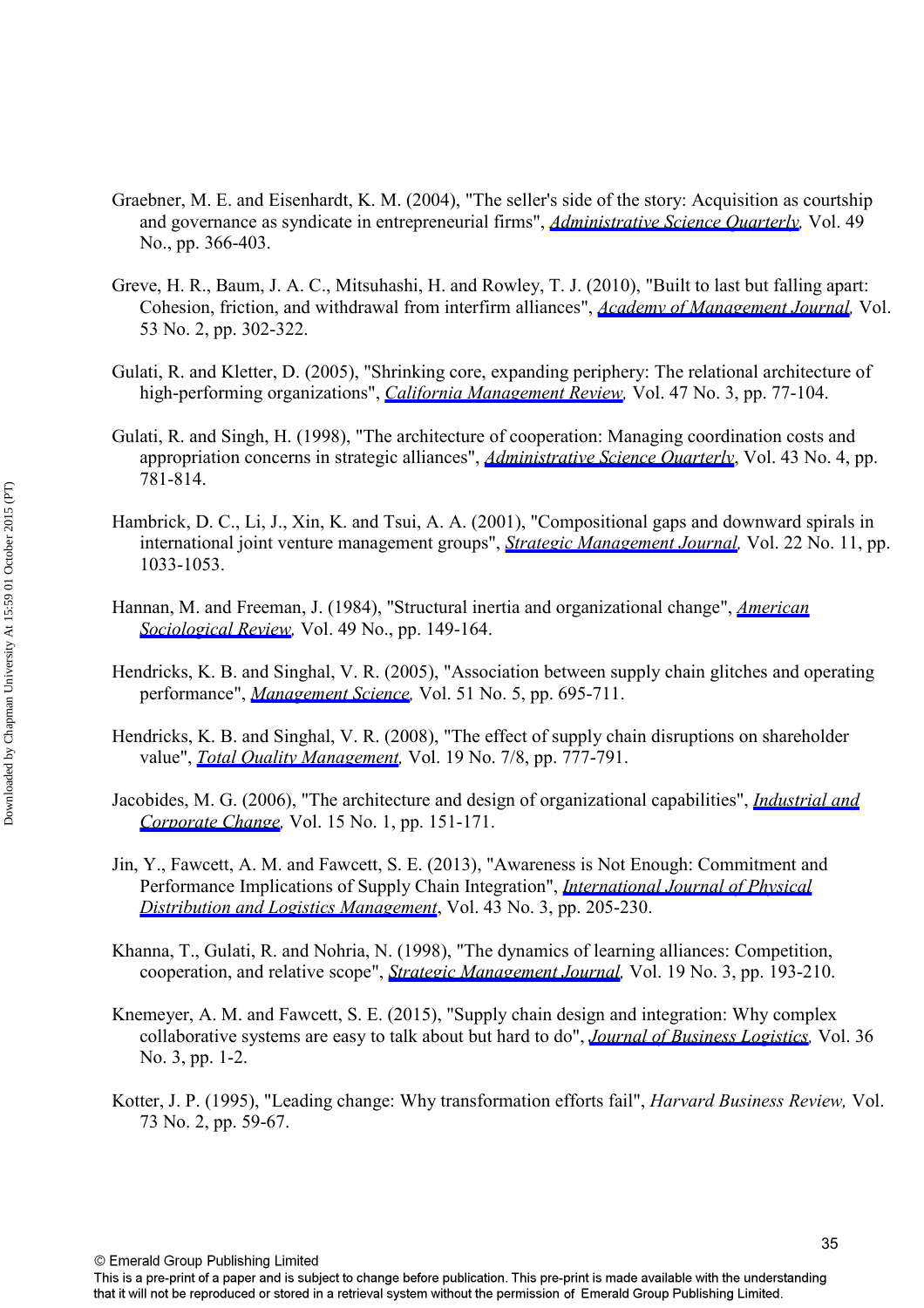- Koufteros, X. A., Rawski, G. E. and Rupak, R. (2010), "Organizational integration for product development: The effects on glitches, on-time execution of engineering change orders, and market success", *[Decision Sciences](http://www.emeraldinsight.com/action/showLinks?crossref=10.1111%2Fj.1540-5915.2009.00259.x&isi=000274904700003),* Vol. 41 No. 1, pp. 49-80.
- Lavie, D. (2006), "The competitive advantage of interconnected firms: An extension of the resourcebased view", *[Academy of Management Review](http://www.emeraldinsight.com/action/showLinks?crossref=10.5465%2FAMR.2006.21318922&isi=000238379400009),* Vol. 31 No. 3, pp. 638-658.
- Lewin, K. (1951), *Field Theory in Social Science*, Harper Row, London, UK.
- Liker, J. K. and Choi, T. Y. (2004), "Building a deep supplier relationships", *Harvard Business Review,* Vol. 82 No. 12, pp. 102-113.
- McCarter, M. W. and Northcraft, G. B. (2007), "Happy together?: Insights and implications of viewing managed supply chains as a social dilemma", *[Journal of Operations Management,](http://www.emeraldinsight.com/action/showLinks?crossref=10.1016%2Fj.jom.2006.05.005&isi=000245527600022)* Vol. 25 No. 2, pp. 498-511.
- McCutcheon, D. and Meredith, J. R. (1993), "Conducting case study research in operations management", *[Journal of Operations Management,](http://www.emeraldinsight.com/action/showLinks?crossref=10.1016%2F0272-6963%2893%2990002-7)* Vol. 11 No. 3, pp. 239-256.
- Messick, D. M. and Brewer, M. B. 1983. Solving social dilemmas. *Review of Personality and Social Psychology*. Wheeler, L. and Shaver, P. Beverly Hills, CA, Sage Publications. 4**:** 11-44.
- Miller, C. C., Cardinal, L. B. and Glick, W. H. (1997), "Retrospective reports in organizational research: A reexamination of recent evidence", *[Academy of Management Journal,](http://www.emeraldinsight.com/action/showLinks?crossref=10.2307%2F257026&isi=A1997WN87100008)* Vol. 40 No., pp. 189-204.
- Moon, H. and Conlon, D. E. (2002), "From acclaim to blame: Evidence of a person sensitivity decision bias", *[Journal of Applied Psychology,](http://www.emeraldinsight.com/action/showLinks?crossref=10.1037%2F0021-9010.87.1.33&isi=000173486000003)* Vol. 87 No. 1, pp. 33-42.
- Nelson, D., Mayo, R. and Moody, P. E. (1998), *Powered by Honda*, John Wiley and Sons, Inc., New York, NY.
- Nyaga, G. N., Whipple, J. M. and Lynch, D. F. (2010), "Examining supply chain relationships: Do buyer and supplier perspectives on collaborative relationships differ?", *[Journal of Operations](http://www.emeraldinsight.com/action/showLinks?crossref=10.1016%2Fj.jom.2009.07.005&isi=000275244400002) [Management,](http://www.emeraldinsight.com/action/showLinks?crossref=10.1016%2Fj.jom.2009.07.005&isi=000275244400002)* Vol. 28 No. 2, pp. 101-114.
- Pagell, M. and Wu, Z. (2009), "Building a more complete theory of sustainable supply chain management using case studies of 10 exemplars", *[Journal of Supply Chain Management](http://www.emeraldinsight.com/action/showLinks?crossref=10.1111%2Fj.1745-493X.2009.03162.x),* Vol. 45 No. 2, pp. 37-56.
- Park, S. H. and Ungson, G. (2001), "Interfirm rivalry and managerial complexity: A conceptual framework of alliance failure", *[Organization Science,](http://www.emeraldinsight.com/action/showLinks?crossref=10.1287%2Forsc.12.1.37.10118&isi=000167832400003)* Vol. 12 No. 1, pp. 37-53.
- Perez, L. and Cambra-Fierro, J. (2015), "Learning to work in asymmetric relationships: insights from the computer software industry", *[Supply Chain Management: An International Journal](http://www.emeraldinsight.com/action/showLinks?system=10.1108%2FSCM-12-2013-0468&isi=000349648200001)*, Vol. 20 No. 1, pp. 1-10.

36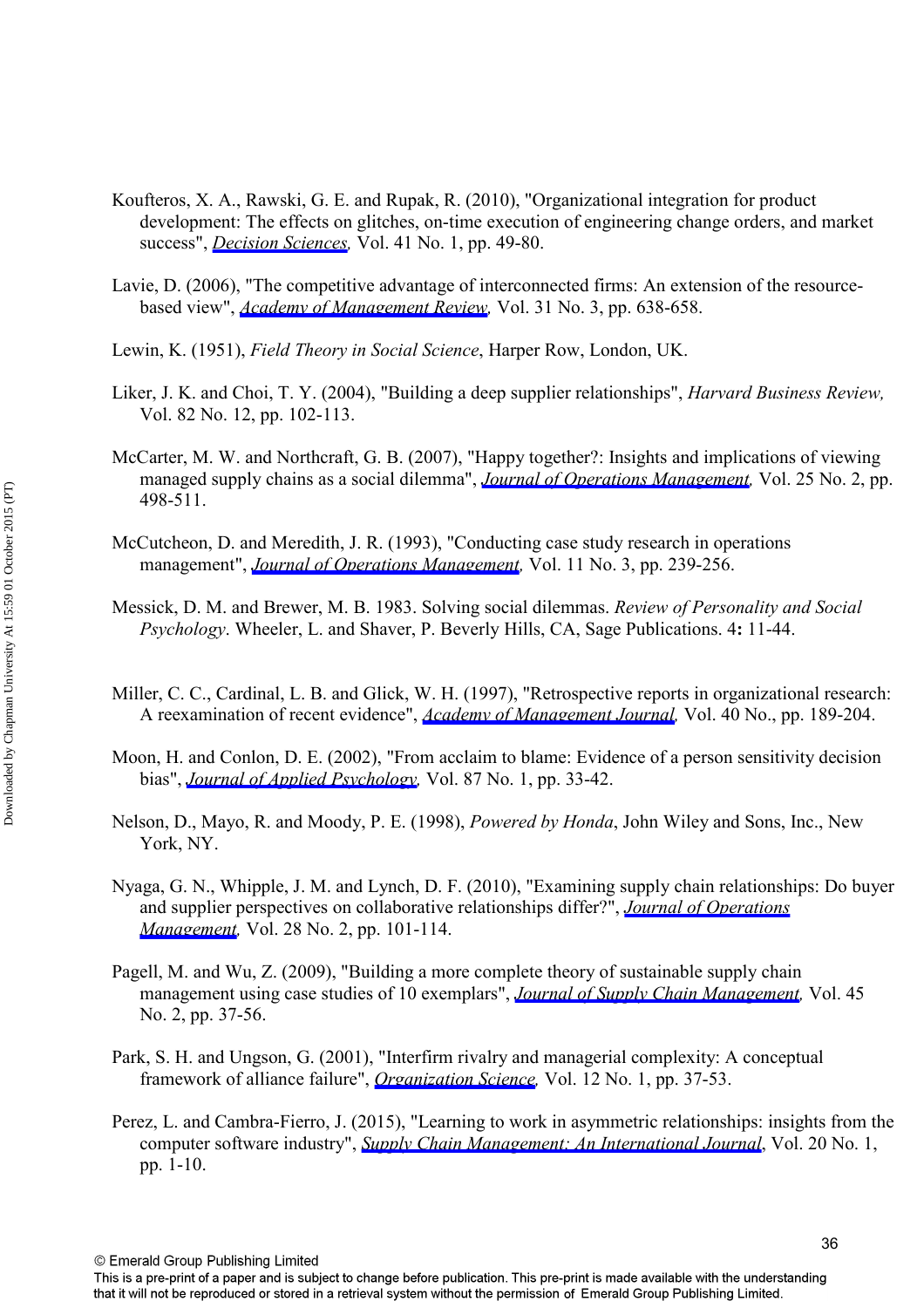- Pettigrew, A. M. (1990), "Longitudinal field research on change: Theory and practice", *[Organization](http://www.emeraldinsight.com/action/showLinks?crossref=10.1287%2Forsc.1.3.267&isi=000208105000004)  [Science,](http://www.emeraldinsight.com/action/showLinks?crossref=10.1287%2Forsc.1.3.267&isi=000208105000004)* Vol. 1 No. 3, pp. 267-292.
- Prahalad, C. K. and Hamel, G. (1990), "The core competence of the corporation", *[Harvard Business](http://www.emeraldinsight.com/action/showLinks?isi=A1990DC29500010) [Review,](http://www.emeraldinsight.com/action/showLinks?isi=A1990DC29500010)* Vol. 68 No. 3, pp. 79-91.
- Pratt, M. G. (2008), "Fitting oval pegs into round holes: Tensions in evaluating and publishing qualitative research in top-tier North American journals", *[Organizational Research Methods,](http://www.emeraldinsight.com/action/showLinks?crossref=10.1177%2F1094428107303349&isi=000256588900004)* Vol. 11 No. 3, pp. 481–509.
- Pratt, M. G., Rockmann, K. W. and Kaufmann, J. B. (2006), "Constructing professional identity: The role of work and identity learning cycles in the customization of identity among medical residents", *[Academy of Management Journal](http://www.emeraldinsight.com/action/showLinks?crossref=10.5465%2FAMJ.2006.20786060&isi=000237198600007),* Vol. 49 No. 2, pp. 235-262.
- Ruekert, R. W. and Walker, O. C. (1987), "Interactions between marketing and randd departments implementing different business strategies", *[Strategic Management Journal](http://www.emeraldinsight.com/action/showLinks?crossref=10.1002%2Fsmj.4250080303&isi=A1987H198300002),* Vol. 8 No. 3, pp. 233- 248.
- Schonberger, R. J. (1986), *World Class Manufacturing*, The Free Press, New York.
- Schwenk, C. R. (1985), "The use of participant recollection in the modeling of organizational decision processes", *[Academy of Management Review](http://www.emeraldinsight.com/action/showLinks?isi=A1985ANL5900009),* Vol. 10 No., pp. 496-503.
- Senge, P. M. (2006), *The Fifth Discipline: The art and practice of the learning organization*, Doubleday, New York.
- Spradley, J. (1979), *The Ethnographic Interview*, Holt, Rinehart and Winston, New York.
- Stalk, G., Evans, P. and Schulman, L. E. (1992), "Competing on capabilities: The new rules of corporate strategy", *[Harvard Business Review](http://www.emeraldinsight.com/action/showLinks?isi=A1992HJ00100006),* Vol. 70 No. 2, pp. 57-69.
- Staw, B. M., Sandelands, L. E. and Dutton, J. E. (1981), "Threat rigidity effects in organizational behavior: A multilevel analysis", *[Administrative Science Quarterly,](http://www.emeraldinsight.com/action/showLinks?crossref=10.2307%2F2392337&isi=A1981MR28100001)* Vol. 26 No. 4, pp. 501-524.
- Sweeney, E., Grant, D. B. and Mangan, D. J. (2015), "The implementation of supply chain management theory in practice; an empirical investigation", *[Supply Chain Management: An International](http://www.emeraldinsight.com/action/showLinks?system=10.1108%2FSCM-07-2014-0249&isi=000349648200005) [Journal](http://www.emeraldinsight.com/action/showLinks?system=10.1108%2FSCM-07-2014-0249&isi=000349648200005)*, Vol. 20 No. 1, pp. 56-70.
- Swink, M. and Schoenherr, T. (2015), "The effects of cross-functional integration on profitability, process efficiency, and asset productivity", *[Journal of Business Logistics](http://www.emeraldinsight.com/action/showLinks?crossref=10.1111%2Fjbl.12070)*, Vol. 36 No. 1, pp. 69-87.
- Sutton, R. I. and Staw, B. M. (1995), "What theory is not", *[Administrative Science Quarterly,](http://www.emeraldinsight.com/action/showLinks?crossref=10.2307%2F2393788)* Vol. 40 No. 3, pp. 371-384.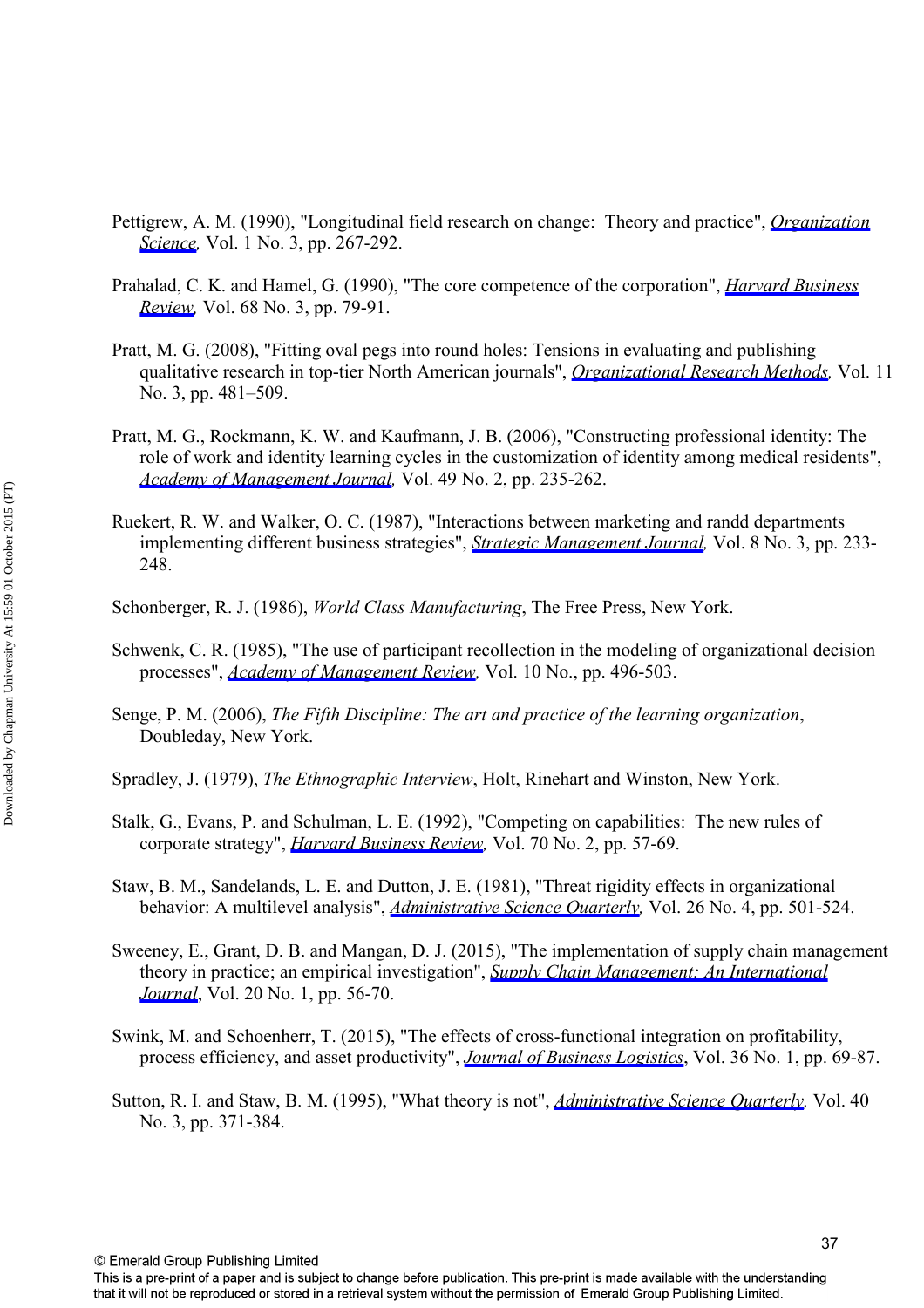- Terjesen, S., Patel, P. C. and Sanders, N. R. (2012), "Managing differentiation-integration duality in supply chain integration", *[Decision Sciences,](http://www.emeraldinsight.com/action/showLinks?crossref=10.1111%2Fj.1540-5915.2011.00345.x&isi=000302545900004)* Vol. 43 No. 2, pp. 303-339.
- Thomas, K. W. 1992. Conflict and negotiation processes in organizations. *Handbook of Industrial and Organizational Psychology*. Hough, M. D. D. L. M. Palo Alto, CA, Consulting Psychologists Press. 3.
- Villena, V. H., Gomez-Mejia, L. R. and Revilla, E. (2009), "The decision of the supply chain executive to support or impede supply chain integration: A multidisciplinary behavioral agency perspective", *[Decision Sciences](http://www.emeraldinsight.com/action/showLinks?crossref=10.1111%2Fj.1540-5915.2009.00245.x&isi=000272188600001),* Vol. 40 No. 4, pp. 635-665.
- Villena, V. H., Revilla, E. and Choi, T. Y. (2011), "The dark side of collaborative buyer-supplier relationships: A social capital perspective", *[Journal of Operations Management](http://www.emeraldinsight.com/action/showLinks?crossref=10.1016%2Fj.jom.2010.09.001&isi=000291291800002),* Vol. 29 No. 6, pp. 561-576.
- Williamson, O. E. (1979), "Transaction cost economics: The governance of contractual relations", *[Journal of Law and Economics](http://www.emeraldinsight.com/action/showLinks?crossref=10.1086%2F466942&isi=A1979HW40500002),* Vol. 22 No. 2, pp. 233-261.
- Womack, J. P., Jones, D. T. and Roos, D. (1990), *The Machine that Changed the World*, First Harper Perennial, New York.
- Wong, C. Y., Boon-itt, S. and Wong, C. W. Y. (2011), "The contingency effects of environmental uncertainty on the relationship between supply chain integration and operational performance", *[Journal of Operations Management](http://www.emeraldinsight.com/action/showLinks?crossref=10.1016%2Fj.jom.2011.01.003&isi=000291291800005),* Vol. 29 No. 6, pp. 549-638.
- Worthen, B., Tuna, C. and Scheck, J. (2009), "Companies more prone to go 'vertical'", *Wall Street Journal*, November 30, pp. A1, A16
- Yin, R. K. (1981), "The case study crisis", *[Administrative Science Quarterly,](http://www.emeraldinsight.com/action/showLinks?crossref=10.2307%2F2392599&isi=A1981LL44800004)* Vol. 26 No. 1, pp. 58-66.
- Zand, D. E. and Sorensen, R. E. (1975), "Theory of change and the effective use of management science", *[Administrative Science Quarterly,](http://www.emeraldinsight.com/action/showLinks?crossref=10.2307%2F2392021&isi=A1975AX37400004)* Vol. 20 No. 4, pp. 532-545.
- Zeng, M. and Chen, X. P. (2003), "Achieving cooperation in multiparty alliances: A social dilemma approach to partnership management", *[Academy of Management Review](http://www.emeraldinsight.com/action/showLinks?isi=000185880200004),* Vol. 28 No. 4, pp. 587– 605.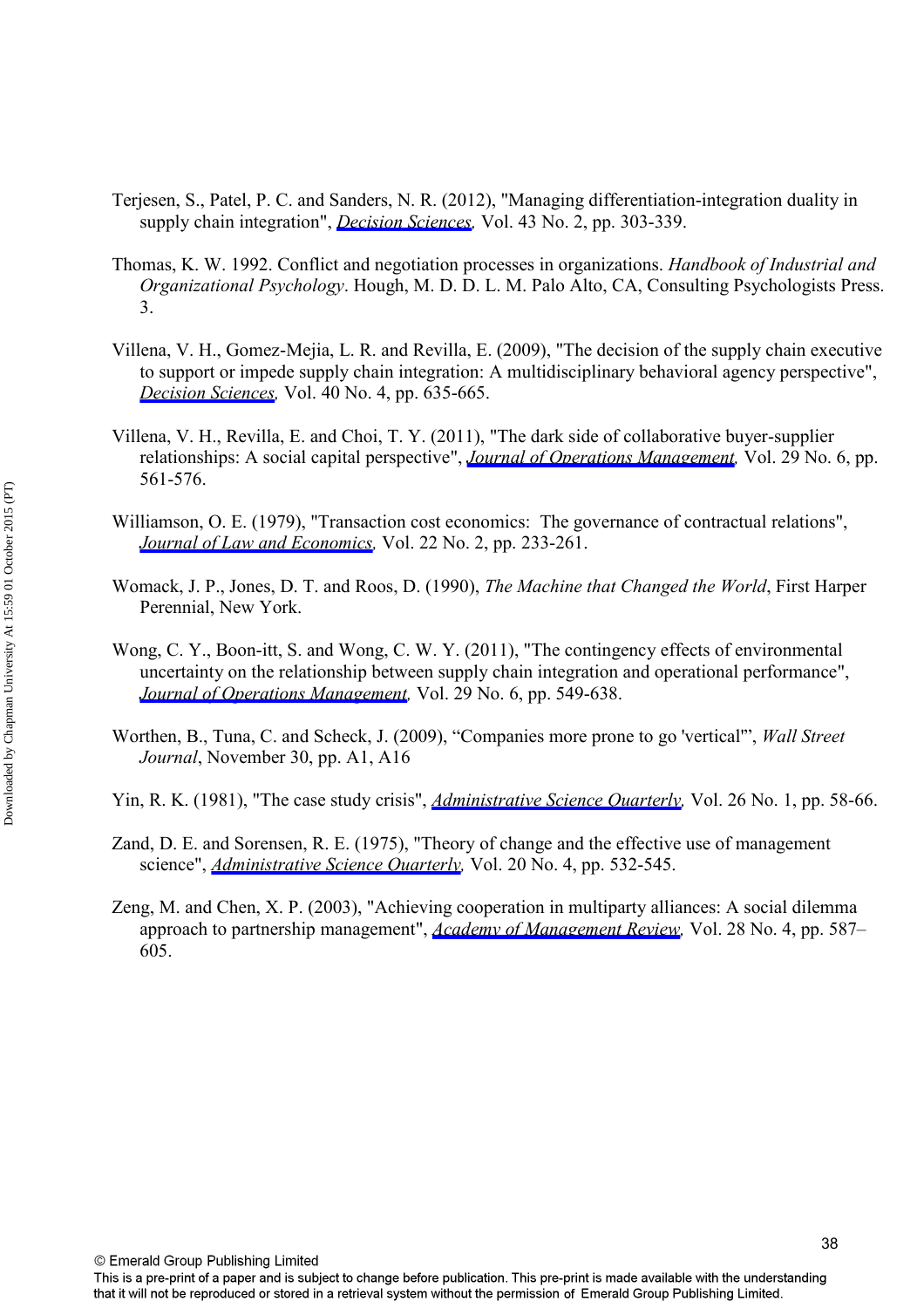|                               |              | Period 1      |                  |              | Period 2      |                  |
|-------------------------------|--------------|---------------|------------------|--------------|---------------|------------------|
| <b>Channel Position</b>       |              | <b>Number</b> |                  |              | <b>Number</b> |                  |
| Retailer                      |              | 14            |                  |              | 15            |                  |
| Finished-goods Assembler      |              | 13            |                  |              | 19            |                  |
| Direct-materials Supplier     |              | 13            |                  |              | 12            |                  |
| Service Provider              |              | 9             |                  |              | 11            |                  |
| <b>Descriptive Statistics</b> | <b>Sales</b> | Profits (\$M) |                  | <b>Sales</b> | Profits (\$M) |                  |
|                               | (SM)         |               | <b>Employees</b> | (\$M)        |               | <b>Employees</b> |
| Mean                          | \$28,751     | \$1,704       | 124,706          | \$24,077     | \$2,168       | 94,408           |
| Median                        | \$9,045      | \$589         | 44.750           | \$4,954      | \$679         | 16,300           |
| Minimum                       | \$103        | -\$705        | 2,701            | \$3          | $-$4,183$     | 35               |
| Maximum                       | \$285,222    | \$10,267      | 1,700,000        | \$378,799    | \$12,731      | 2,100,000        |

*Table 1: Interviewed Company Demographics: Channel, Sales, Profits, and Employee Levels*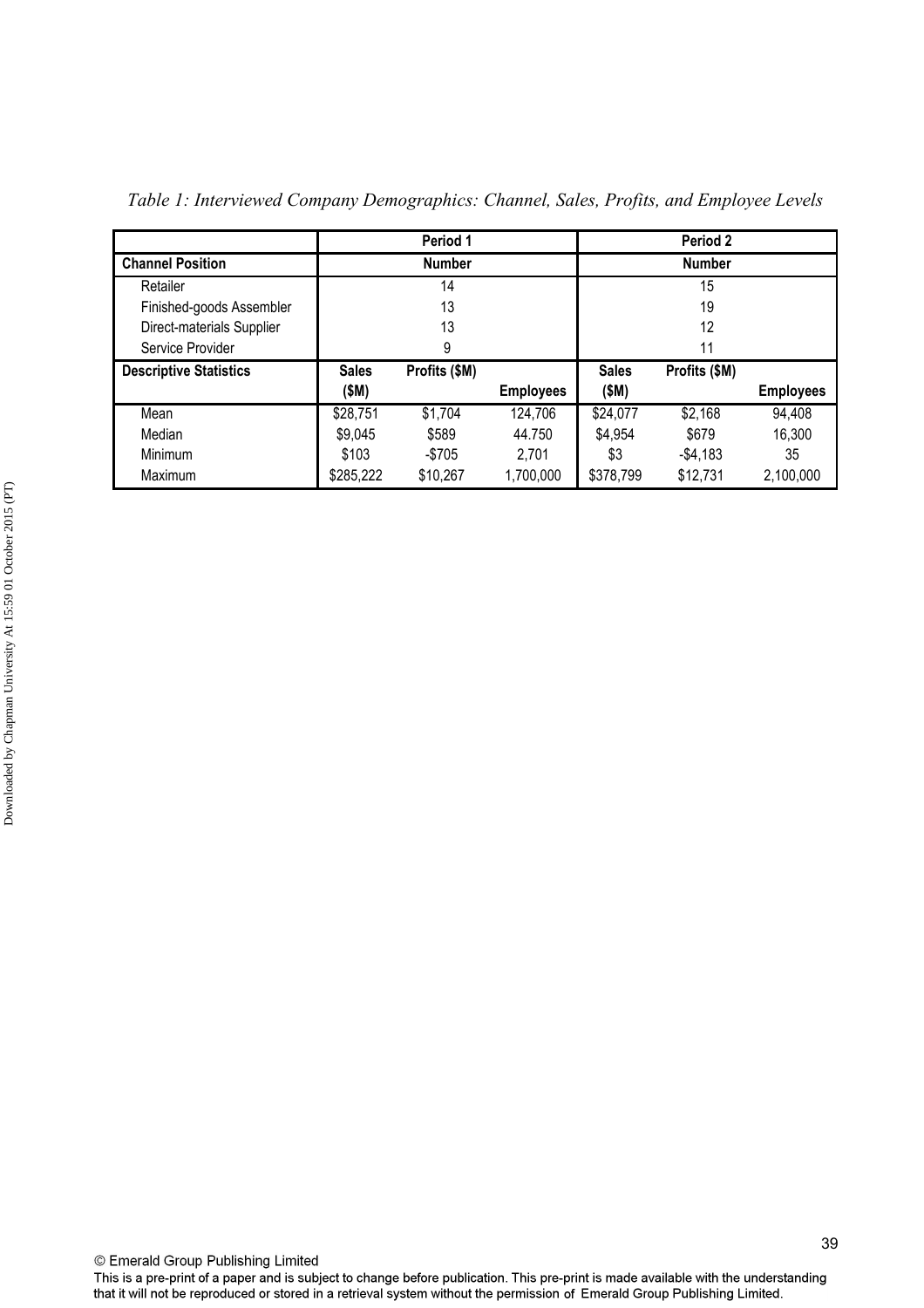| <b>Resistors</b>             | P <sub>1</sub> | P <sub>2</sub> | <b>Representative Proof Quotes</b>                                                                                                                                                                                             |
|------------------------------|----------------|----------------|--------------------------------------------------------------------------------------------------------------------------------------------------------------------------------------------------------------------------------|
| Territoriality               | 73%            | 75%            | "This has led to turf battles between two groups;" "Functional silos and conflicting goals<br>create high levels of turf protection;" "They don't feel the impact of their own decisions"                                      |
| Strategic<br>Misalignment    | 53%            | 68%            | "We don't see across the organization;" "Our structure is not prepared to share or change;"<br>"No one knows what the whole thing looks like;" "We don't have the same goals, structures or<br>systems"                        |
| Leadership<br>Deficit        | 39%            | 63%            | "Lack of leadership;" "Who is steering the ship?" "We need commitment at the top<br>management level;" "Lack of decision-making at upper levels;" "Short-term thinking and<br>tactical decision-making"                        |
| Opposition to<br>Change      | 59%            | 61%            | "Change the mindset, 'Because you always did it like that;" "That's the way we've always<br>done it;" "Resistance to changed roles and responsibilities;" "Empowerment scares the hell<br>out of top management"               |
| Low Trust                    | 47%            | 53%            | "We are the two-ton gorilla and we wield tremendous leverage;" "Still legislates 'trust' via very<br>tight contracts;" "Culture has reduced trust and collaboration;"                                                          |
| Poor Systems<br>Connectivity | 73%            | 53%            | "IT investment is inadequate;" "We have plenty of data, but we can't get it to decision makers<br>so they can use it;" "Information and technology systems are not as refined as they need to<br>be"                           |
| Information<br>Hoarding      | 73%            | 53%            | "Suppliers are frustrated that we do not share strategic information;" "They don't do a good<br>job of sharing information, but they still expect great service;" "Inadequate information sharing<br>is huge;" "COMMUNICATION" |
| Relationship<br>Intensity    | 12%            | 35%            | "Lack of buying power;" "Structuring contracts in a 'one-size-fits-all' approach;" "Most of our<br>vendors lack the capabilities to collaborate effectively;" "Defining 'partnering' is a challenge"                           |
| Complexity<br>Management     | 29%            | 33%            | "Customer forecasts are off by 50-100%;" "Complexity will be tomorrow's constraint;" "Where<br>does the handoff occur?" ". difficult to manage multiple systems"                                                               |
| Process<br>Integration       | 10%            | 32%            | "Who really owns the responsibility?" "We are struggling to define our role;" "Resistance to the<br>loss of power and to changed roles and responsibilities"                                                                   |
| Collaborative<br>Skill Gap   | 18%            | 30%            | "Perhaps the most difficult challenge is to find people with the right skills;" "We don't have the<br>talent we need for today;" "Employee development is a real challenge;" "Worker turnover and<br>loss of talent"           |

*Table 2: An Inventory of Relational Resistors: Period 1 versus Period 2*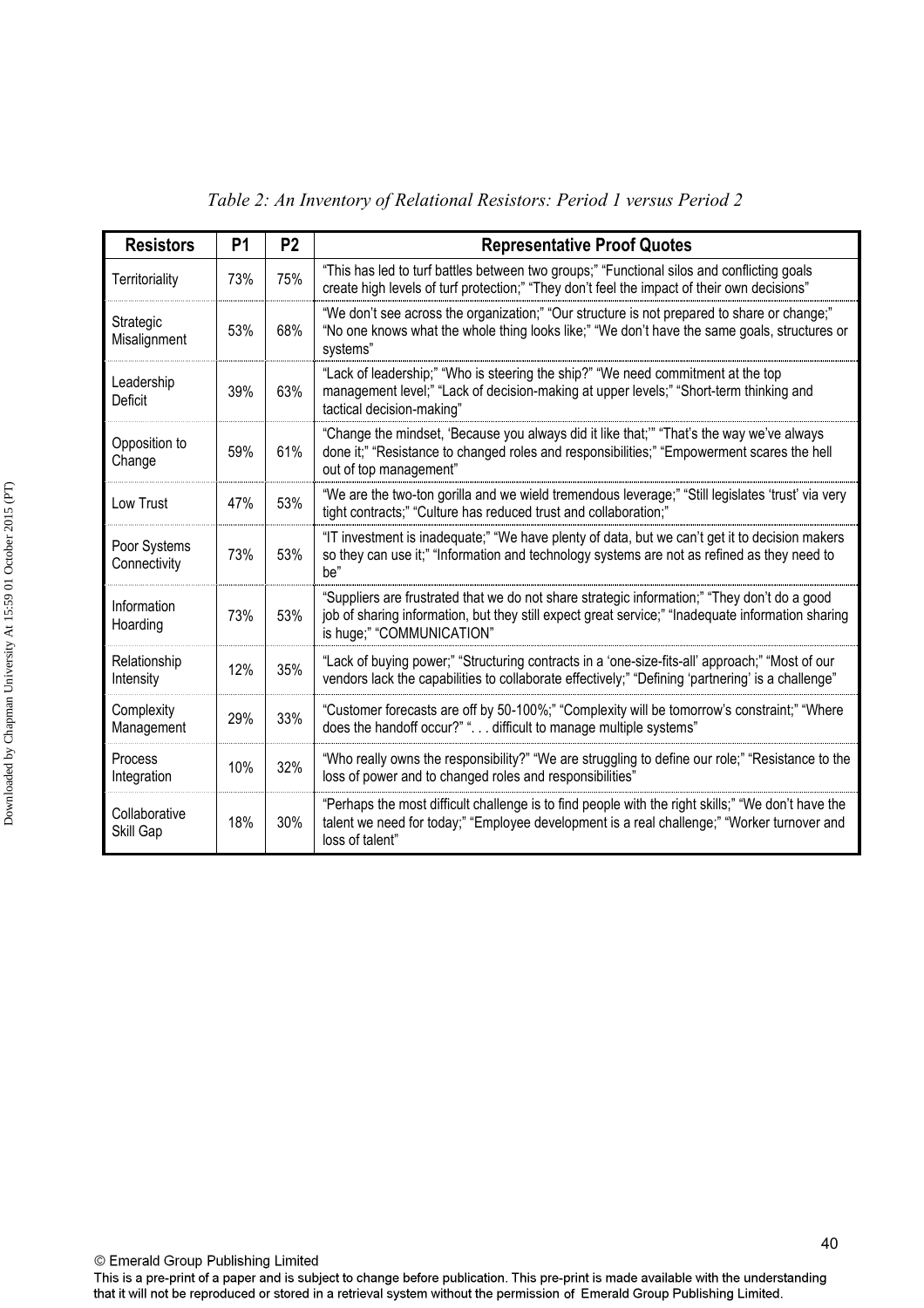

### *Figure 1: Overview of Data Structure*



41